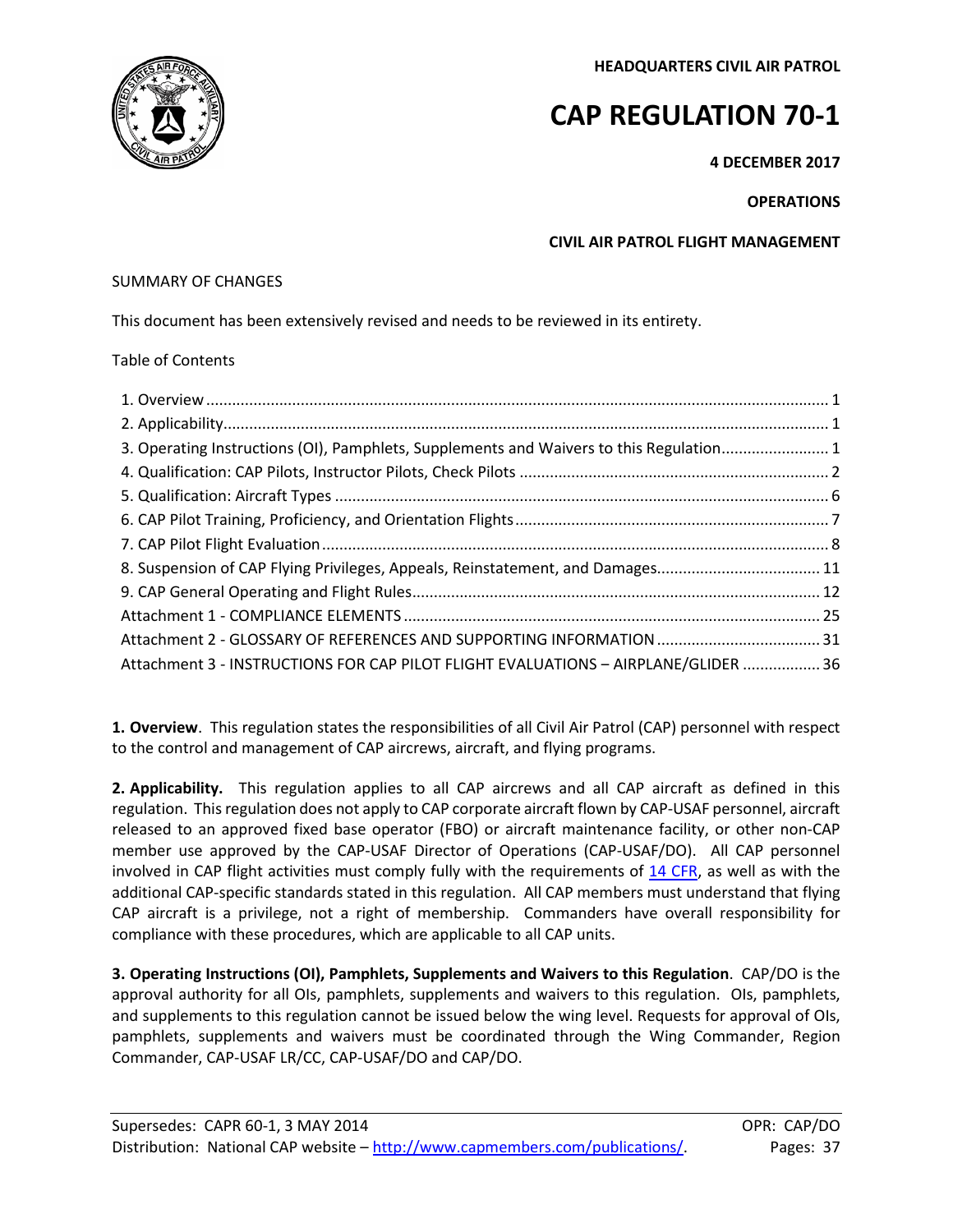<span id="page-1-0"></span>**4. Qualification: CAP Pilots, Instructor Pilots, Check Pilots, Check Pilot Examiners and Specialty Qualifications.** All CAP pilots must hold a Federal Aviation Administration (FAA) pilot certificate (private pilot or higher, except for student pilots) and a medical certificate (or current driver's license and medical education course completion certificate if operating unde[r BasicMed\)](https://www.faa.gov/licenses_certificates/airmen_certification/basic_med/) appropriate to the level of privileges to be exercised, and be current in accordance with the requirements o[f 14 CFR.](http://www.ecfr.gov/cgi-bin/text-idx?c=ecfr&tpl=/ecfrbrowse/Title14/14tab_02.tpl) To be designated and to operate as a CAP pilot in one or more of the classifications listed in Attachment 2 [\(CAP Aircrew Definitions\)](#page-32-0) of this regulation, the member must meet the CAP requirements for that classification in accordance with this regulation.

4.1. Basic CAP Pilot Qualifications

4.1.1. CAP Solo Pilot

4.1.1.1. To operate as a CAP Solo Pilot, the member must possess a current student pilot certificate, or a rated pilot certificate, with appropriate solo endorsements from a CAP Instructor Pilot for the make and model aircraft flown.

4.1.2. CAP Pilot

4.1.2.1. To operate as a CAP Pilot in airplanes or gliders the member must:

4.1.2.1.1. Be current and qualified in accordance with the requirements of [14 CFR](http://www.ecfr.gov/cgi-bin/text-idx?c=ecfr&tpl=/ecfrbrowse/Title14/14tab_02.tpl) for a private pilot or higher certificate; and

4.1.2.1.2. Have successfully passed a CAP Pilot Flight Evaluation [\(CAPF 5\)](https://www.capmembers.com/media/cms/F005_307D79BCBF52D.pdf) within the past 12 calendar months; and

4.1.2.1.3. Complete Level I of the senior member professional development program if a senior member.

4.1.2.2. To operate as a CAP Pilot in a hot air balloon, the member must:

4.1.2.2.1. Be current and qualified in accordance with the requirements o[f 14 CFR](http://www.ecfr.gov/cgi-bin/text-idx?c=ecfr&tpl=/ecfrbrowse/Title14/14tab_02.tpl) for hot air balloon privileges; and

4.1.2.2.2. Have successfully passed a CAP Pilot Flight Evaluation-Hot Air Balloon [\(CAPF 5B\)](https://www.capmembers.com/media/cms/F005B_802478EE09D2A.pdf) within the past 12 calendar months; and

4.1.2.2.3. Complete Level I of the senior member professional development program if a senior member.

4.2. Advanced CAP Pilot Qualifications

4.2.1. CAP Instrument Pilot

4.2.1.1. To operate as a CAP Instrument Pilot, the member must:

4.2.1.1.1.1. Be current and qualified in accordance with the requirements of [14 CFR](http://www.ecfr.gov/cgi-bin/text-idx?c=ecfr&tpl=/ecfrbrowse/Title14/14tab_02.tpl) for instrument privileges; and

4.2.1.1.2. Within the past 12 calendar months, have successfully passed [a CAPF 5](https://www.capmembers.com/media/cms/F005_307D79BCBF52D.pdf) with an endorsement for instrument privileges, by a CAP Check Pilot, or other individual authorized to administer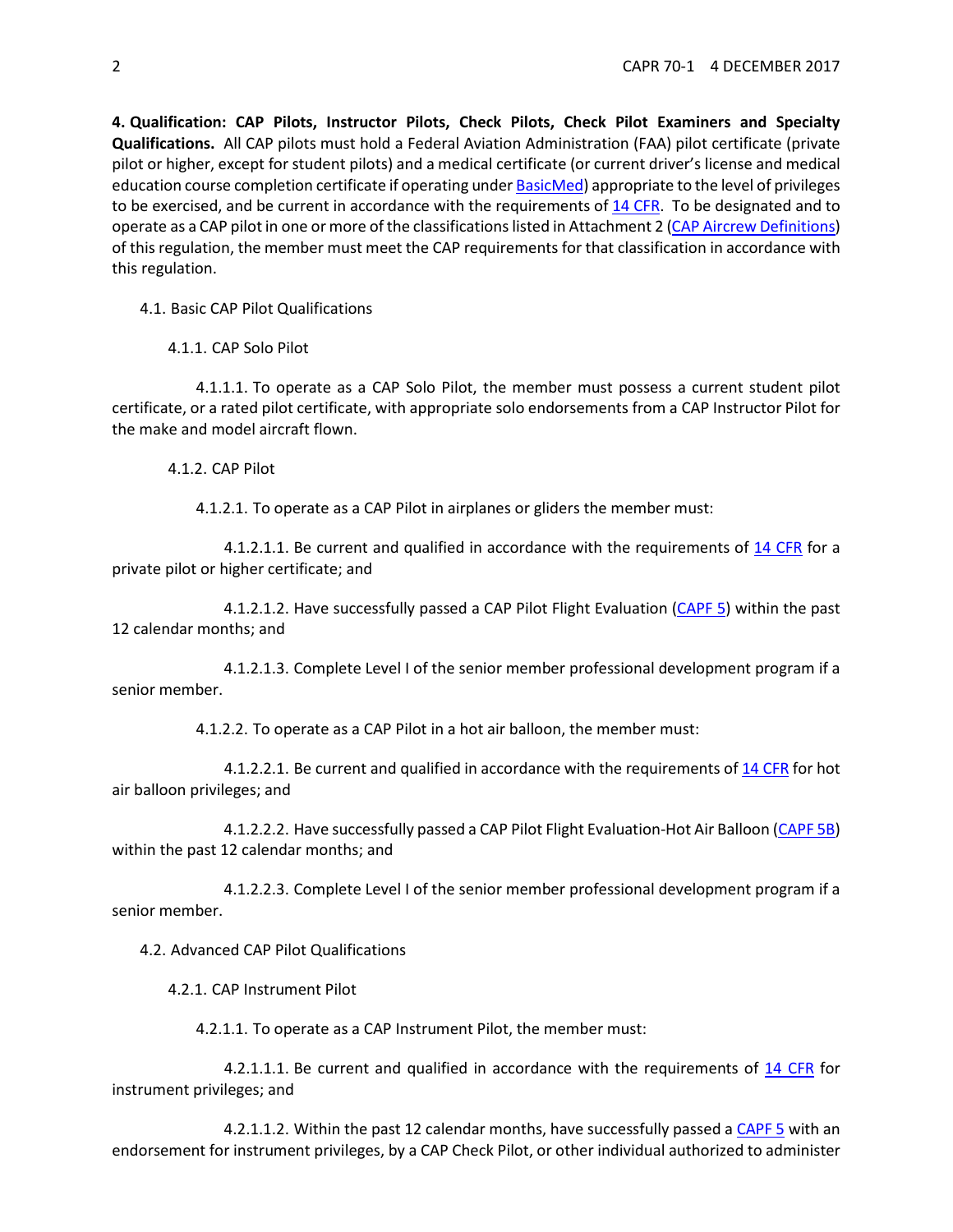a CAP Pilot Flight Evaluation (see paragraph [7.3.1\)](#page-9-0) who holds instrument privileges on his or her FAA flight instructor certificate; or

4.2.1.1.3. Have added an FAA instrument airplane rating to their FAA pilot certificate within the past 12 calendar months; or

4.2.1.1.4. Show evidence of having completed a [14 CFR 61.58,](http://www.ecfr.gov/cgi-bin/text-idx?c=ecfr&sid=40760189a03dfea0b501608f33820a45&rgn=div5&view=text&node=14:2.0.1.1.2&idno=14#se14.2.61_158) a [14 CFR 121.439/](http://www.ecfr.gov/cgi-bin/text-idx?SID=d73630c7e8c409039c33fbeb4735831d&mc=true&node=se14.3.121_1439&rgn=div8)[14 CFR](http://www.ecfr.gov/cgi-bin/text-idx?SID=d73630c7e8c409039c33fbeb4735831d&mc=true&node=se14.3.121_1441&rgn=div8)  [121.441,](http://www.ecfr.gov/cgi-bin/text-idx?SID=d73630c7e8c409039c33fbeb4735831d&mc=true&node=se14.3.121_1441&rgn=div8) [14 CFR 135.293](http://www.ecfr.gov/cgi-bin/text-idx?SID=d73630c7e8c409039c33fbeb4735831d&mc=true&node=pt14.3.135&rgn=div5#se14.3.135_1293)[/14 CFR 135.297,](http://www.ecfr.gov/cgi-bin/text-idx?SID=d73630c7e8c409039c33fbeb4735831d&mc=true&node=pt14.3.135&rgn=div5#se14.3.135_1297) or a military instrument competency check within the past 12 calendar months.

4.2.1.2. At the discretion of the CAP Check Pilot, the review for instrument privileges may be conducted verbally if the CAP Pilot has completed an FAA Instrument Proficiency Check within the six calendar months preceding the [CAPF 5.](https://www.capmembers.com/media/cms/F005_307D79BCBF52D.pdf)

4.3. CAP Instructor Pilot, Check Pilot, and Check Pilot Examiner Qualifications

4.3.1. CAP Instructor Pilot

4.3.1.1. To operate as a CAP Instructor Pilot, the member must possess a valid FAA flight instructor certificate. In addition, the member must:

4.3.1.1.1. Be current and qualified in accordance with the requirements of [14 CFR](http://www.ecfr.gov/cgi-bin/text-idx?c=ecfr&tpl=/ecfrbrowse/Title14/14tab_02.tpl) for the type(s) of instruction to be given; and

4.3.1.1.2. Be current and qualified in accordance with this regulation for the CAP aircraft to be used for flight instruction; and

4.3.1.1.3. Have successfully passed a [CAPF 5](https://www.capmembers.com/media/cms/F005_307D79BCBF52D.pdf) or [CAPF 5B](https://www.capmembers.com/media/cms/F005B_802478EE09D2A.pdf) with an endorsement for CAP Instructor Pilot privileges in named aircraft types in the past 12 calendar months; and

4.3.1.1.4. Be designated as a CAP Instructor Pilot by the Wing or Region Commander, CAP/DO, or their designee, with the appointment documented i[n Ops Quals.](https://www.capnhq.gov/CAP.OPSQuals.Web/Default.aspx)

4.3.2. CAP Check Pilot

4.3.2.1. To operate as a CAP Check Pilot, the member must be a CAP Instructor pilot in accordance with this regulation. In addition, the member must:

4.3.2.1.1. Have successfully passed the appropriate [CAPF 5](https://www.capmembers.com/media/cms/F005_307D79BCBF52D.pdf) and/or [CAPF 5B](https://www.capmembers.com/media/cms/F005B_802478EE09D2A.pdf) with an endorsement for CAP Check Pilot privileges in named aircraft types in the past 12 calendar months; and

4.3.2.1.2. Be designated as a CAP Check Pilot by the Wing or Region Commander, CAP/DO, or their designee, with the appointment documented in [Ops Quals;](https://www.capnhq.gov/CAP.OPSQuals.Web/Default.aspx) and

4.3.2.1.3. Maintain current and appropriate CAP Orientation Pilot endorsement(s) in order to endorse a CAP Pilot for cadet orientation ride privileges; and

4.3.2.1.4. Have successfully passed the [online National Check Pilot](https://www.capnhq.gov/CAP.LMS.Web/Course/course_start.aspx?c=1) Standardization [Course \(NCPSC\)](https://www.capnhq.gov/CAP.LMS.Web/Course/course_start.aspx?c=1) prior to initial appointment and at least once every four years thereafter. (Note: Completion of the NCPSC (Airplane) qualifies as completion of the NCPSC (Glider) or (Hot Air Balloon);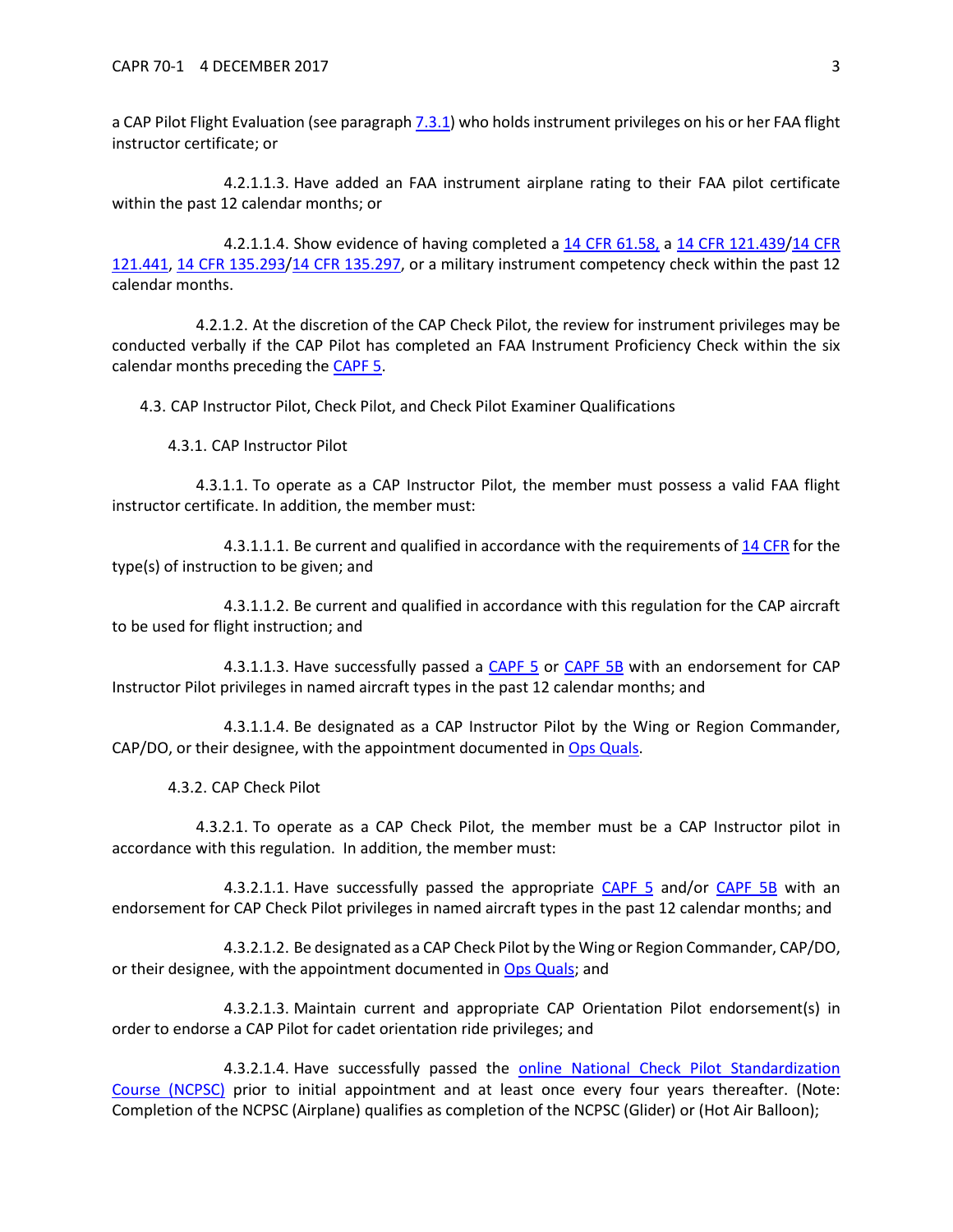4.3.2.1.5. For CAP Check Pilot privileges in a hot air balloon, have the appropriate hot air balloon privileges on their commercial pilot certificate and at least 50 hours Pilot in Command (PIC) in a hot air balloon.

4.3.3. CAP Check Pilot Examiner

4.3.3.1. To operate as a CAP Check Pilot Examiner, the member must be a CAP Check Pilot in accordance with this regulation. In addition, the member must:

4.3.3.1.1. Have successfully passed the appropriate [CAPF 5](https://www.capmembers.com/media/cms/F005_307D79BCBF52D.pdf) and/or [CAPF 5B](https://www.capmembers.com/media/cms/F005B_802478EE09D2A.pdf) with an endorsement for CAP Check Pilot Examiner privileges in named aircraft types in the past 12 calendar months; and

4.3.3.1.2. Be designated as a CAP Check Pilot Examiner by the Wing or Region Commander, CAP/DO, or their designee, with the appointment documented in [Ops Quals;](https://www.capnhq.gov/CAP.OPSQuals.Web/Default.aspx) and

4.3.3.1.3. Renew the Check Pilot Examiner endorsement for CAP flight activities during the annual [CAPF 5](https://www.capmembers.com/media/cms/F005_307D79BCBF52D.pdf) and/or [CAPF 5B](https://www.capmembers.com/media/cms/F005B_802478EE09D2A.pdf) in order to retain Check Pilot Examiner privileges for CAP; and

4.3.3.1.4. For CAP Check Pilot Examiner privileges in a hot air balloon, have the appropriate hot air balloon privileges on their commercial pilot certificate and at least 50 hours PIC in a hot air balloon.

4.4. CAP Mission Pilot Qualifications

4.4.1. Refer to [CAPR 60-3](https://www.capmembers.com/media/cms/R060_003_075A4369FBA8E.pdf) for detailed information on the following pilot qualification requirements:

4.4.1.1. CAP Transport Mission Pilot

4.4.1.2. CAP Mission Pilot

4.4.1.3. CAP Mission Check Pilot

4.4.1.4. CAP Mission Check Pilot Examiner

4.5. CAP Specialty Qualifications

4.5.1. CAP Flight Release Officer (FRO)

<span id="page-3-0"></span>4.5.1.1. FROs must have flying experience either as a pilot or as an aircrew member. Pilot or aircrew experience should preferably be within CAP, but external experience is acceptable. FROs do not have to be current to fly within CAP. Additional IC guidance can be found in paragrap[h 9.10.2.5.](#page-17-0) In order to be an FRO, personnel must also:

4.5.1.1.1. Pass the online [CAP FRO training course](https://www.capnhq.gov/CAP.LMS.Web/Course/course_start.aspx?c=45) every four years (current FROs must complete new training by 1 January 2018 to remain qualified) or as updated by NHQ; and

4.5.1.1.2. Be designated as a CAP FRO by the Wing or Region Commander, CAP/DO, or their designee, with the appointment documented in [Ops Quals.](https://www.capnhq.gov/CAP.OPSQuals.Web/Default.aspx)

4.5.2. CAP Senior Flight Release Officer (SFRO)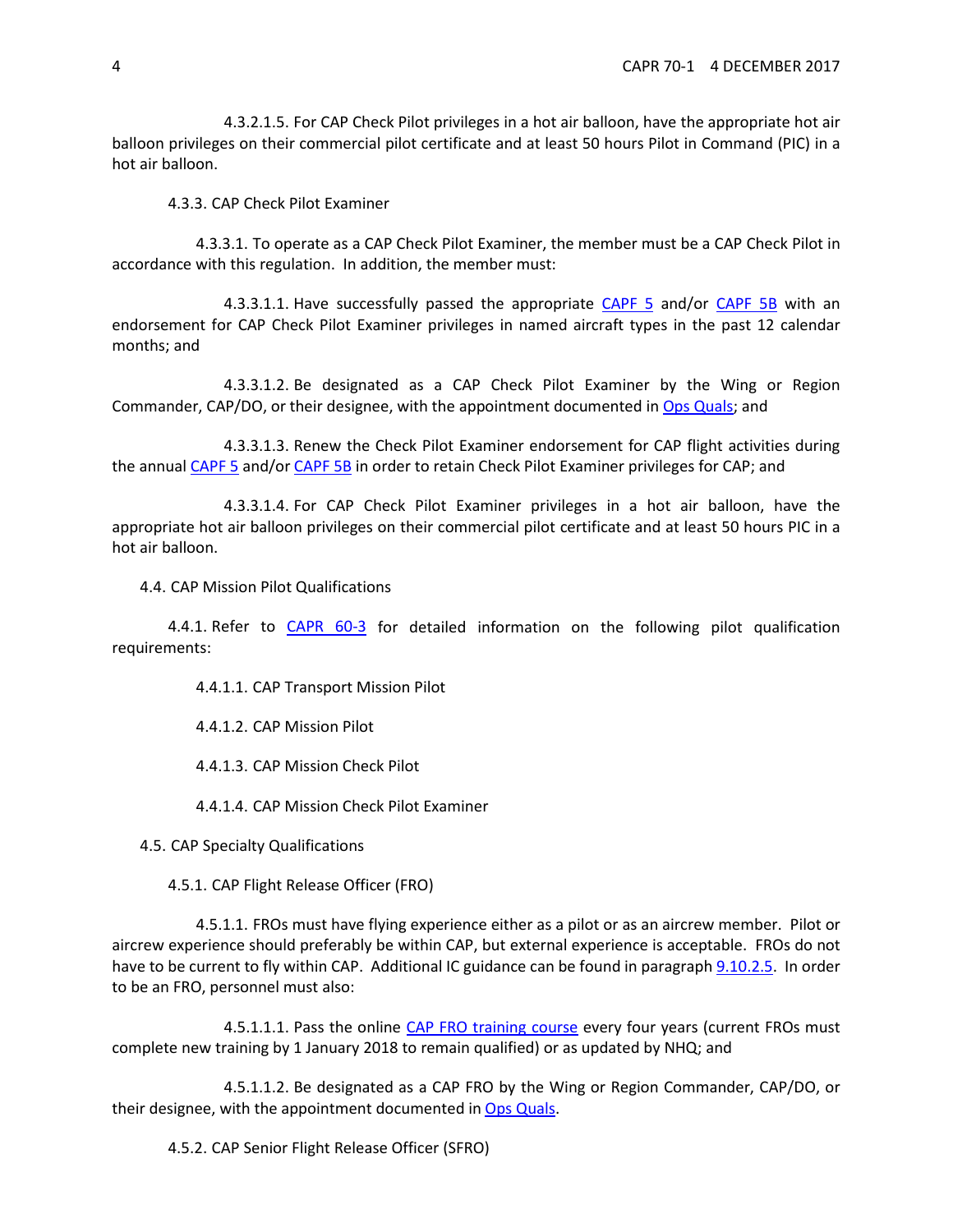4.5.2.1. To be designated as a CAP SFRO, the member must:

4.5.2.1.1. Be a qualified FRO in accordance with paragraph [4.5.1;](#page-3-0) and

4.5.2.1.2. Hold at least a CAP Senior Pilot rating IA[W CAPR 35-6;](https://www.capmembers.com/media/cms/R035_006_70213217D50CA.pdf) and

4.5.2.1.3. Hold an instrument airplane rating (need not be current); and

4.5.2.1.4. Be designated as a CAP SFRO by the Wing or Region Commander, CAP/DO, or their designee, with the appointment documented in [Ops Quals.](https://www.capnhq.gov/CAP.OPSQuals.Web/Default.aspx)

4.5.3. CAP Orientation Pilot

4.5.3.1. To be designated as a CAP Orientation Pilot, the member must:

4.5.3.1.1. Be a current CAP senior member at least 21 years of age; and

4.5.3.1.2. Be current and qualified as at least a CAP Pilot in accordance with this regulation for the CAP aircraft to be used; and

4.5.3.1.3. Have passed the appropriate CAP Orientation Pilot Endorsement Quiz [\(Non-](https://www.capnhq.gov/CAP.LMS.Web/Quiz/quiz_start.aspx?qid=3)[ROTC,](https://www.capnhq.gov/CAP.LMS.Web/Quiz/quiz_start.aspx?qid=3) [ROTC,](https://www.capnhq.gov/CAP.LMS.Web/Quiz/quiz_start.aspx?qid=4) o[r Glider\)](https://www.capnhq.gov/CAP.LMS.Web/Quiz/quiz_start.aspx?qid=192) within the past four years or as updated by NHQ; and

4.5.3.1.4. Have passed a [CAPF 5](https://www.capmembers.com/media/cms/F005_307D79BCBF52D.pdf) o[r CAPF 5B](https://www.capmembers.com/media/cms/F005B_802478EE09D2A.pdf) and received the appropriate CAP Orientation Pilot endorsement(s) within the past 12 calendar months; and

4.5.3.1.5. Be designated as a CAP Orientation Pilot by the Wing or Region Commander, CAP/DO, or their designee, with the appointment documented i[n Ops Quals.](https://www.capnhq.gov/CAP.OPSQuals.Web/Default.aspx)

4.5.3.1.6. For airplanes, have at least 200 hours fixed-wing PIC time to carry CAP cadets and at least 300 hours fixed-wing PIC time to carry ROTC/JROTC cadets.

4.5.3.1.7. For gliders, have at least 100 flights as PIC in a glider or hold at least a commercial certificate with a glider rating.

4.5.3.1.8. For hot air balloons, have at least 35 hours PIC time in a hot air balloon.

4.5.3.1.9. For teacher orientation flights, hold at least a commercial pilot certificate.

4.5.4. CAP Tow Pilot

4.5.4.1. To be designated as a CAP Tow Pilot, the member must:

4.5.4.1.1. Be current and qualified as at least a CAP Pilot in accordance with this regulation for the CAP aircraft to be used; and

4.5.4.1.2. Be current and qualified as a tow pilot in accordance with the requirements of [14 CFR 61.69;](http://www.ecfr.gov/cgi-bin/text-idx?c=ecfr&sid=40760189a03dfea0b501608f33820a45&rgn=div5&view=text&node=14:2.0.1.1.2&idno=14#se14.2.61_169) and

4.5.4.1.3. Be at least 21 years of age; and

4.5.4.1.4. Have logged a minimum of 500 hours PIC time (any combination of fixed-wing and glider aircraft) with at least 250 hours in single-engine airplanes; and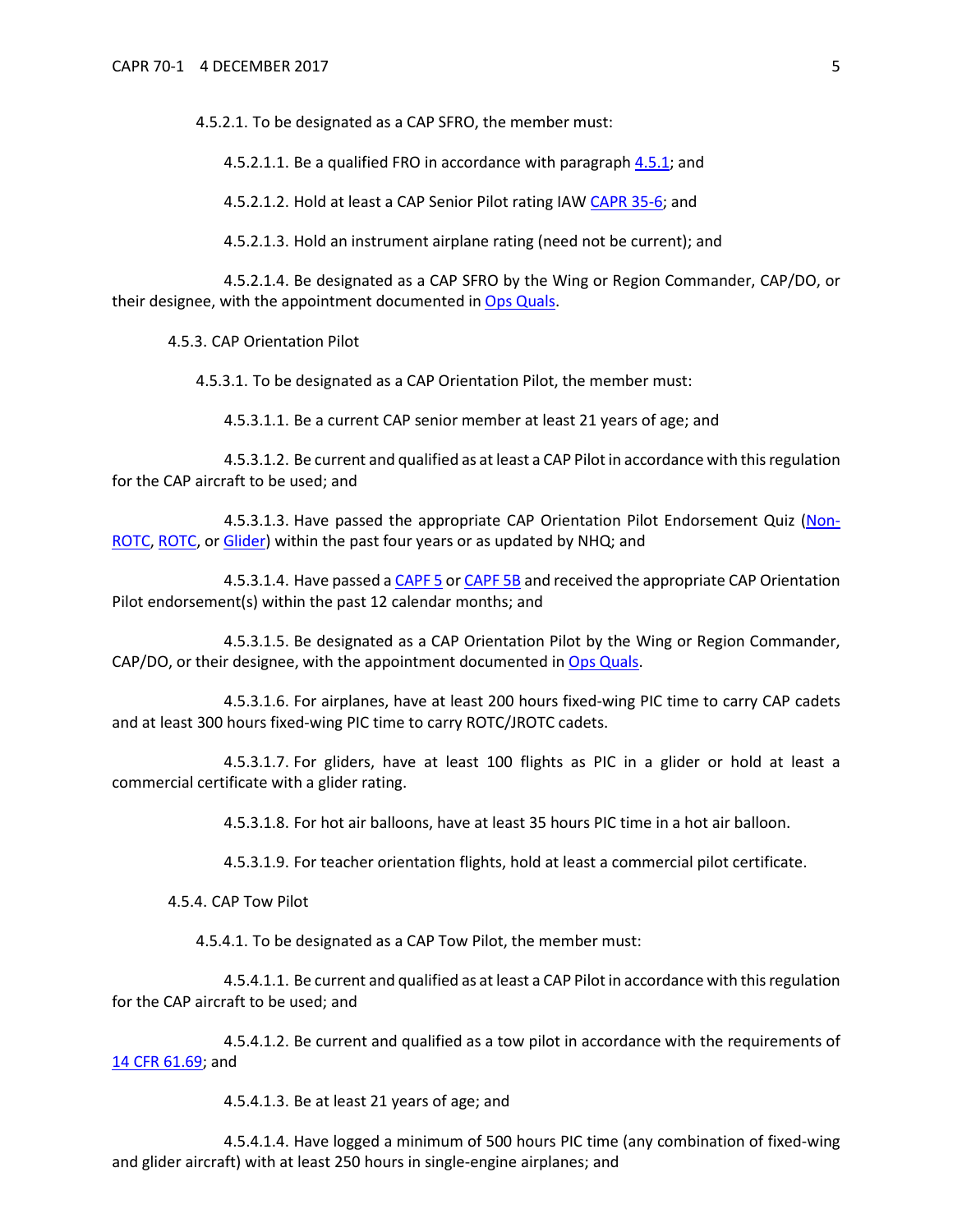4.5.4.1.5. Have completed at least 10 glider tows in the past 12 months; and

4.5.4.1.6. Have passed the [Soaring Safety Foundation \(SSF\)/CAP Tow Pilot Course](http://www.soaringsafety.org/learning/towpilot/towpilot.html) and [Final Exam;](https://www.capnhq.gov/CAP.LMS.Web/Quiz/quiz_start.aspx?qid=189) and

4.5.4.1.7. Be designated as a CAP Tow Pilot by the Wing or Region Commander, CAP/DO, or their designee, with the appointment documented in [Ops Quals.](https://www.capnhq.gov/CAP.OPSQuals.Web/Default.aspx)

4.5.5. CAP Tow Pilot Trainer

4.5.5.1. To be designated as a CAP Tow Pilot Trainer, the member must be a designated CAP Tow Pilot, and:

4.5.5.1.1. Have logged a minimum of 50 tows

4.5.5.1.2. Be FAA tow current within the past 12 months in accordance with [14 CFR](https://www.ecfr.gov/cgi-bin/retrieveECFR?gp&r=PART&n=14y2.0.1.1.2#se14.2.61_169)  [61.69\(6\),](https://www.ecfr.gov/cgi-bin/retrieveECFR?gp&r=PART&n=14y2.0.1.1.2#se14.2.61_169) and

4.5.5.1.3. Be designated as a CAP Tow Pilot Trainer by the Wing or Region Commander, CAP/DO, or their designee, with the appointment documented i[n Ops Quals.](https://www.capnhq.gov/CAP.OPSQuals.Web/Default.aspx)

4.5.5.1.4. A CAP Tow Pilot Trainer does not need to hold a flight instructor certificate, or be designated as a CAP Instructor or CAP Check Pilot. The Trainer must hold a current [CAPF 5](https://www.capmembers.com/media/cms/F005_307D79BCBF52D.pdf) in the aircraft being used for training.

4.5.6. Winch or Auto Tow Operator. A CAP member must be qualified in accordance with the CAP Glider Program Procedures [\(CAPM 60-1G\)](https://www.capmembers.com/media/cms/CAPM060001G_80BC72C96CB5F.pdf).

#### <span id="page-5-0"></span>**5. Qualification: Aircraft Types**

5.1. To operate as PIC in a CAP aircraft, a CAP Pilot (other than a CAP Solo Pilot) must meet the following CAP-specific requirements for the aircraft to be flown.

5.1.1. Airplane

5.1.1.1. High Performance Airplanes (as defined i[n 14 CFR 61.31 \(f\)\)](https://www.ecfr.gov/cgi-bin/retrieveECFR?gp&SID=257acc4699ee7253af775fc7e9492e51&r=PART&n=14y2.0.1.1.2#se14.2.61_131) – the CAP Pilot must have at least 100 hours total time, unless the pilot is a cadet who successfully completed primary training, the FAA Practical Test, and a [CAPF 5](https://www.capmembers.com/media/cms/F005_307D79BCBF52D.pdf) in a high performance aircraft of the same make/model to be flown.

5.1.1.2. Complex Airplanes (as defined in  $14$  CFR 61.1) – in addition to the requirements of  $14$ [CFR 61.31 \(e\),](https://www.ecfr.gov/cgi-bin/retrieveECFR?gp&SID=257acc4699ee7253af775fc7e9492e51&r=PART&n=14y2.0.1.1.2#se14.2.61_131) the CAP Pilot must have:

5.1.1.2.1. At least 10 hours PIC time in complex airplanes

5.1.1.2.2. At least 25 take-offs and landings in complex airplanes

5.1.1.2.3. A total of 100 hours PIC time in a fixed wing aircraft

5.1.2. Glider – to serve as PIC in a CAP glider, a CAP Pilot must successfully complete [a CAPF 5](https://www.capmembers.com/media/cms/F005_307D79BCBF52D.pdf) in a glider.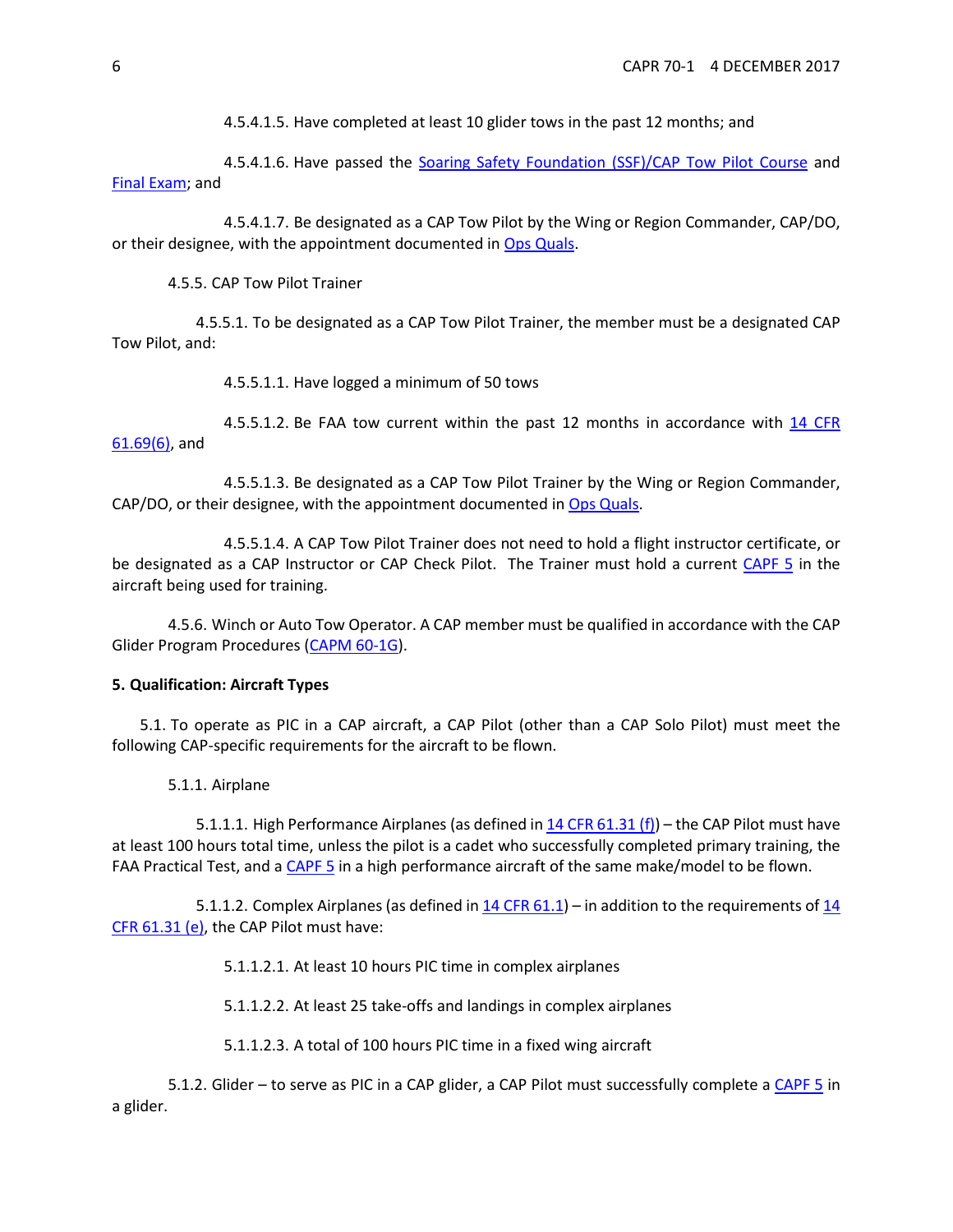5.1.3. Balloon – to serve as PIC in a CAP balloon, a CAP Pilot must successfully complete a [CAPF](https://www.capmembers.com/media/cms/F005B_802478EE09D2A.pdf)  [5B](https://www.capmembers.com/media/cms/F005B_802478EE09D2A.pdf) in a balloon.

#### <span id="page-6-0"></span>**6. CAP Pilot Training, Proficiency, and Orientation Flights**

#### 6.1. Eligibility

6.1.1. All CAP members are authorized to use CAP gliders and CAP balloons for initial and transition flight instruction toward any FAA certificate, rating, or endorsement.

6.1.2. CAP Cadets and currently qualified CAP Transport Mission Pilots and CAP Mission Pilots are authorized to use CAP airplanes for flight instruction toward any FAA certificate, rating, or endorsement.

6.1.3. A CAP member who is not a current and qualified CAP Transport Mission Pilot or CAP Mission Pilot may seek authorization to receive flight instruction toward an FAA certificate, rating, or endorsement in a CAP airplane as follows:

6.1.3.1. Senior members holding a Private Pilot Certificate or higher and active CAP member for at least one year – requires written authorization from the wing or higher commander.

6.1.3.2. All other senior members – requires written authorization from the Wing Commander, Region Commander, CAP/DO, and the National Commander or designee. Such authorization can be granted only if the member lives more than two hours driving time from a commercial flight training facility.

6.1.3.3. No additional written authorization or approval to receive flight instruction with a CAP Instructor Pilot is required for cadets IAW this regulation.

6.2. Proficiency Flights – Air Force Assigned Missions (AFAM)

6.2.1. CAP proficiency training flights will only be flown in accordance with the Air Force [Approved Proficiency Flight Profiles](http://www.capmembers.com/media/cms/Pilot_Proficiency_Profiles_AF_Appro_D76AC441E6A48.pdf) located at http://www.capmembers.com/emergency\_services/aircraft\_ops\_staneval/.

6.2.2. To qualify for AFAM status for these profiles under an "A" or "B" [mission symbol](https://www.capmembers.com/media/cms/07_AIF_FLT_LOG_2_A285ACB8477D5.pdf) and be authorized by CAP-USAF Liaison Region (LR), a CAP Pilot must meet the qualifications listed in the profile to be flown.

6.3. Proficiency Flights - Other

6.3.1. CAP Pilots may use the "C" [mission symbol](https://www.capmembers.com/media/cms/07_AIF_FLT_LOG_2_A285ACB8477D5.pdf) and online flight guidelines located at [www.capmembers.com/emergency\\_services/aircraft\\_ops\\_\\_staneval/](http://www.capmembers.com/emergency_services/aircraft_ops__staneval/) for Self-Conducted Proficiency [Flights](https://www.capmembers.com/media/cms/CAPR_601_SelfConducted_Proficiency__14140B04AFF9E.pdf) to maintain currency.

6.4. Orientation Flights

6.4.1. Except as provided in paragraph  $9.2.1$ , orientation flights will be accomplished in CAP corporate aircraft.

6.4.2. A CAP Cadet who has reached their eighteenth birthday is no longer eligible to fly on orientation flights.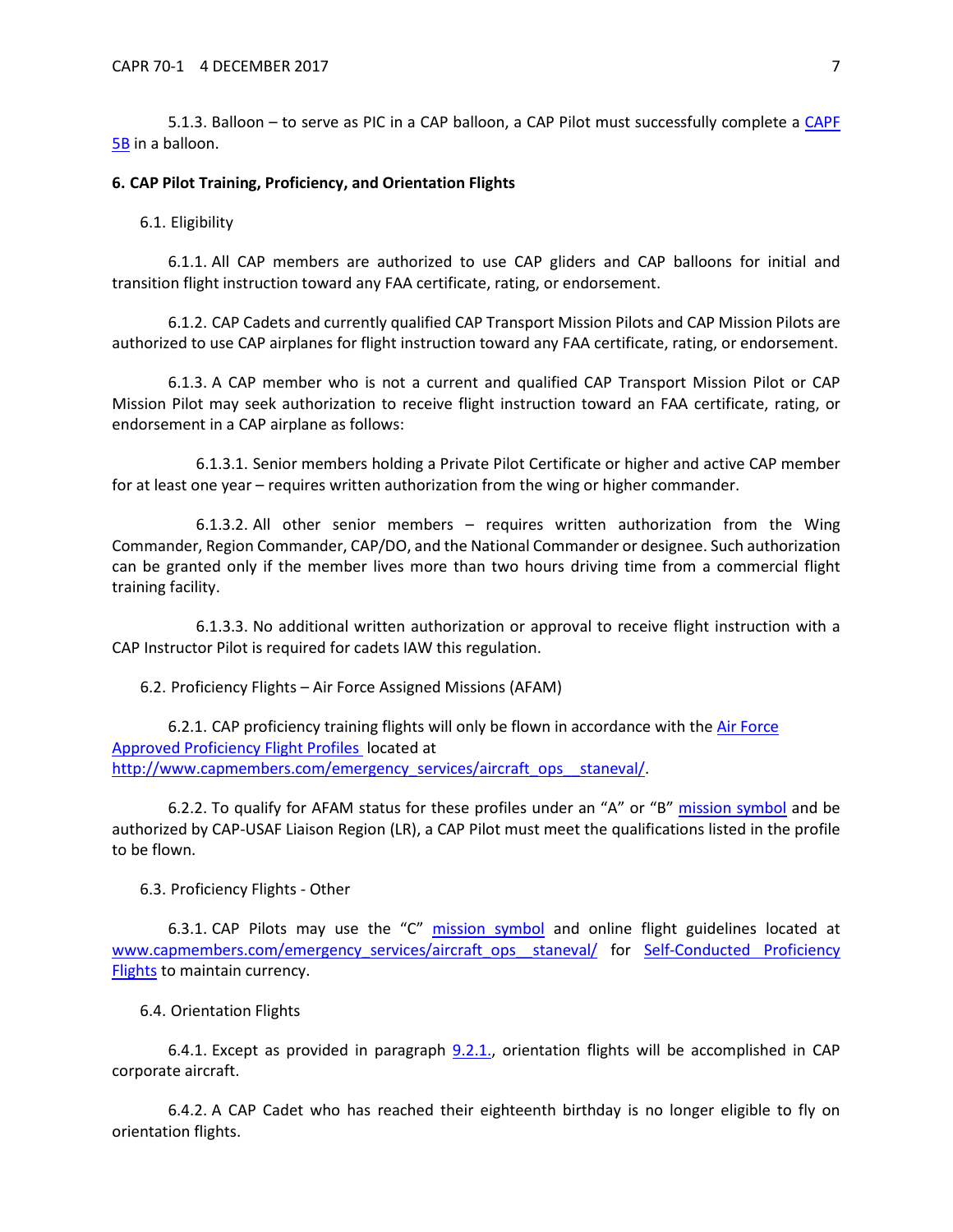#### 6.5. Other Training Requirements

6.5.1. Any CAP member who moves or supervises the movement of aircraft must complete the online [Aircraft Ground Handling Training](https://www.capnhq.gov/CAP.LMS.Web/Course/course_start.aspx?c=32) and pass the associated exam every 24 months in order to be or remain authorized to do so.

<span id="page-7-4"></span>6.5.2. In order to participate in extended over-water operations, each aircrew member must have successfully completed an approved CAP [Over-Water Survival Classroom-based Cours](https://www.capnhq.gov/CAP.LMS.Web/Course/course_start.aspx?c=56)e and be qualified in [Ops Quals](https://www.capnhq.gov/CAP.OPSQuals.Web/Default.aspx) for the duration of participation in the operation. See also paragrap[h 9.10.8.](#page-20-0)

#### <span id="page-7-0"></span>**7. CAP Pilot Flight Evaluation**

#### 7.1. General

7.1.1. The CAP Pilot Flight Evaluation [\(CAPF 5](https://www.capmembers.com/media/cms/F005_307D79BCBF52D.pdf) and/or [CAPF 5B\)](https://www.capmembers.com/media/cms/F005B_802478EE09D2A.pdf) consists of ground and flight components necessary to evaluate and document a CAP Pilot's classification in accordance with the requirements of this regulation and their qualification to operate in one or more CAP aircraft models. In an airplane, the [CAPF 5](https://www.capmembers.com/media/cms/F005_307D79BCBF52D.pdf) must include at least one hour of flight time and a minimum of three takeoffs and landings (not applicable to abbreviated CAPF 5s as specified in  $7.1.8$ ).

7.1.2. The [CAPF 5](https://www.capmembers.com/media/cms/F005_307D79BCBF52D.pdf) may include endorsements for certain types of aircraft operation (e.g., Instrument, G1000, Orientation Pilot, Instructor/Check Pilot, etc.). All endorsements on a [CAPF 5](https://www.capmembers.com/media/cms/F005_307D79BCBF52D.pdf) for aircraft operations apply to all qualifying [models.](#page-8-1)

7.1.3. Unless revoked by a wing or higher commander, the [CAPF 5](https://www.capmembers.com/media/cms/F005_307D79BCBF52D.pdf) is valid through the last day of the twelfth month of its completion date. For example, a flight evaluation completed on 1 January 2017 would remain valid through 31 January 2018.

7.1.4. To operate as PIC in a CAP airplane, a member must pass an initial [CAPF 5](https://www.capmembers.com/media/cms/F005_307D79BCBF52D.pdf) in each CAP aircraft type (e.g., make/model, endorsement, etc.) that they desire to fly. Thereafter, the CAP Pilot may renew qualifications as follows:

7.1.4.1. High-Performance: Pass the [CAPF 5](https://www.capmembers.com/media/cms/F005_307D79BCBF52D.pdf) in a high performance airplane.

<span id="page-7-2"></span><span id="page-7-1"></span>7.1.4.2. Complex: Pass the [CAPF 5](https://www.capmembers.com/media/cms/F005_307D79BCBF52D.pdf) in a complex airplane, or show evidence of having completed a [14 CFR 61.58,](http://www.ecfr.gov/cgi-bin/text-idx?c=ecfr&sid=40760189a03dfea0b501608f33820a45&rgn=div5&view=text&node=14:2.0.1.1.2&idno=14#se14.2.61_158) [14 CFR 121.439](http://www.ecfr.gov/cgi-bin/text-idx?SID=d73630c7e8c409039c33fbeb4735831d&mc=true&node=se14.3.121_1439&rgn=div8)[/14 CFR 121.441,](http://www.ecfr.gov/cgi-bin/text-idx?SID=d73630c7e8c409039c33fbeb4735831d&mc=true&node=se14.3.121_1441&rgn=div8) or [14 CFR 135.293](http://www.ecfr.gov/cgi-bin/text-idx?SID=d73630c7e8c409039c33fbeb4735831d&mc=true&node=pt14.3.135&rgn=div5#se14.3.135_1293)[/14 CFR 135.297,](http://www.ecfr.gov/cgi-bin/text-idx?SID=d73630c7e8c409039c33fbeb4735831d&mc=true&node=pt14.3.135&rgn=div5#se14.3.135_1297) or a military competency check within the past 12 calendar months.

7.1.4.3. G1000: Pass th[e CAPF 5](https://www.capmembers.com/media/cms/F005_307D79BCBF52D.pdf) in a G1000-equipped airplane.

<span id="page-7-3"></span>7.1.4.4. Multiple CAP Pilot Flight Evaluations may still be required for personnel choosing to maintain qualifications in varied types of aircraft as noted in paragraphs [7.1.4.1,](#page-7-1) [7.1.4.2,](#page-7-2) an[d 7.1.4.3.](#page-7-3)

7.1.5. To operate as PIC in a CAP hot air balloon, a member must pass an initial CAP Pilot Flight Evaluation-Hot Air Balloon [\(CAPF 5B\)](https://www.capmembers.com/media/cms/F005B_802478EE09D2A.pdf) in each make (e.g. Cameron, Firefly, Head, Lindstrand, Aerostar, etc.) to be piloted.

7.1.5.1. If the balloon envelope "top end" is a different manufacturer from the "bottom end" system (e.g.: basket, burner, etc.), then the PIC should receive familiarization training from a CAP Check Pilot qualified to operate both that bottom end system and top end envelope. It is the PIC's responsibility to be familiar with all equipment of the balloon system prior to flight.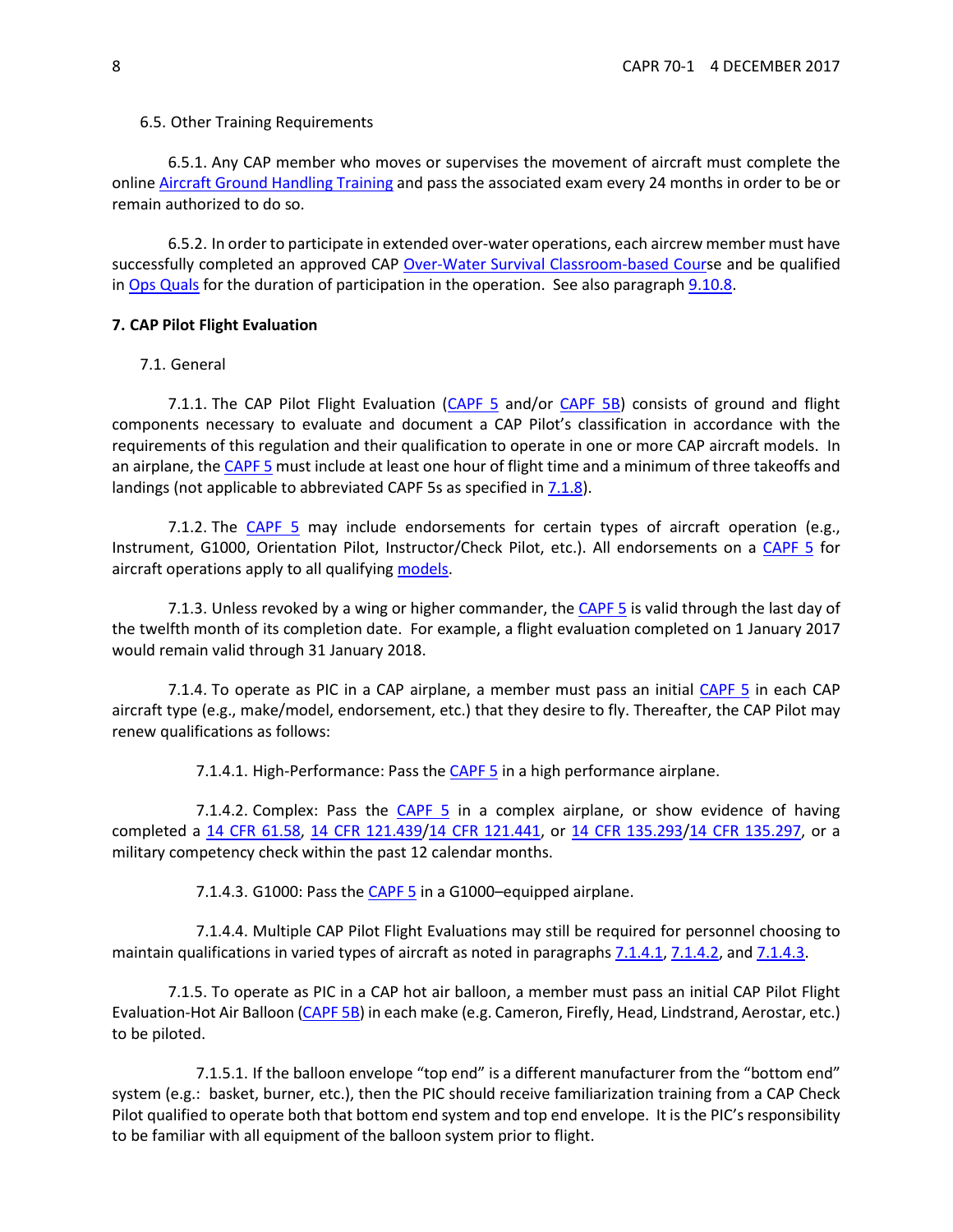7.1.5.2. The CAP Pilot must complete a [CAPF 5Q-B](https://www.capmembers.com/media/cms/F005Q_B_6259910691C4F.pdf) Hot Air Balloon Questionnaire prior to the [CAPF 5B.](https://www.capmembers.com/media/cms/F005B_802478EE09D2A.pdf)

7.1.5.3. As specified i[n 7.1.6.4.,](#page-8-2) certain balloon models/sizes are considered equivalent to one another. An initial [CAPF 5B](https://www.capmembers.com/media/cms/F005B_802478EE09D2A.pdf) in any of the listed balloon models/sizes counts as a [CAPF 5B](https://www.capmembers.com/media/cms/F005B_802478EE09D2A.pdf) for all of the equivalent balloon models/sizes.

<span id="page-8-1"></span>7.1.6. For aircraft qualification purposes, an initia[l CAPF 5](https://www.capmembers.com/media/cms/F005_307D79BCBF52D.pdf) o[r CAPF 5B](https://www.capmembers.com/media/cms/F005B_802478EE09D2A.pdf) in any of the following model groupings counts as a CAP Pilot Flight Evaluation for all models listed in that grouping:

7.1.6.1. C182QSP counts for C182

7.1.6.2. C206SP counts for C206, C205, and C207

7.1.6.3. SGS 2-33 and SGU 2-22 are considered equivalent gliders

7.1.6.4. AX6-55, AX7-77, and AX8-90 are considered equivalent balloons

<span id="page-8-2"></span>7.1.7. Unless otherwise noted by the CAP Check Pilot, all previous aircraft for which the pilot has an initial CAP Pilot Flight Evaluation are renewed at the time of the annual CAP Pilot Flight Evaluation. Check Pilots will confirm that pilots meet all requirements as outlined in other parts of this regulation prior to signing off completion of the [CAPF 5](https://www.capmembers.com/media/cms/F005_307D79BCBF52D.pdf) or [CAPF 5B.](https://www.capmembers.com/media/cms/F005B_802478EE09D2A.pdf)

<span id="page-8-0"></span>7.1.8. If a CAP Pilot requests to add additional endorsements or aircraft models in the same category and class to an existing pilot qualification, the CAP Check Pilot has the discretion to administer an abbreviated [CAPF 5](https://www.capmembers.com/media/cms/F005_307D79BCBF52D.pdf) or [CAPF 5B](https://www.capmembers.com/media/cms/F005B_802478EE09D2A.pdf) consisting of the questionnaire (CAPFs [5Q-A,](https://www.capmembers.com/media/cms/F005Q_A_CE3D5276A7C14.pdf) [5Q-B,](https://www.capmembers.com/media/cms/F005Q_B_6259910691C4F.pdf) or [5Q-G\)](https://www.capmembers.com/media/cms/F005Q_G_74F252F1381E7.pdf) for the aircraft model to be demonstrated, completed within 60 days before the abbreviated [CAPF 5](https://www.capmembers.com/media/cms/F005_307D79BCBF52D.pdf) o[r CAPF 5B,](https://www.capmembers.com/media/cms/F005B_802478EE09D2A.pdf)  and maneuvers that the CAP Check Pilot deems necessary to evaluate the pilot's qualifications for the new endorsement. The abbreviated [CAPF 5](https://www.capmembers.com/media/cms/F005_307D79BCBF52D.pdf) or [CAPF 5B](https://www.capmembers.com/media/cms/F005B_802478EE09D2A.pdf) does not change the original expiration date for the CAP Pilot's existing annual qualification.

7.2. Eligibility

7.2.1. To be eligible to take a **CAPF 5 or CAPF 5B**, the member must:

7.2.1.1. Pass the online [CAPR 70-1, CAPF 5 Annual Examination](https://www.capnhq.gov/CAP.LMS.Web/Quiz/quiz_start.aspx?qid=1) (plus supplemental airplane, [glider](https://www.capnhq.gov/CAP.LMS.Web/Quiz/quiz_start.aspx?qid=2) or balloon exam, if applicable) within 60 days before the date of th[e CAPF 5](https://www.capmembers.com/media/cms/F005_307D79BCBF52D.pdf) or [CAPF 5B.](https://www.capmembers.com/media/cms/F005B_802478EE09D2A.pdf)

7.2.1.2. Complete the appropriate questionnaire (CAPFs [5Q-A,](https://www.capmembers.com/media/cms/F005Q_A_CE3D5276A7C14.pdf) [5Q-B,](https://www.capmembers.com/media/cms/F005Q_B_6259910691C4F.pdf) or [5Q-G\)](https://www.capmembers.com/media/cms/F005Q_G_74F252F1381E7.pdf) for the make and model of CAP aircraft in which the member is being evaluated.

7.2.1.3. Provide evidence of qualifications to the CAP Check Pilot, to include: FAA pilot and medical certifications; log book; CAP membership card; online [CAPR 70-1, CAPF 5 Annual Examination](https://www.capnhq.gov/CAP.LMS.Web/Quiz/quiz_start.aspx?qid=1) and supplemental [Glider](https://www.capnhq.gov/CAP.LMS.Web/Quiz/quiz_start.aspx?qid=2) or Balloon Exam results as applicable; questionnaire (CAPFs [5Q-A,](https://www.capmembers.com/media/cms/F005Q_A_CE3D5276A7C14.pdf) [5Q-B,](https://www.capmembers.com/media/cms/F005Q_B_6259910691C4F.pdf) o[r 5Q-](https://www.capmembers.com/media/cms/F005Q_G_74F252F1381E7.pdf)[G\)](https://www.capmembers.com/media/cms/F005Q_G_74F252F1381E7.pdf); and any quiz results needed for special endorsements(such as for Cadet Orientation Pilot, Check Pilot, etc.).

<span id="page-8-3"></span>7.2.2. With the CAP Check Pilot's advance concurrence and willingness to serve as PIC if necessary, a CAP Pilot may combine the [CAPF 5](https://www.capmembers.com/media/cms/F005_307D79BCBF52D.pdf) with requirements to fulfill the FAA flight review and/or instrument [proficiency check](https://www.faa.gov/regulations_policies/advisory_circulars/index.cfm/go/document.information/documentID/1028650) unde[r 14 CFR 61.56](https://www.ecfr.gov/cgi-bin/retrieveECFR?gp&r=PART&n=14y2.0.1.1.2#se14.2.61_156) and [14 CFR 61.57,](https://www.ecfr.gov/cgi-bin/retrieveECFR?gp&r=PART&n=14y2.0.1.1.2#se14.2.61_157) provided that this activity meets all requirements for both the CAP and the FAA.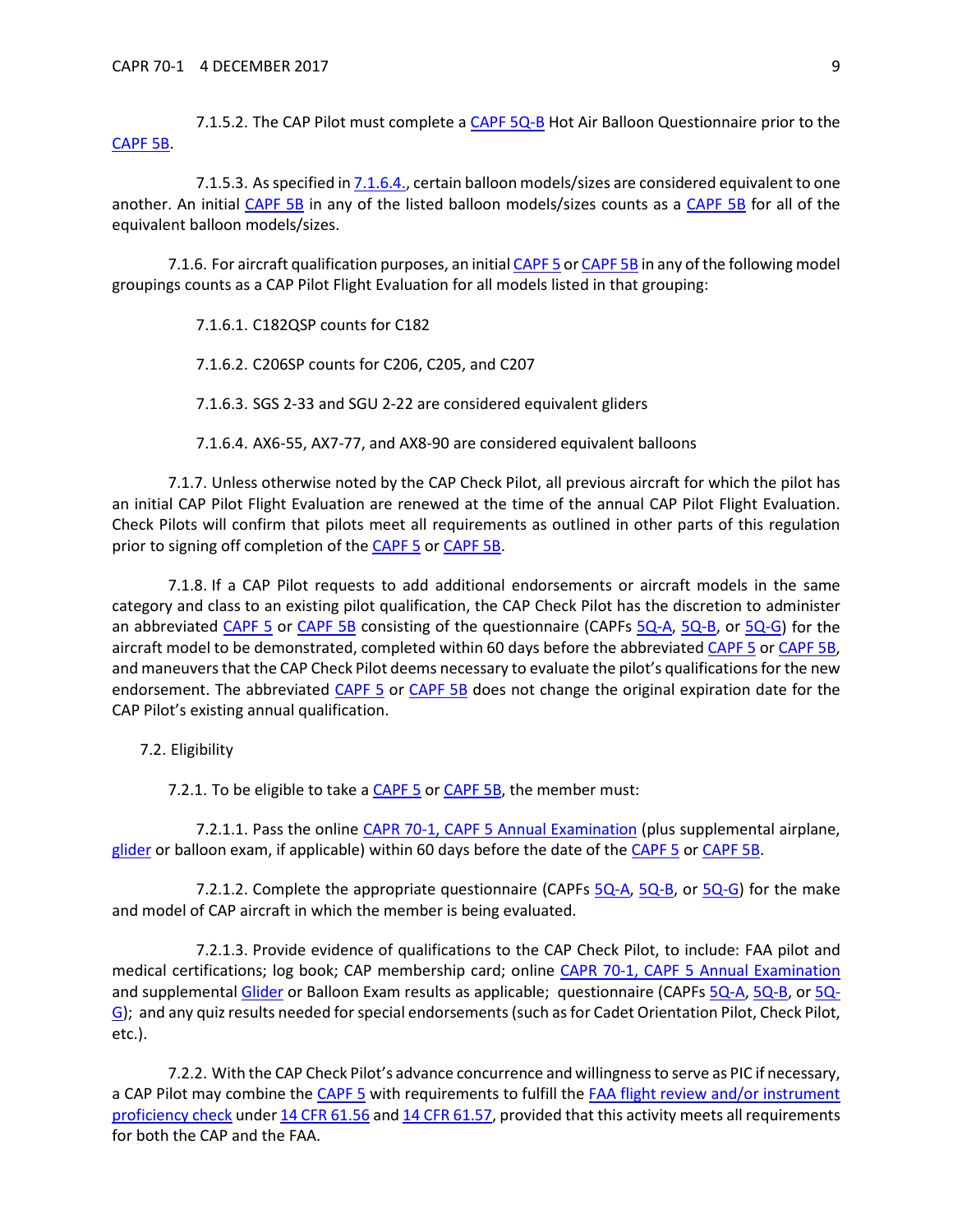7.2.3. Unless otherwise arranged in accordance with Section [7.2.2.](#page-8-3) of this regulation, a pilot must provide evidence of a flight review (logbook entry, [WINGS documentation,](http://www.airweb.faa.gov/Regulatory_and_Guidance_Library/rgAdvisoryCircular.nsf/0/9e3e97f6e4d841d98625783f004f1159/$FILE/AC%2061-91J.pdf) new pilot certificate or rating, new flight instructor certificate), or 14 CFR part [135.293/](http://www.ecfr.gov/cgi-bin/text-idx?SID=d73630c7e8c409039c33fbeb4735831d&mc=true&node=pt14.3.135&rgn=div5#se14.3.135_1293)[297,](http://www.ecfr.gov/cgi-bin/text-idx?SID=d73630c7e8c409039c33fbeb4735831d&mc=true&node=pt14.3.135&rgn=div5#se14.3.135_1297) [121.441,](http://www.ecfr.gov/cgi-bin/text-idx?SID=d73630c7e8c409039c33fbeb4735831d&mc=true&node=pt14.3.121&rgn=div5#se14.3.121_1441) o[r 61.58,](http://www.ecfr.gov/cgi-bin/text-idx?SID=d73630c7e8c409039c33fbeb4735831d&mc=true&node=pt14.2.61&rgn=div5#se14.2.61_158) proficiency checks.

7.3. Administration

7.3.1. The following individuals may administer a [CAPF 5](https://www.capmembers.com/media/cms/F005_307D79BCBF52D.pdf) and/o[r CAPF 5B:](https://www.capmembers.com/media/cms/F005B_802478EE09D2A.pdf)

<span id="page-9-0"></span>7.3.1.1. A CAP Check Pilot who is both FAA- and CAP-current and qualified in the CAP aircraft to be used.

7.3.1.2. An [FAA Aviation Safety Inspector \(ASI\),](https://www.faa.gov/jobs/career_fields/aviation_careers/media/ASI_Fact_Sheet.pdf) while performing the duties of an FAA ASI.

7.3.1.3. An [FAA Designated Pilot Examiner \(DPE\),](https://www.faa.gov/other_visit/aviation_industry/designees_delegations/designee_types/dpe/) while performing the duties of an FAA DPE.

7.3.1.4. A CAP-USAF evaluator pilot, while performing duties of a CAP-USAF evaluator pilot.

7.3.1.5. For a hot air balloon in cases where the Wing does not have a CAP Check Pilot for balloons, a commercial balloon pilot, with the prior written approval of the Wing Commander.

7.3.2. The individual who administers the CAP Pilot Flight Evaluation must follow the guidance and instructions provided in **Attachment 3** to this regulation.

7.3.3. Except for fees charged by an [FAA DPE](https://www.faa.gov/other_visit/aviation_industry/designees_delegations/designee_types/dpe/) for a practical test leading to an airman certificate or rating, no person may charge for any ground instruction, flight training, or flight evaluations accomplished in accordance with this regulation.

7.3.4. A CAP Pilot must obtain written approval from a wing or higher commander to take more than two consecutive [CAPF 5s](https://www.capmembers.com/media/cms/F005_307D79BCBF52D.pdf) with the same CAP Check Pilot.

7.3.5. Except for Surrogate Unmanned Aircraft System (C182QSP/C206SP), a CAP Pilot must obtain approval from the Standardization and Evaluation Officer (DOV) in their assigned wing to take a [CAPF 5](https://www.capmembers.com/media/cms/F005_307D79BCBF52D.pdf) in another wing.

7.4. Failure, Unsatisfactory Performance and Re-Evaluation

<span id="page-9-2"></span>7.4.1. Annual or Abbreviated Flight Evaluation Failure. If a CAP pilot fails an annual or abbreviated CAP Pilot Flight Evaluation in a make/model in which the pilot is currently qualified, the pilot must undergo a re-evaluation in accordance with paragraph [7.4.3.](#page-9-1) The CAP Check Pilot must document the failure in [WMIRS](https://www.capnhq.gov/WMIRS/Default.aspx) at the conclusion of the failed CAP Pilot Flight Evaluation and notify the Wing DOV and/or Wing DO and/or Wing Commander (Region DOV and/or Region DO and/or Region Commander if the subject pilot is assigned to the region staff).

7.4.2. Initial or Endorsement Flight Evaluation Failure. If a CAP pilot fails an initial CAP Pilot Flight Evaluation for a new make/model or fails to qualify for an endorsement (e.g., Orientation Pilot privileges), such failure does not require re-evaluation under paragrap[h 7.4.3](#page-9-1) unless in the judgment of the CAP Check Pilot that failure resulted from factors that would extend to other makes/models (e.g., poor airmanship, poor judgment). In those cases, the CAP Check Pilot would follow the procedure in paragraph [7.4.1.](#page-9-2) for annual flight evaluation failure.

<span id="page-9-1"></span>7.4.3. Re-evaluation. A wing or higher commander has the discretion to require any CAP Pilot entering, under, or temporarily in their command to undergo an additional flight evaluation, including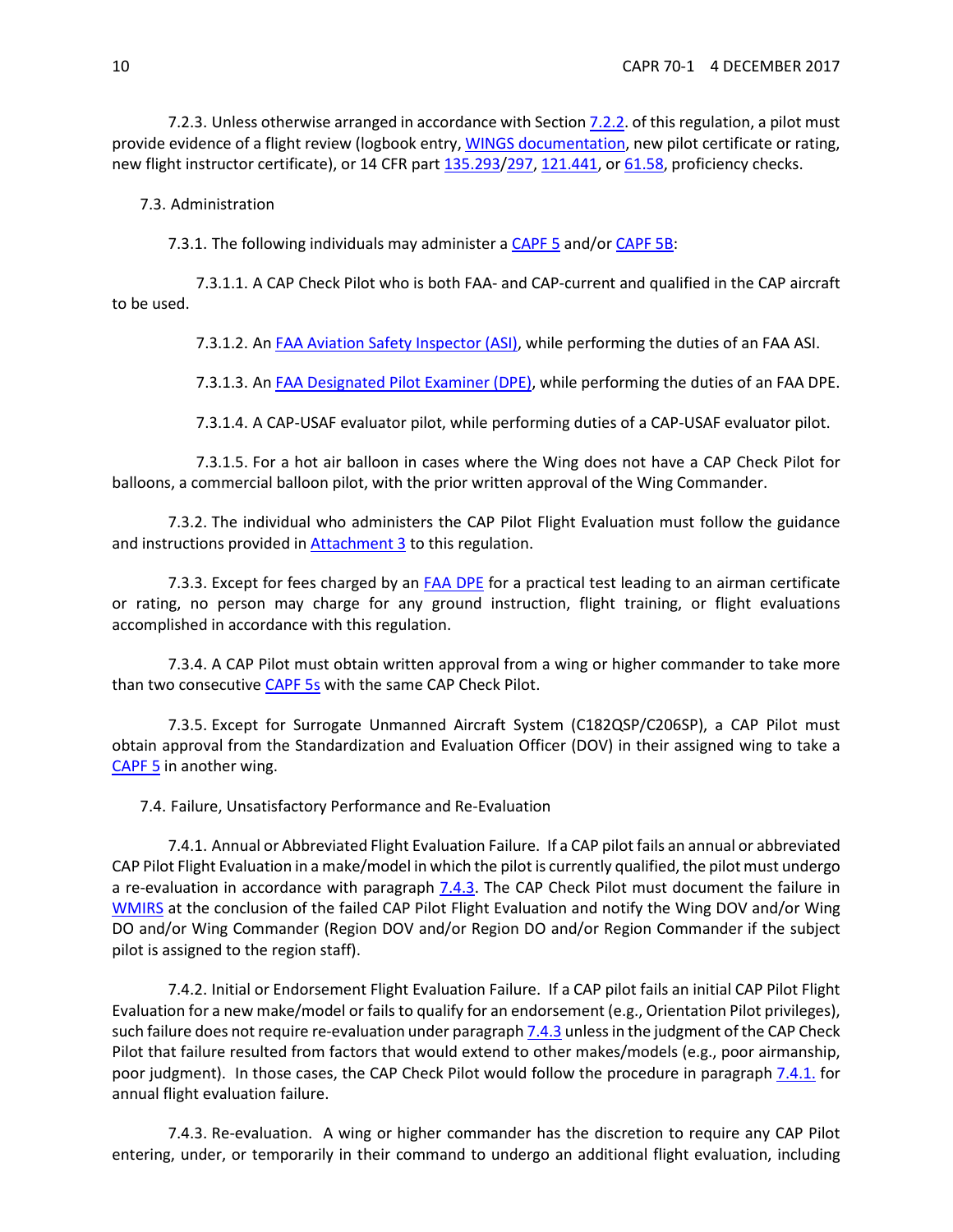local area familiarization, with a designated CAP Check Pilot. To ensure fairness, commanders should consider designating a different CAP Check Pilot to conduct a re-evaluation when re-evaluation is due to a failure. Prior to re-evaluation, the Wing DOV or their designee will approve a plan to ensure that training has been accomplished to correct identified deficiencies. Required training will be accomplished prior to reevaluation. Pending satisfactory completion of the additional flight evaluation, the commander may suspend the CAP Pilot's CAP flying privileges except for retraining with a CAP Instructor Pilot.

#### <span id="page-10-0"></span>**8. Suspension of CAP Flying Privileges, Appeals, Reinstatement, and Damages**

<span id="page-10-2"></span>8.1. Suspension of CAP Flying Privileges - General. Any commander in a CAP member's chain of command, or an Incident Commander (IC) during a supervised mission, may immediately suspend CAP flying privileges of a member for cause. In the case of suspending privileges while the member is away from their home base, the member may be permitted to return to home base as a passenger in a CAP aircraft.

8.1.1. Initial suspension notification may be made verbally, but commanders or ICs exercising this authority must notify the affected aircrew member(s) in writing within seven days of suspending flying privileges, clearly stating the reason(s) the action was taken. A copy of the written notification must be filed with the Region Commander and all intermediate commanders within seven days as well. A copy of all notifications issued by a Region Commander must be filed with the National Commander.

8.1.2. The written notification must include a statement advising the aircrew member of their right to appeal this action (see paragraphs  $8.3$ . and  $8.4$ .).

8.2. Suspension of CAP Flying Privileges - Mishap. Following any aircraft mishap, the commander must suspend the flying privileges of crewmembers involved in the mishap until such time as they can determine the circumstances of the mishap and the crewmembers' health and welfare. Such suspensions may be very temporary in nature, but consideration must be given to causal factors. The flying privileges of any crewmember operating a CAP aircraft who is involved in a mishap that can be classified as an accident as defined in [CAPR 62-2,](https://www.capmembers.com/media/cms/R062_002_211E97E99C6A4.pdf) shall be automatically suspended from flying until the mishap crewmember is reinstated by the Wing Commander or higher. Commanders may choose to suspend the flying privileges of members involved in other mishaps not classified as accidents at their discretion.

8.2.1. Should the Wing Commander or higher determine any crewmember to not be a causal factor in a mishap not classified as an accident, those individuals' flight privileges may be verbally reinstated with no written documentation of their suspension. If suspension was due to an accident refer to paragraph  $8.5.$  for reinstatement guidance.

8.2.2. Should the Wing Commander or higher suspect any crewmember's actions were causal in a mishap, the crewmember's flying privileges shall remain suspended until a final determination of cause is made. If any crewmember is determined to be causal in the mishap, follow the procedure in paragraph [8.1.](#page-10-2) 

<span id="page-10-1"></span>8.3. Appeals – Member Rights. A member who remains suspended from flying for more than 90 days may submit a one-time written appeal to the Region Commander within one year of the initial suspension. If a Region Commander suspends the flying privileges of a member, the member may appeal to the National Commander.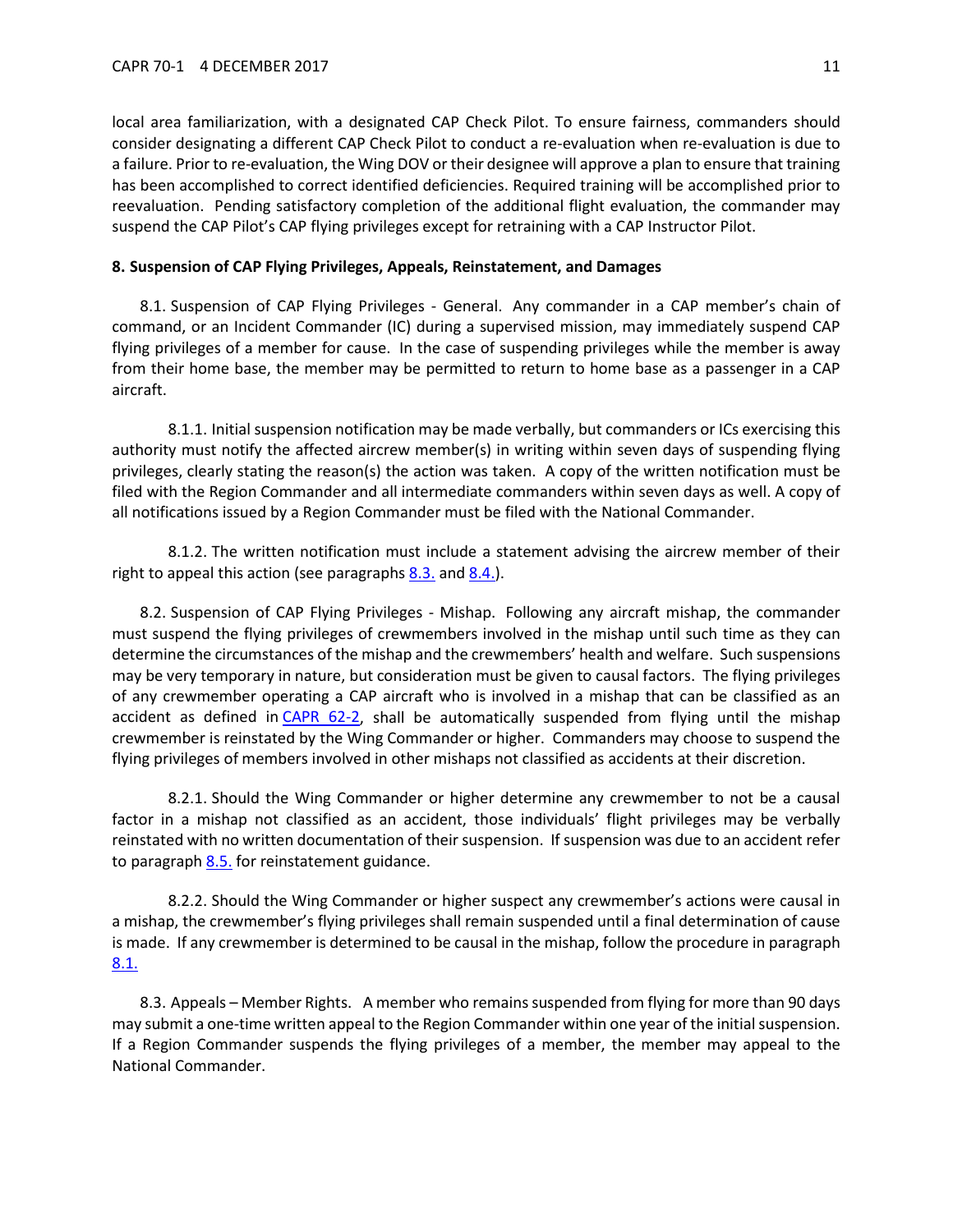<span id="page-11-2"></span>8.4. Appeals – Command Action. Upon receipt of a member's appeal, the Region Commander, or National Commander in the case of a Region Commander directed suspension, must appoint a flight review panel of at least three CAP Check Pilots to review the appeal.

8.4.1. The flight review panel must examine the facts of the case and make a recommendation to the appointing commander.

8.4.2. The appointing commander must issue a final decision within 60 days of receiving the appeal. All such decisions are final and not subject to review by filing a complaint under [CAPR 123-2,](https://www.capmembers.com/media/cms/R123_002_3B7E17A8333CE.pdf)  Complaints, or [CAPR 36-2,](https://www.capmembers.com/media/cms/R036_002_D2CD7C6F4C14A.pdf) Complaints under the Civil Air Patrol Nondiscrimination Policy.

<span id="page-11-3"></span>8.5. Reinstatement. Once a member's flying privileges are suspended, only a wing or higher commander in the individual's chain of command may reinstate that member to flight status. Commanders may set conditions for reinstatement, including completion of a new CAP Pilot Flight Evaluation. Prior to reinstating flying privileges of a member involved in an accident, commanders must coordinate with the CAP/DO who will then obtain concurrence of the CAP/CC. Reinstatement and conditions thereof shall be documented.

8.6. Damages. In accordance with (IAW[\) CAPR 174-1,](https://www.capmembers.com/media/cms/R174_001_F7C3242683CC7.pdf) Property Management and Accountability, a CAP member may be assessed some or all of the damages due to negligent operation or movement of CAP corporate aircraft.

#### <span id="page-11-0"></span>**9. CAP General Operating and Flight Rules**

9.1. Aircraft Use - General Requirements

9.1.1. All CAP aircraft operations must be conducted in accordance with the requirements of  $14$ [CFR](https://www.ecfr.gov/cgi-bin/text-idx?gp=&SID=&mc=true&tpl=/ecfrbrowse/Title14/14tab_02.tpl) an[d FAA guidance](http://www.faa.gov/) and any additional requirements or limitations specified in this regulation.

9.1.2. All CAP aircraft (to include member-owned/furnished aircraft) shall carry the required equipment as prescribed in [CAPR 66-1,](https://www.capmembers.com/media/cms/R066_001_8067887A28C8C.pdf) *CAP Aircraft Maintenance Management*.

9.1.3. All CAP corporate aircraft must have a standardized, completed, and up-to-date [CAP](http://www.capmembers.com/emergency_services/aircraft_ops__staneval/aif-standardized-cap-aircraft-information-file/)  [Aircraft Information File \(AIF\)](http://www.capmembers.com/emergency_services/aircraft_ops__staneval/aif-standardized-cap-aircraft-information-file/) in the aircraft.

9.1.4. Gliders. All glider operations must be conducted in accordance with CAP Glider Program Procedures [\(CAPM 60-1G\)](https://www.capmembers.com/media/cms/CAPM060001G_80BC72C96CB5F.pdf).

9.2. Aircraft Use - Air Force Assigned Missions (AFAM)

<span id="page-11-1"></span>9.2.1. CAP corporate aircraft are the resource of choice for AFAMs. Except for gliders and balloons, member owned/furnished aircraft will only be used on AFAMs when CAP corporate aircraft are not available or when mission requirements dictate the usage of non-corporate aircraft.

9.2.1.1. The use of member owned/furnished aircraft (other than gliders and balloons) requires wing or higher commander approval for corporate missions and CAP-USAF Liaison Region Commander or higher approval for each AFAM in which the aircraft's use is requested.

9.2.1.2. Requests for use of member-owned/furnished aircraft will not be approved unless a copy of the airworthiness certificate, current [Hold Harmless Agreement \(HHA\)](https://www.capmembers.com/media/cms/AF_Hold_Harmless_Agreement_0B725DA08C02A.pdf) and [CAPF 71](https://www.capmembers.com/media/cms/F071_484891873A9D5.pdf) are on file with the CAP-USAF LR for AFAMs or the Wing Commander or designee for Corporate Missions. Copies of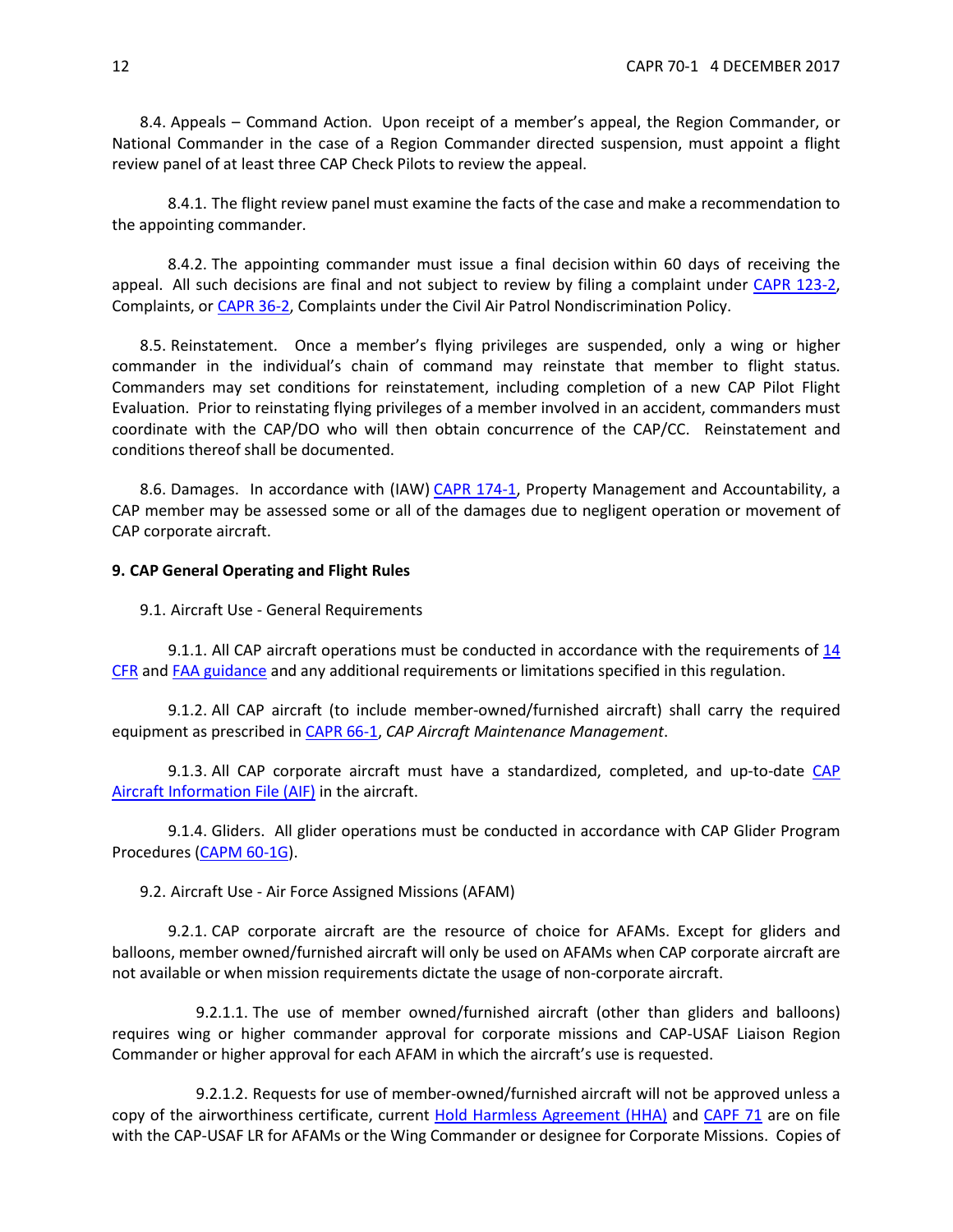the airworthiness certificate, current [HHA](https://www.capmembers.com/media/cms/AF_Hold_Harmless_Agreement_0B725DA08C02A.pdf) and [CAPF 71](https://www.capmembers.com/media/cms/F071_484891873A9D5.pdf) should be uploaded to the [WMIRS](https://www.capnhq.gov/WMIRS/Default.aspx) mission files for reference when used since the use of member-owned/furnished aircraft is rare.

9.3. Aircraft Use – Orientation Flights

9.3.1. A CAP airplane will not be used to carry CAP or ROTC/JROTC cadets on board during the first 10 tachometer hours following an engine change, major overhaul, or replacement of cylinders or magnetos.

9.3.2. In an airplane, the CAP Orientation Pilot must occupy the left front seat.

9.3.3. During an Orientation Flight, the CAP Pilot shall not perform simulated emergency procedures.

9.4. Aircraft Use – Prohibited Activities. The following operations are prohibited in CAP aircraft:

9.4.1. Aerobatic flight and spins (except spins in a glider while receiving instruction towards an FAA flight instructor certificate).

9.4.2. Participating as an act or other demonstration in an air show. Note: Static displays and mission assistance properly approved through the NOC is authorized. Refer to [CAPR 900-5,](https://www.capmembers.com/media/cms/R900_005_8F2514161E982.pdf) for additional guidance on CAP air show support.

9.4.3. Dropping of objects (except to save a life).

9.4.4. Formation flight (except as approved for unmanned aircraft escort/chase operations or training through the CAP National Operations Center (NOC).

9.4.5. Hand-propped starts and jump starts from vehicle batteries.

9.4.6. Except those missions coordinated and approved through the CAP NOC, use of CAP aircraft for assistance to law enforcement officers.

9.4.7. Use of night vision devices by the pilot flying.

9.4.8. Operation by anyone other than a CAP pilot qualified in type, except for trainees in an approved training program who are under the direct supervision of a current and qualified CAP Instructor Pilot, cadets on an orientation flight, or Aerospace Education Members (AEM) teachers on Teacher Orientation Program (TOP) flights.

9.4.9. Parachuting unless approved by CAP/DO. Only parachuting operations in support of DoD needs and missions will be considered, and will only be conducted as AFAMs.

9.4.10. Personal use, or any use other than official CAP business.

9.4.11. Simulated emergency procedures during instrument meteorological conditions or at night. Exception: partial panel instrument training and in-flight discussion of emergency procedures may be conducted during night visual meteorological conditions under the supervision of a CAP instructor pilot.

9.4.12. Smoking or the use of any tobacco products (including e-cigarettes) is prohibited on any CAP aircraft or within 100 feet of aircraft operations.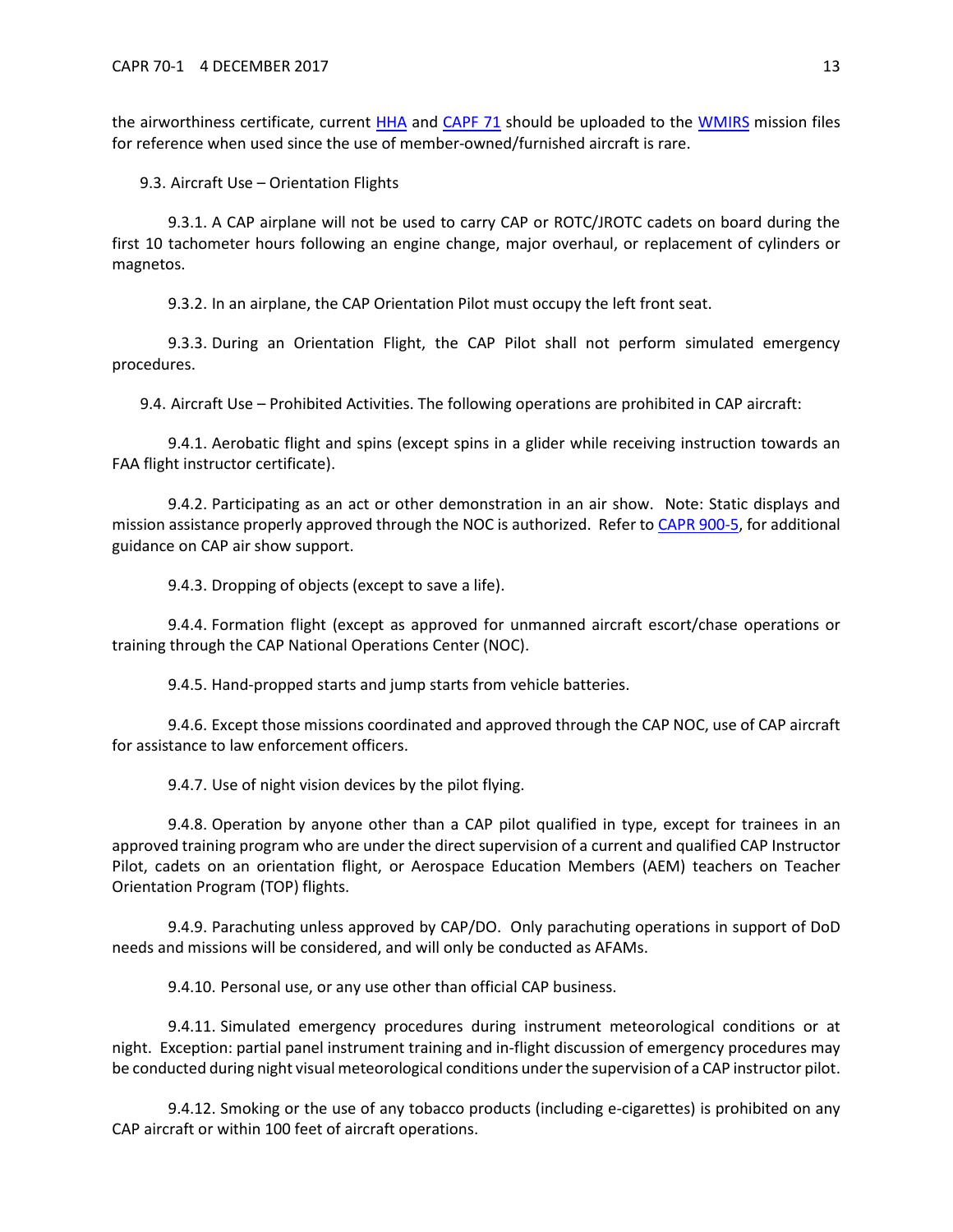9.4.13. Special VFR flight operations by non-instrument rated pilots.

9.4.14. CAP Solo Pilots may not perform touch and go landings unless flying with a CAP Instructor. See paragraph [9.9.5.1.4.3](#page-15-0) for additional touch and go landing limitations.

9.5. Aircraft Use – Unauthorized Aircraft. The following aircraft shall not be used in CAP operations:

9.5.1. Experimental, primary category and home-built aircraft.

9.5.2. Light Sport Aircraft.

9.5.3. Rotorcraft.

9.5.4. Ultralight, aerolight, motor glider, hang glider and similar aircraft.

9.6. Crew

9.6.1. CAP flight crew members will carry proof of CAP membership and a government issued picture identification.

<span id="page-13-0"></span>9.6.2. All CAP Pilots must maintain current FAA and CAP pilot qualification data, to include uploaded documentation required for validation, within the [Ops Quals](https://www.capnhq.gov/CAP.OPSQuals.Web/Default.aspx) system. Flight evaluation forms will be uploaded into [Ops Quals](https://www.capnhq.gov/CAP.OPSQuals.Web/Default.aspx) within 72 hours of evaluation completion and retained in accordance with [CAPR 10-2.](https://www.capmembers.com/media/cms/R010_002_06448D9F87459.pdf) Data entries must include:

9.6.2.1. All relevant FAA pilot qualifications, with copies of current pilot and medical certificates (or current driver's license and medical education course completion certificate if operating under [BasicMed;](https://www.faa.gov/licenses_certificates/airmen_certification/basic_med/) military personnel operating with an expired driver's license under [BasicMed](https://www.faa.gov/licenses_certificates/airmen_certification/basic_med/) must upload a copy of their military identification card, the expired driver's license, and documentation from the State, territory, or possession indicating the continued validity of the driver's license, based on that state's military status exception. The documentation of validity can be information from a website of that State/territory/possession).

9.6.2.2. Current [CAPF 5](https://www.capmembers.com/media/cms/F005_307D79BCBF52D.pdf) and/or [CAPF 5B,](https://www.capmembers.com/media/cms/F005B_802478EE09D2A.pdf) CAPF 5Q(s) – [A,](https://www.capmembers.com/media/cms/F005Q_A_CE3D5276A7C14.pdf) [B](https://www.capmembers.com/media/cms/F005Q_B_6259910691C4F.pdf) or [G,](https://www.capmembers.com/media/cms/F005Q_G_74F252F1381E7.pdf) [CAPF 91,](https://www.capmembers.com/media/cms/F091_449297B36A647.pdf) CAP Mission Pilot Checkout and supporting CAP qualifications and endorsements (e.g., CAP Orientation Pilot, or Instrument).

9.6.2.3. All CAP pilots must make a one-time acknowledgement of the CAP Statement of Understanding by dating the Statement of Understanding paragraph in th[e Ops Quals](https://www.capnhq.gov/CAP.OPSQuals.Web/Default.aspx) system.

9.6.3. The CAP PIC will also verify agency or organization identification credentials of CAP and non-CAP crew members (when authorized by agreement or mission approval) or CAP and non-CAP passengers to validate their identity prior to flight (see paragraph [9.10.9.\)](#page-21-0).

9.7. Flight Duty Period and Crew Rest Requirements

9.7.1. Duty Period. Aircrew duty period starts when an aircrew member reports for any CAPrelated duty. It ends with the final sortie to be flown during the aircrew duty period when engines are shut down and/or the aircraft is sufficiently secured. Fourteen hours is the maximum for official CAP aircrew member duty.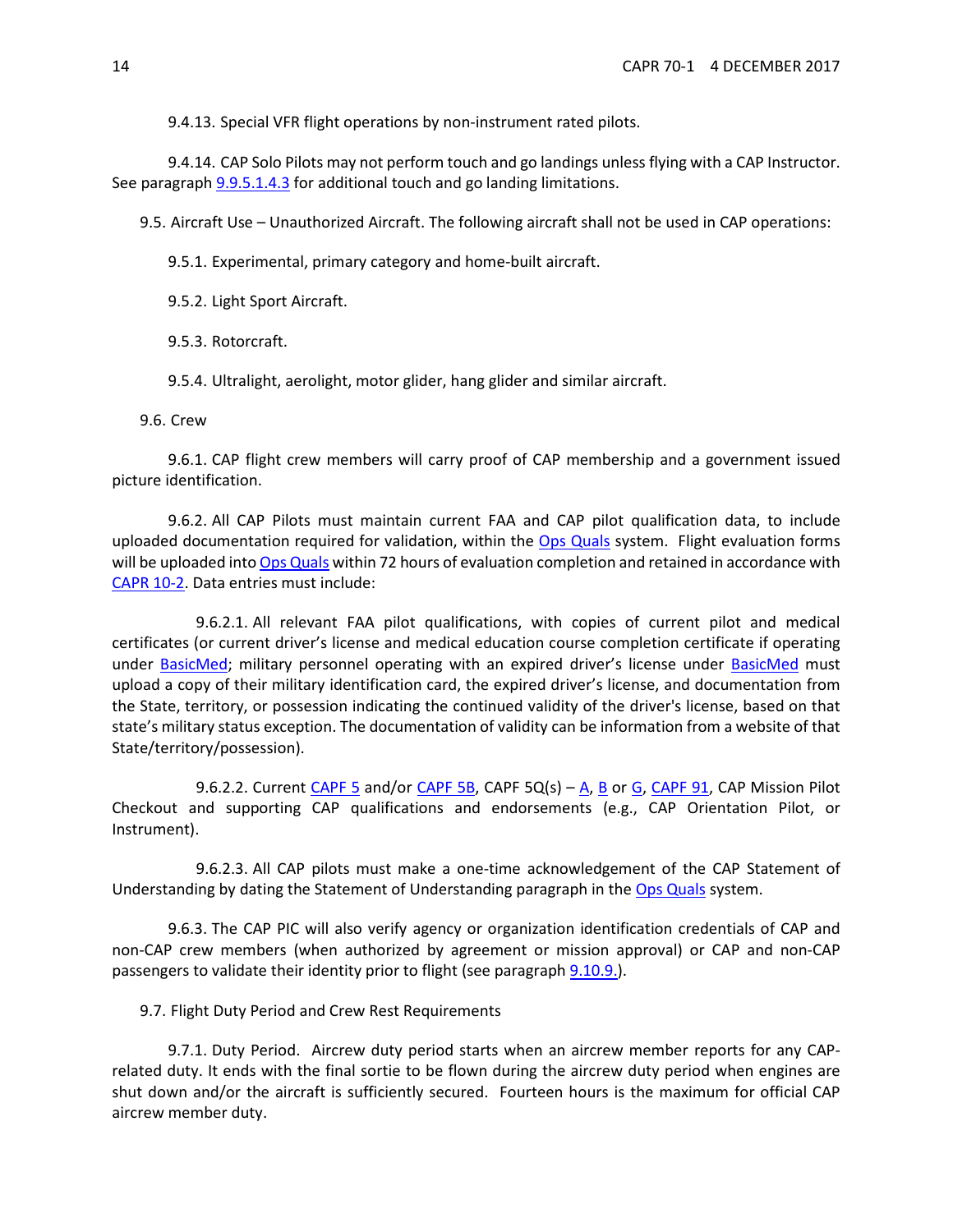9.7.1.1. When approved by the Wing Commander, Vice Commander, or Director of Operations (or higher command level), the PIC may extend the maximum aircrew duty period and/or the flight time within the period up to two hours to compensate for unplanned sortie delays, provided the additional time (in excess of the standard requirements listed in this regulation) is individually agreed by all aircrew members conducting the respective mission, and that the commander and the PIC make an appropriate risk assessment. Duty periods beyond a total of 16 hours will not be authorized.

9.7.1.2. Aircrew members shall not be scheduled for more than nine hours of flight time between periods of crew rest.

9.7.2. Crew Rest. Aircrew members must have ten hours of crew rest between the last official CAP duty and the first official CAP duty in the next duty period.

9.7.2.1. This period accommodates the opportunity for eight hours of uninterrupted crew rest/sleep and two hours of personal preparation/travel time.

9.7.2.2. Crew rest periods cannot begin until after the completion of official duties. Refueling, hangaring the aircraft, de-briefing, uploading imagery, or other official business that requires active participation of an aircrew member interrupts or delays that aircrew member's crew rest period.

9.7.3. Aircrew Responsibility. Notwithstanding other provisions of this section, each aircrew member is individually responsible to ensure that they obtain sufficient rest during crew rest periods and is healthy enough to fly. Personnel will not be allowed to serve as aircrew members when they are fatigued, sick or otherwise considered unsafe to fly. Incident staff and crewmembers will consider external factors when scheduling and approving sorties like a member's outside employment schedule.

#### 9.8. Uniform Requirements

9.8.1. Airplanes. CAP members will wear an authorized CAP uniform as outlined in [CAPM 39-1,](https://www.capmembers.com/media/cms/M391_E6F33EAAEC28A.pdf) unless approved mission requirements dictate other attire.

9.8.2. Gliders, Tow Planes or Hot Air Balloons. CAP uniforms are not required unless directed by a Wing Commander or higher, but clothing must identify the individual as a CAP member, be appropriate to the operating conditions, and reflect CAP in a positive manner. Outer clothing made of nylon is prohibited for CAP hot air balloon ground and flight crew members.

#### 9.9. Mission Planning

9.9.1. Briefings. In all CAP aircraft operations, the PIC must provide appropriate crew and passenger briefings, to include use of safety belts, fire extinguisher, exits, emergency equipment, and crew coordination. The PIC must also brief all crewmembers and passengers to use sterile cockpit [procedures](http://www.capmembers.com/media/cms/CAPR_601_Sterile_Cockpit_Procedures_F388FB294AF27.pdf) during critical portions of flight (i.e., taxi, takeoff, climb, descent, landing, and operations in high-density traffic areas or heavy Air Traffic Control (ATC) periods); and to bring safety of flight concerns (e.g., potentially conflicting traffic, mechanical problems) to the immediate attention of the PIC.

9.9.2. Checklist. Use of manufacturer's checklist or a NHQ-approved checklist is mandatory in all CAP aircraft. Pilots must review and accomplish all checklist items. All new CAP aircraft checklists and checklist modifications/revisions require [proper coordination](http://www.capmembers.com/emergency_services/aircraft_ops__staneval/checklist-instructions/) in the following order: The respective CAP Wing Maintenance Officer, CAP Wing Commander, CAP-USAF/LR, CAP-USAF/DO, CAP/DOV and CAP/DO approval.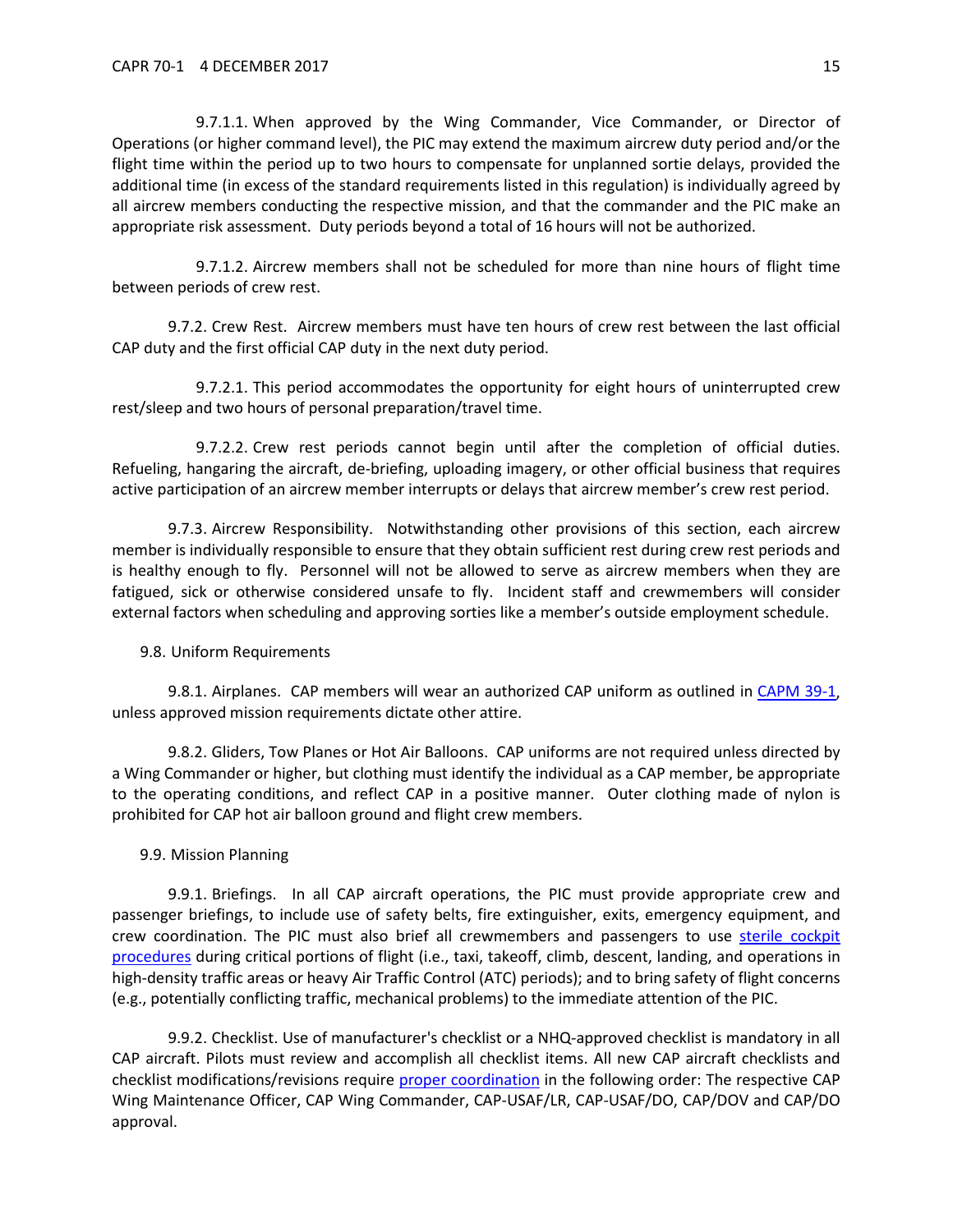9.9.3. Flight Plan. The PIC must file and activate an FAA flight plan or obtain VFR Flight Following for every flight in a CAP aircraft beyond 50 nautical miles (nm) from the point of origin.

9.9.3.1. An IC may exempt flights that are part of a supervised mission from this requirement contingent upon alternate flight following procedures.

<span id="page-15-1"></span>9.9.3.2. Call signs. Use the three-letter, three-/four-digit call sign "CAP####". Call signs will consist of no more than seven characters and will utilize letters and numbers only; no dashes, spaces, hyphens, or additional zeros. When ADS-B equipped, IA[W 14 CFR 91.227,](https://www.ecfr.gov/cgi-bin/text-idx?node=14:2.0.1.3.10#se14.2.91_1227) the call sign must align perfectly with the Flight ID programmed into the ADS-B transponder.

9.9.4. Fuel. Except for glider towing operations within 5 nm of the departure airport, all powered flights must be planned such that a minimum of one hour of fuel (at normal cruise speed) remains upon landing.

9.9.5. Airports and Landing Sites

9.9.5.1. For CAP airplanes and gliders, authorized airports are:

9.9.5.1.1. Civilian airports listed in the current **FAA Chart Supplement (formerly the** [Airport/Facility Directory\).](https://www.faa.gov/air_traffic/flight_info/aeronav/digital_products/dafd/)

9.9.5.1.2. Military airfields. These airfields may require a "Prior Permission Required (PPR)." A PPR is coordinated with Base Operations at that airfield. Advanced notice of 5 days (corporate aircraft) or 45 days (member owned or furnished aircraft) is required to obtain a PPR. Members may request assistance from the CAP-USAF LR in which the field is located. Landing permits should be maintained in the AIF, but may also be requested from CAP/DOV.

9.9.5.1.3. Airfields/areas approved by a wing or higher commander, with written permission from the airfield owner/operator as appropriate.

9.9.5.1.4. Crews must verify Takeoff and Landing Distance (TOLD) based on aircraft data to determine that runways intended for use are long enough to support operations.

9.9.5.1.4.1 Any FRO may approve a sortie for takeoff when the departure runway is at least longer than the calculated takeoff distance ground roll, plus the landing distance ground roll at the actual takeoff weight of the aircraft being flown, as calculated by the PIC.

9.9.5.1.4.2 A SFRO must approve a sortie for takeoff when the departure runway is shorter than the calculated takeoff distance ground roll, plus the landing distance ground roll at the actual takeoff weight of the aircraft being flown, as calculated by the PIC.

<span id="page-15-0"></span>9.9.5.1.4.3 Touch and go landings require a hard surfaced runway at least 3,000 feet in length or the sum of the takeoff and landing rolls, whichever is greater.

9.9.5.2. For CAP hot air balloon operations:

9.9.5.2.1. Balloon crews must obtain prior permission from landowners before engaging in hot air balloon setup and departure activities. Hot air balloon aircrews will do everything possible to foster and maintain good relations with landowners, especially when landing and during breakdown.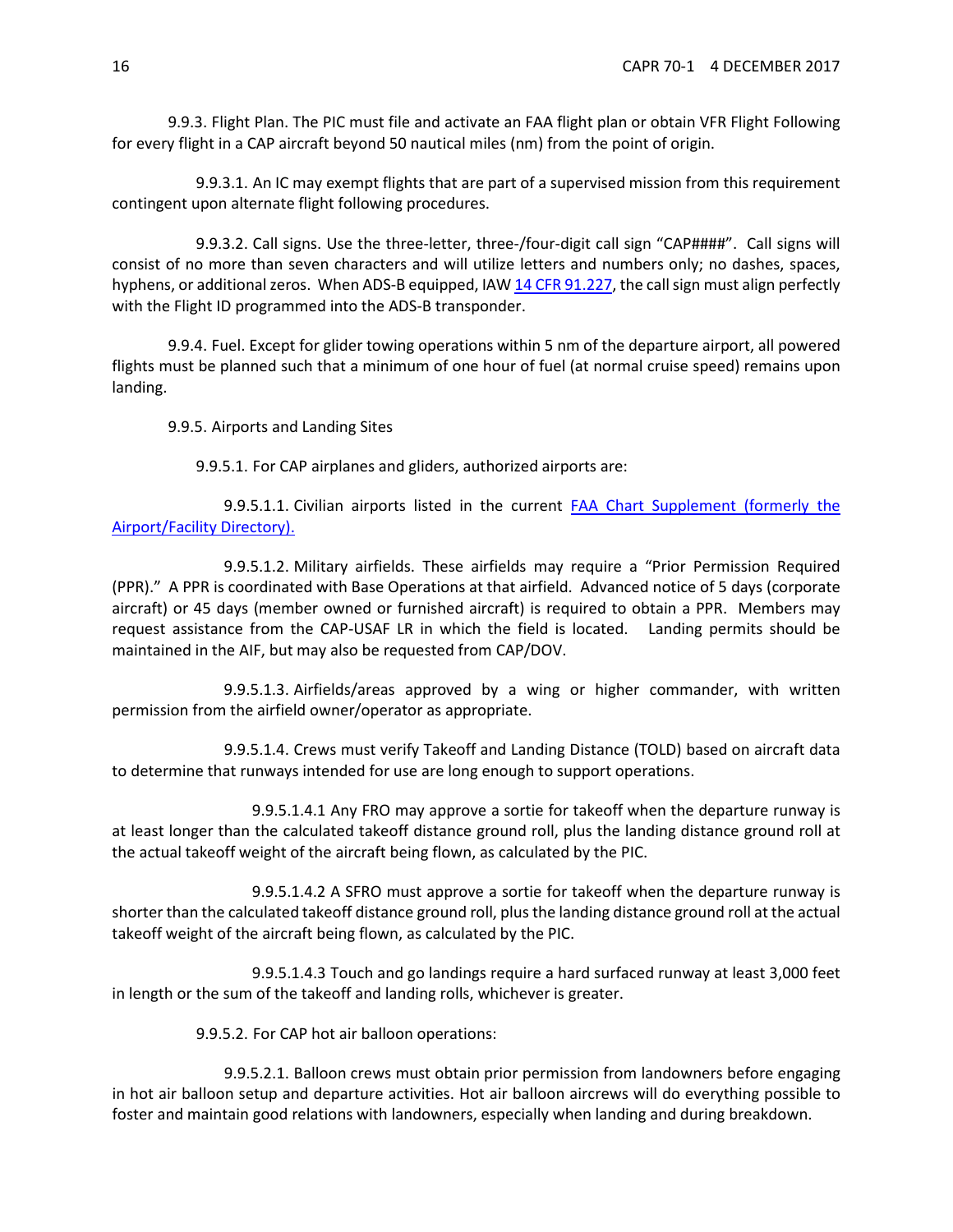9.9.5.2.2. Chase crews must always be used, with a method of maintaining two-way communications with the balloon crew established prior to launch.

9.9.5.3. International Boundaries. Sorties across an international border require CAP/DO approval unless it is part of an FAA instrument approach procedure, or unless vectored by ATC to a US airport.

9.9.6. With CAP's evolving missions, it is critical that important messages and changes be provided to all operations personnel, and confirmation that it has been received documented. CAP/DO will maintain a read file tool in [WMIRS,](https://www.capnhq.gov/WMIRS/Default.aspx) and issue optional and mandatory messages in this tool.

9.9.6.1. Optional messages can be reviewed at the user's discretion when able.

9.9.6.2. When mandatory messages are issued, members will not be able to move forward in [WMIRS](https://www.capnhq.gov/WMIRS/Default.aspx) until they have read and acknowledged the message.

9.9.6.3. Personnel can review all current messages even after having read and acknowledging them should the need arise.

9.10. Normal Operating Procedures

9.10.1. Operational Risk Management

9.10.1.1. When operating CAP aircraft, CAP Pilots must use Operational Risk Management (ORM) and good judgment for the planned flight activity.

9.10.1.2. An ORM assessment is mandatory for CAP flight operations. The PIC will complete an electronic ORM assessment whenever possible. In locations where electronic completion of the ORM assessment is not possible, the PIC must use a paper ORM assessment to evaluate risk, and provide the data or paper form to the FRO for entry.

9.10.1.3. In situations where both the PIC and FRO are not able to access [WMIRS](https://www.capnhq.gov/WMIRS/Default.aspx) at the time of release to enter ORM data, the PIC must upload the ORM data used for the flight into [WMIRS](https://www.capnhq.gov/WMIRS/Default.aspx) within 72 hours of landing.

<span id="page-16-0"></span>9.10.1.4. ORM is an evolving process along with the missions that continue to change. ORM scores, and who can approve sorties based on the risk associated, will change. Should a non-standard event occur such as a change in TOLD runway length, visibility/ceilings, wind conditions or aircraft malfunction occur that directly affects the safe and effective execution of the sortie, the PIC shall contact the appropriate flight release authority for an amended flight release. These factors have separate criteria for FRO or higher approval, but in combination with other factors (such as pilot experience) may necessitate a greater level of approval.

CAP/DO will publish ORM score levels in [WMIRS](https://www.capnhq.gov/WMIRS/Default.aspx) that can be approved by:

9.10.1.4.1. FROs;

9.10.1.4.2. Senior FROs;

9.10.1.4.3. Senior FROs with the concurrence of a Wing or higher Commander, Vice Commander or Director of Operations;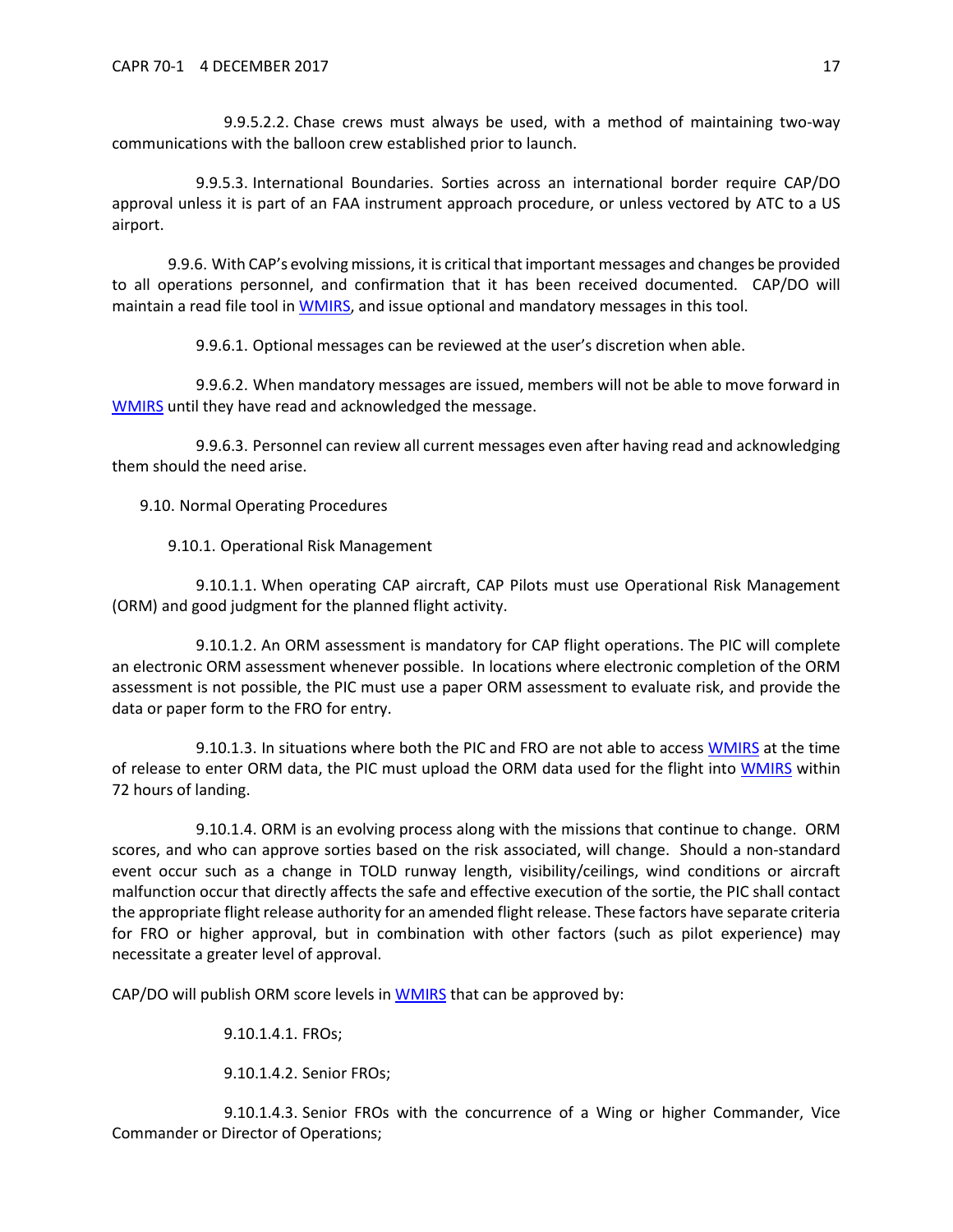9.10.1.4.4. CAP/DO or designees via the NOC.

9.10.2. Flight Release

<span id="page-17-2"></span>9.10.2.1. A flight release is required prior to takeoff for all CAP flight activities. Except as indicated below, each flight release must be issued via the eFlight Release function in [WMIRS.](https://www.capnhq.gov/WMIRS/Default.aspx)

9.10.2.1.1. If [WMIRS](https://www.capnhq.gov/WMIRS/Default.aspx) is not available, the CAP Flight Release Log [\(CAPF 99\)](https://www.capmembers.com/media/cms/F099_988948C87DFCF.pdf) may be used to temporarily document the flight release. A flight released via [CAPF 99](https://www.capmembers.com/media/cms/F099_988948C87DFCF.pdf) must be recorded as an eFlight Release in [WMIRS](https://www.capnhq.gov/WMIRS/Default.aspx) within 24 hours unless the NOC is informed of extenuating circumstances.

9.10.2.1.2. Flight activities such as orientation flights, flight academy sorties, etc. involving multiple flights at the same location, and on the same day, may be released on [CAPF 99](https://www.capmembers.com/media/cms/F099_988948C87DFCF.pdf) without passenger, flight time and estimated landing time information provided that each participating aircraft and PIC combination is identified in advance, and someone on the ground at the activity site tracks aircraft occupants and flight times for the FRO's use in later entry of eFlight releases.

9.10.2.2. The PIC must obtain the flight release from a designated FRO via in-person or telephone conversation and notify the FRO of any changes made prior to departure.

9.10.2.3. The FRO is responsible for verifying appropriate information, authorizing a CAP pilot to fly as pilot in command in CAP aircraft, documenting the appropriate [mission symbol,](https://www.capmembers.com/media/cms/07_AIF_FLT_LOG_2_A285ACB8477D5.pdf) and confirming that the aircraft has arrived safely at its destination. If not notified that the flight was safely concluded or extended, the FRO is responsible for initiating [missing aircraft procedures](https://www.capmembers.com/media/cms/MISSING_AIRCRAFT_PROCEDURES_31CE592FEA094.pdf) two hours after the estimated landing time.

9.10.2.4. An FRO may not release a flight on which he or she flies as PIC, crew or passenger.

<span id="page-17-0"></span>9.10.2.5. ICs or other incident staff officers on supervised missions may only release flights related to that mission at their FRO level of authority. Sorties with operational risk management scores requiring approval from a higher authority must still be referred to SFROs or higher authorities (see paragraph  $9.10.1.4.$ ).

<span id="page-17-1"></span>9.10.2.6. To operate a flight requiring an IFR flight plan, the PIC must be instrument qualified and current [\(14 CFR 61.57\(c\)\)](https://www.ecfr.gov/cgi-bin/text-idx?SID=3f7f7a8c1918e3ff9b94c332fea614e7&mc=true&node=se14.2.61_157&rgn=div8), and obtain a flight release no earlier than two hours before the actual takeoff time. Any IFR flight release that is more than two hours old will be considered void and the PIC must obtain a new flight release that considers current and forecast weather conditions.

9.10.3. Preflight. CAP pilots should thoroughly review any pertinent aircraft maintenance records prior to flight to determine if the aircraft is airworthy. All aircraft damage found must be input into the Air Discrepancy System (see paragraph [9.10.10.3\)](#page-22-0)

9.10.4. Ground operations

9.10.4.1. Flight Controls. Except for flight instruction or during CAP flight evaluations, only a qualified CAP Pilot or CAP Solo Pilot may handle the controls below 1,000 feet above ground level (AGL). Orientation flights are not flight instruction for the purposes of this paragraph.

9.10.4.2. Taxi Speed and Clearance:

9.10.4.2.1. Within 10 feet of any obstacle, pilots shall proceed at a pace not to exceed a slow walk until clear.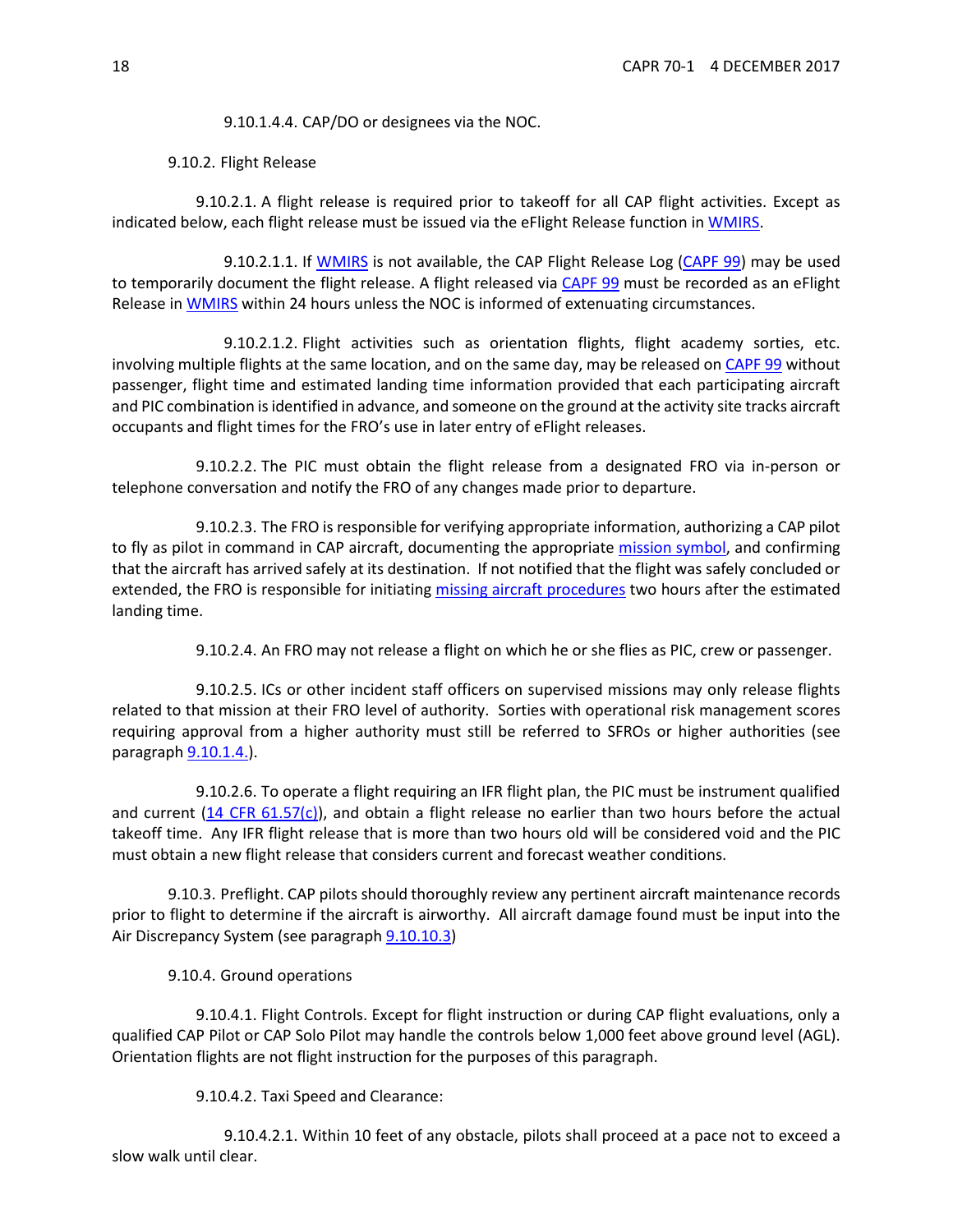9.10.4.2.2. Within 3 feet of any obstacle, pilots shall not taxi a CAP aircraft under its own power.

9.10.4.3. Taxi Distance. At all times, CAP pilots must remain 75 feet behind light single-engine aircraft; 200 feet behind light multiengine or light jet aircraft; and 500 feet behind helicopters, heavy multiengine or heavy jet aircraft.

9.10.4.4. All engines will be shut down prior to any passengers or crew members boarding or deplaning CAP airplanes.

9.10.5. Takeoff and Landing

9.10.5.1. Seat Belts. All occupants must wear seat belts and shoulder harnesses (if available) during takeoff and landing. All occupants shall wear seat belts and shoulder harnesses during all other phases of flight unless such wear interferes with crew member duties. Pilots operating aircraft will wear seat belts and shoulder harnesses at all times.

9.10.5.2. Minimum flight visibility of three statute miles is required for all VFR flights unless the pilot in command (PIC) is a qualified and current  $(14 \text{ CFR } 61.57(c))$  instrument pilot or authorized by CAP/DO after risk mitigation.

9.10.5.3. Takeoff and Landing weather minimums: IFR

9.10.5.3.1. Within 2 hours of departure, crews must determine the lowest forecast weather conditions (including temporary conditions) for both time of departure and time of arrival for purposes of flight release (see paragraph [9.10.2.6.\)](#page-17-1).

9.10.5.3.2. Any FRO may approve an IFR sortie when forecast conditions (including temporary conditions) for departure and arrival airports meet or exceed an 800 foot ceiling and 2 miles of visibility or approach minimums, whichever is higher, assuming no other factors in ORM process require higher approval.

9.10.5.3.3. An SFRO must approve an IFR sortie when forecast conditions (including temporary conditions) for departure or arrival airports are lower than an 800 foot ceiling and 2 miles of visibility, but not below a 500 foot ceiling and 1 mile of visibility.

9.10.5.3.4. Only SFROs with the concurrence of a Wing or higher Commander, Vice Commander or Director of Operations may approve IFR sorties down to FAA minimums for departure or arrival airports.

9.10.5.3.5. When established on any segment of the approach, should weather decrease below the minimums authorized by the flight release, the pilot in command is expected to abort the landing and continue on to the planned alternate airport or establish a holding pattern and wait until conditions again meet the above requirements. If conditions at available alternates and the primary airport do not improve or otherwise meet these requirements, pilots may exercise discretion and approach to published minimums.

9.10.5.4. Wind and turbulence specific limitations are as follows:

9.10.5.4.1. Airplanes. CAP pilots shall treat the maximum demonstrated crosswind component as documented in th[e Airplane Flying Handbook](https://www.faa.gov/regulations_policies/handbooks_manuals/aviation/airplane_handbook/) or Pilot's Operating Handbook as a limitation.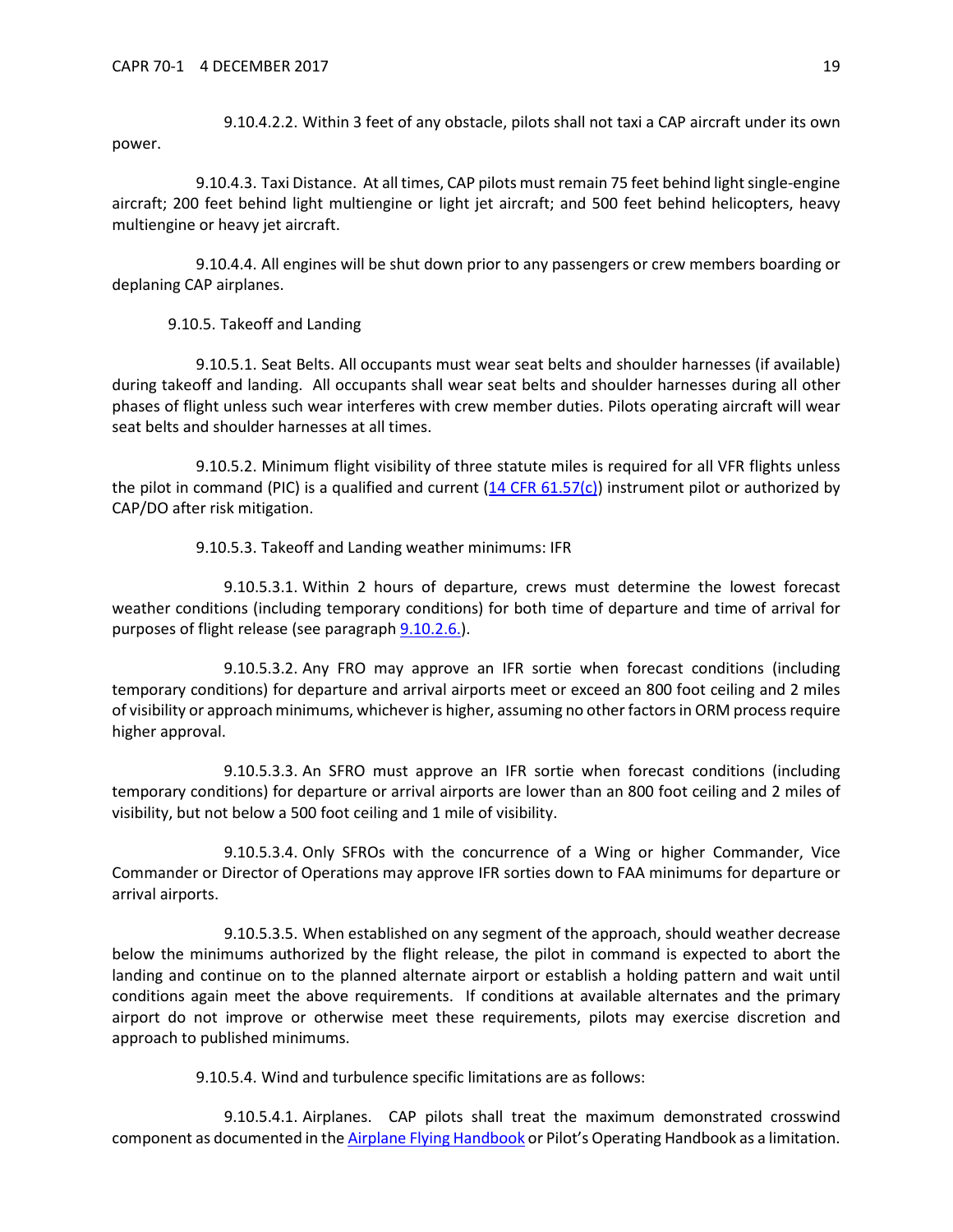For airplanes without a published maximum demonstrated crosswind component, the limit shall be 15 knots.

9.10.5.4.1.1 Aircraft operations with surface winds greater than 30 knots in any direction including gusts are not allowed unless approved first by an SFRO and then by the Wing Commander, Vice Commander, or Director of Operations (or higher command level). When combined with other risk factors from the sortie ORM, CAP/DO approval may be required.

9.10.5.4.1.2 CAP Solo Pilot Wind Limitations. CAP Solo Pilots shall not fly when the crosswind component for takeoff or landing exceeds 10 knots, or when maximum surface winds including wind gust exceed 20 knots. CAP Solo Pilot wind limitations will not be waived.

9.10.5.4.1.3 Turbulence. CAP airplanes will not be flown when turbulence is forecast or reported severe or extreme in the area of operations.

9.10.5.4.2. Gliders. CAP pilots must observe the following crosswind component limits :

9.10.5.4.2.1. Glider operations with surface winds greater than 20 knots (sustained or gust), or crosswinds exceeding 12 knots or the glider's maximum demonstrated crosswind, whichever is higher, are not authorized.

9.10.5.4.2.2. Student solo flight operations with surface winds greater than 10 knots (sustained or gust), or crosswinds exceeding 5 knots are not authorized.

9.10.5.4.3. Hot Air Balloons. CAP pilots may not conduct orientation or training flights when actual or forecast winds for the proposed flight period exceed 10 knots.

9.10.5.5. Icing. CAP aircraft will not be flown into known or forecast icing conditions in the area of operations.

9.10.5.6. Temperature extremes. Crews will use the Index of Thermal Stress (ITS) and wind chill factor charts in the ORM process to determine if operations in extreme heat or cold respectively are acceptable. Operations may require SFRO or higher approval depending on the ORM score.

9.10.5.7. Special Issues at Military or Joint Use Fields

9.10.5.7.1. Do not land over any raised web barrier.

9.10.5.7.2. Do not roll over any exposed or deployed cables or arresting gear during taxi, takeoff, or landing.

9.10.6. Minimum Altitudes - Terrain and Obstruction Avoidance

9.10.6.1. Anytime. At no time will the pilot allow the aircraft to come within 500 feet AGL of the surface or any lateral obstructions unless taking off, landing, or conducting practice approaches or goarounds.

9.10.6.2. Daytime. For sustained flight in daytime operations, operation of CAP aircraft below 1,000 ft AGL or within a lateral distance of 1,000 ft from any object is prohibited, except for take-off and landing or in compliance with ATC procedures (such as IFR flight).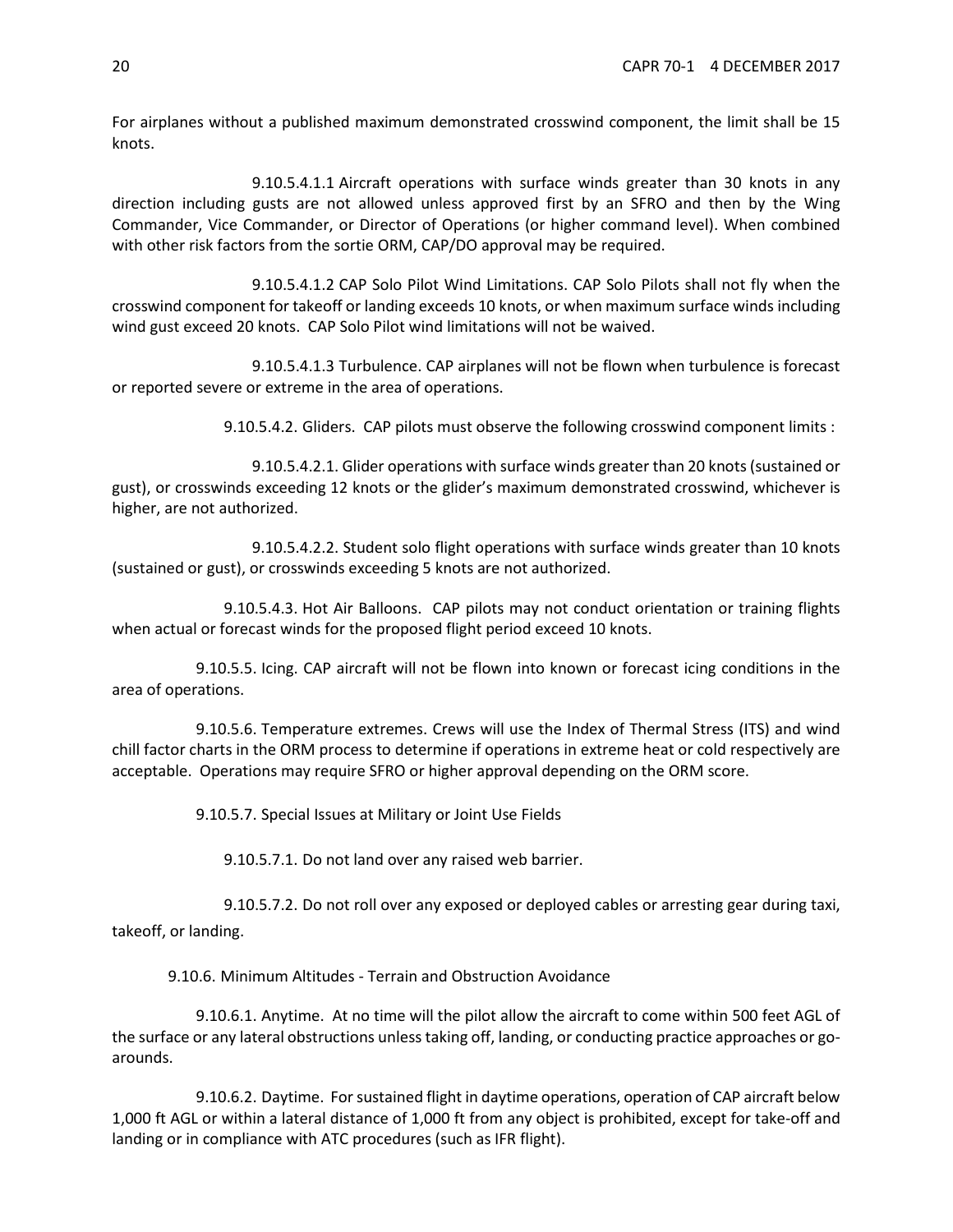9.10.6.3. Night. For sustained flight at night, operation of CAP aircraft below 2,000 ft AGL or within a lateral distance of 2,000 ft from any object is prohibited except for take-off and landing or in compliance with ATC procedures (such as IFR flight).

9.10.6.4. Observation and Photography. If necessary to confirm an observation or to obtain photo/video imagery, momentary descents to as low as 500' AGL are authorized in accordance with mission rules of engagement and FAA regulations. Following the observation or imagery collection, the aircraft must climb to or above the minimum altitudes stated above for sustained flight.

9.10.6.5. Perform all portions of stalls, slow flight, and unusual attitude recoveries above 1,500 feet AGL. Simulated Forced Landings (SFL) outside gliding distance to a runway may be continued to no lower than 500 feet AGL over non-congested areas. SFLs may be continued to touchdown on hard surface runways at least 3,000 feet long with a CAP Instructor Pilot on board or 5,000 feet long without a CAP Instructor Pilot on board.

9.10.7. Communications

9.10.7.1. Call signs  $-$  refer to paragraph  $9.9.3.2$ .

9.10.7.2. Extended Over-Water Operations. At any time that a CAP aircraft participating in extended over-water operations is beyond radio communication range of a land or sea-based agency capable of providing flight following, an airborne communications platform (high-bird) must be used to relay communications. See paragraph [9.10.8.](#page-20-0)

9.10.7.3. Balloon Operations. Chase crews must always be used, with a method of maintaining two-way communications with the balloon crew established prior to launch.

9.10.8. Extended Over-Water Operations

<span id="page-20-0"></span>9.10.8.1. Scope. Extended over-water operation includes any flight outside normal gliding distance of land except for the purposes of flying a published segment of an instrument approach.

9.10.8.2. Crew. Both front-seat crew members must be CAP qualified mission pilots and instrument qualified and current. The right-seat pilot need not be qualified in the specific aircraft.

9.10.8.3. Communications. See paragraph [9.10.7.2.](#page-20-0)

9.10.8.4. Distance. CAP flight operations are limited to within 50 nm of shore except for special operational missions approved by the NOC.

9.10.8.5. Equipment - Aircraft. The aircraft will carry [U.S. Coast Guard,](https://cgmix.uscg.mil/Equipment/EquipmentSearch.aspx) FAA Technical [Standard Order \(TSO\),](http://rgl.faa.gov/Regulatory_and_Guidance_Library/rgTSO.nsf/0/84b4dc2ae7da214486256dc100570992/$FILE/C70a.pdf) or [DoD](http://quicksearch.dla.mil/Transient/7AE1314F490845A7B111EAC033DBA53E.pdf) approved inflatable rafts of sufficient number and size to accommodate all occupants, and at least one pyrotechnic signaling device. Personal flotation devices and rafts used on these missions will be recertified in accordance with the manufacturer's suggested schedule.

9.10.8.6. Equipment - Crew. For the duration of an extended over-water flight, each occupant will wear a U.S. Coast Guard, FAA TSO, or DoD approved personal flotation device (PFD). It is recommended that each occupant carry a waterproof personal strobe light and survival kit. On any preplanned over-water flight when the water temperature is or forecast to be 60°F or less, crew members must wear U.S. Coast Guard or Department of Defense (DoD) approved [anti-exposure suits](http://quicksearch.dla.mil/Transient/8F3E0B5D13774ABDBE3D00B897CC7E9C.pdf) for the duration of the flight. The Wing Commander has the discretion to waive this requirement upon review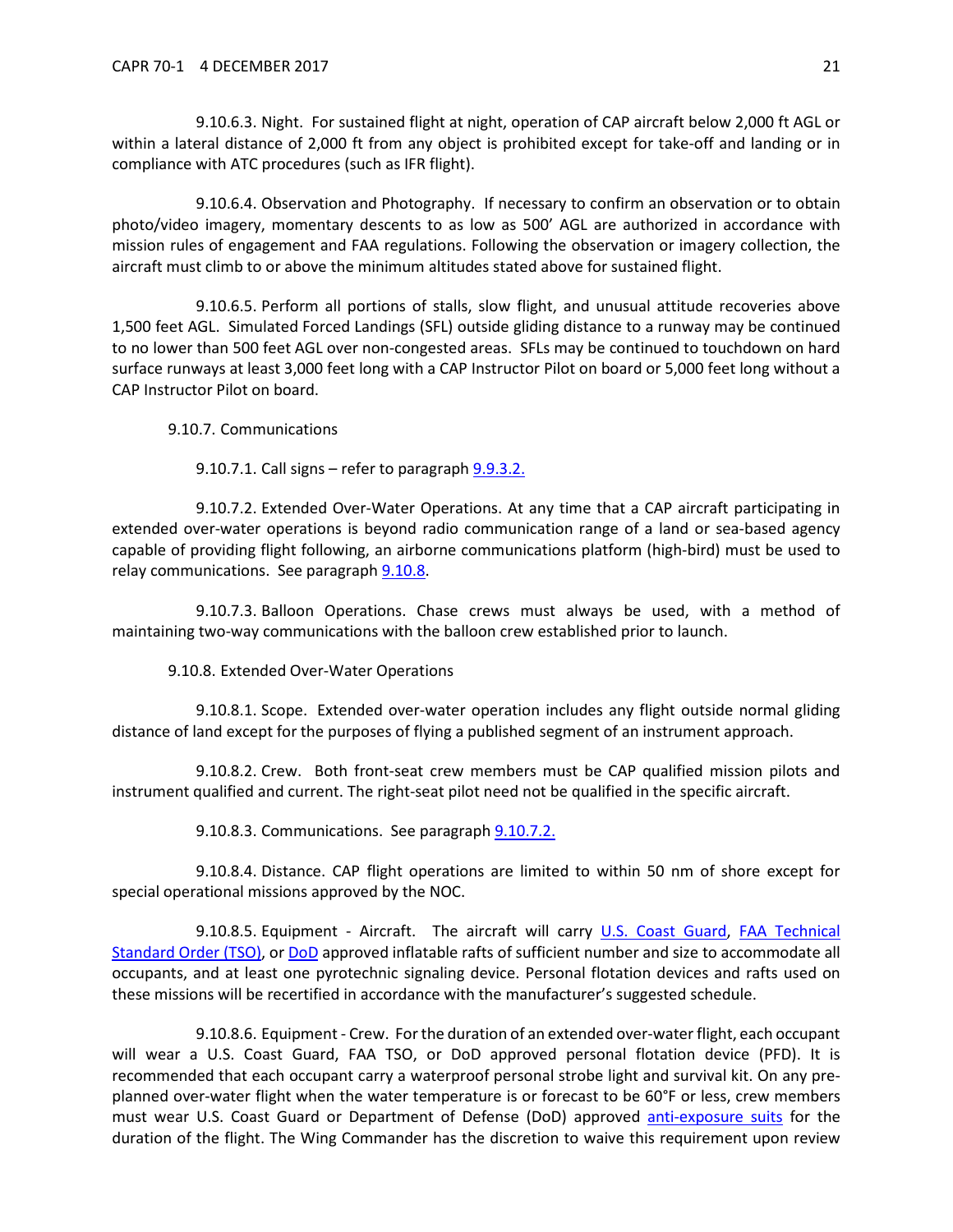<span id="page-21-0"></span>and evaluation of appropriate safety and ORM considerations (e.g., distance from land). See paragraph [6.5.2.](#page-7-4) for training requirements.

9.10.9. Requirements and Limitations - Passenger Carriage

9.10.9.1. Approved Passengers

9.10.9.1.1. Current CAP members whose category of membership allows them to ride in corporate aircraft as specified i[n CAPR 39-2,](https://www.capmembers.com/media/cms/R039_002_A74FDA9552C2D.pdf) Civil Air Patrol Membership.

9.10.9.1.2. CAP employees.

9.10.9.1.3. ROTC/ JROTC cadets (ROTC/JROTC flight orientation program only).

9.10.9.1.4. International Air Cadet Exchange (IACE) orientation flight cadets and escorts.

9.10.9.1.5. CAP-USAF personnel conducting official business.

9.10.9.1.6. FAA [ASIs](https://www.faa.gov/jobs/career_fields/aviation_careers/media/ASI_Fact_Sheet.pdf) or FAA [DPEs](https://www.faa.gov/other_visit/aviation_industry/designees_delegations/designee_types/dpe/) during flight evaluations.

9.10.9.1.7. Commercial balloon pilot administering a [CAPF 5B.](https://www.capmembers.com/media/cms/F005B_802478EE09D2A.pdf)

9.10.9.2. Non-CAP Passengers Requiring Additional Approval

<span id="page-21-1"></span>9.10.9.2.1. Non-CAP passengers may be approved when their presence is essential to the mission. Missions and flights to demonstrate capabilities or for public affairs purposes are permissible when properly coordinated. Requests will be submitted to the appropriate mission approval authority -1AF, CAP-USAF, or CAP/DO (or their designees) - so that the risk of assuming liability for flying non-CAP passengers can be weighed against the benefits gained. In order to properly make this determination, the requester must submit the following:

9.10.9.2.1.1 Name of the requesting agency.

9.10.9.2.1.2 Name, rank, and agency of the non-CAP passenger.

9.10.9.2.1.3 Justification/purpose for the non-CAP passenger on the mission.

9.10.9.2.1.4 Number of sorties that will include the non-CAP passenger.

9.10.9.2.1.5 Specific flight profile or flight characteristics to meet requirements.

9.10.9.2.1.6 Expected media interest (e.g., if the non-CAP passenger is a VIP).

9.10.9.2.1.7 [WMIRS](https://www.capnhq.gov/WMIRS/Default.aspx) Mission or Request Number(s) and Sortie Number(s), if known.

9.10.9.2.2. The requester must request approval to carry non-CAP passenger(s) at least 5 days in advance. The requester must also load non-CAP passenger requests and approvals or disapprovals to [WMIRS](https://www.capnhq.gov/WMIRS/Default.aspx) as an attachment in the Mission Files of the appropriate mission.

9.10.9.2.3. With the exception of military/National Guard (Title 10 and Title 32)/federal employees and ROTC/JROTC cadets (flight orientation program only), all non-CAP passengers must execute a Release [\(CAPF 9\)](https://www.capmembers.com/media/cms/F009_F33F1F93F57F0.pdf). The completed form shall be left in a secure ground location known to the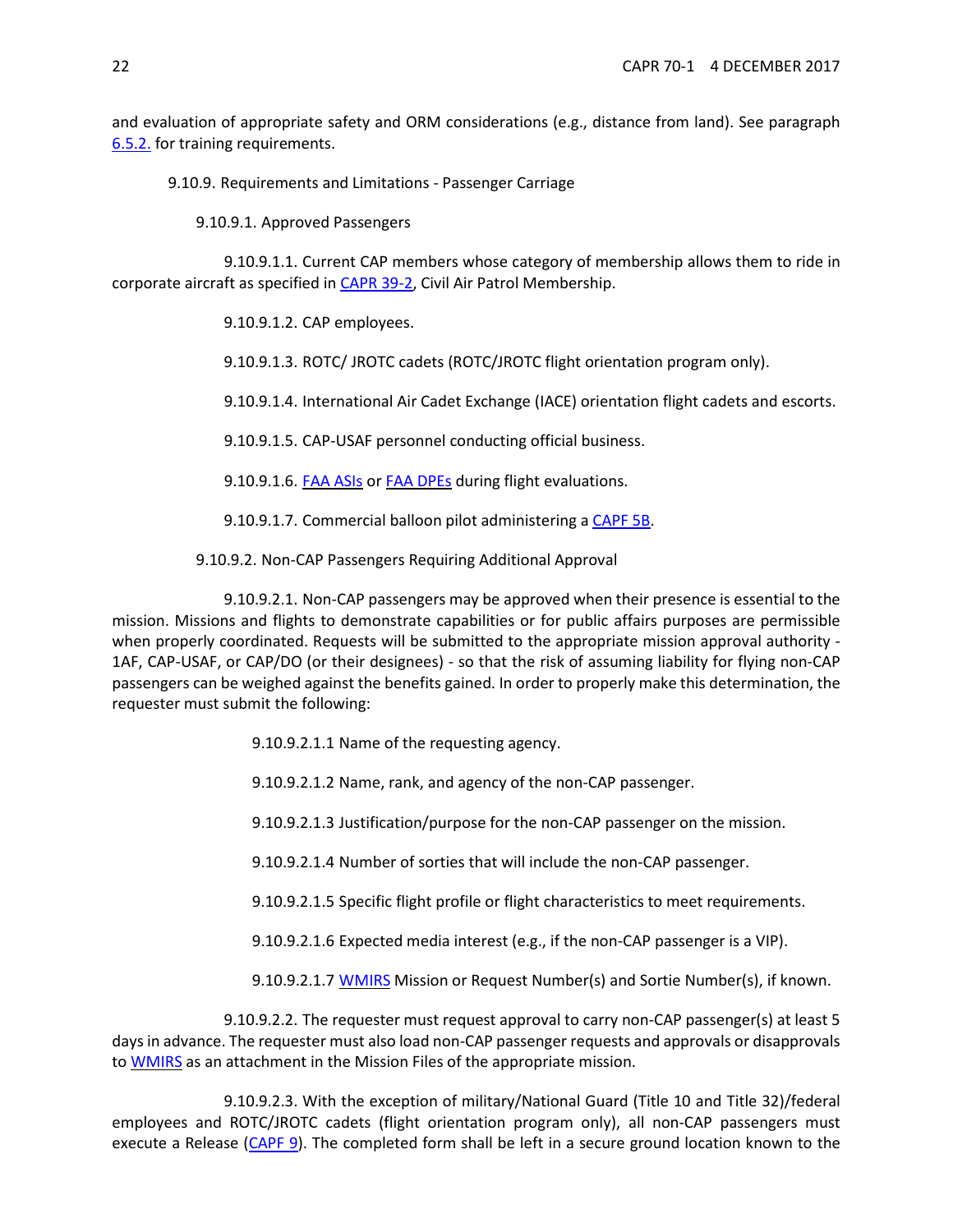FRO or IC, and uploaded to the mission files i[n WMIRS](https://www.capnhq.gov/WMIRS/Default.aspx) within 72 hours of sortie completion if not uploaded prior to flight.

9.10.9.2.4. All CAP members must operate in compliance with the [FAA exemptions](https://www.capmembers.com/media/cms/FAR_EXEMPTIONS_FOR_CAP_AIRCRAFT_OPE_8A476BED098D6.pdf) granted to CAP to [14 CFR 61.113](http://www.ecfr.gov/cgi-bin/text-idx?c=ecfr&sid=40760189a03dfea0b501608f33820a45&rgn=div5&view=text&node=14:2.0.1.1.2&idno=14#se14.2.61_1113) an[d 14 CFR 91.501](http://www.ecfr.gov/cgi-bin/text-idx?c=ecfr&sid=3efaad1b0a259d4e48f1150a34d1aa77&rgn=div5&view=text&node=14:2.0.1.3.10&idno=14#se14.2.91_1501) for flying non-CAP passengers.

9.10.9.3. Passengers – Prohibitions

9.10.9.3.1. Only pilots qualified as CAP instructors, Orientation Pilots, Mission or Transport Mission Pilots (during supervised missions) may carry CAP cadets as passengers or crew members.

9.10.9.3.2. At no time may a PIC who is a CAP cadet carry another CAP cadet as a passenger or crew member.

9.10.9.3.3. Except for tow pilot training/evaluation, no passengers may be carried in a CAP tow plane that is towing a glider.

9.10.9.3.4. Only qualified and current CAP VFR pilots will occupy the left seat with passengers aboard the aircraft. Passengers will not occupy the PIC seat during any phase of operation. Exceptions to the above are allowed for:

9.10.9.3.4.1. Student pilots flying with a CAP Instructor.

9.10.9.3.4.2. CAP employees that are also FAA qualified pilots.

9.10.9.3.4.3. CAP-USAF pilots flying with CAP pilots.

9.10.9.3.4.4. **FAA ASIS OF [FAA](https://www.faa.gov/jobs/career_fields/aviation_careers/media/ASI_Fact_Sheet.pdf) DPES during flight evaluations.** 

9.10.10. Postflight:

<span id="page-22-1"></span>9.10.10.1. At the conclusion of each flight, the PIC must record all flight time i[n WMIRS.](https://www.capnhq.gov/WMIRS/Default.aspx) Wings must make any necessary corrections to aircraft flying time totals in [WMIRS](https://www.capnhq.gov/WMIRS/Default.aspx) for each month no later than the 20th of the following month. After making any correction, validate each aircraft's flying time using the [Form 18 process.](https://www.capnhq.gov/WMIRS/Reports/WMIRSReports.aspx)

9.10.10.1.1. For hot air balloon operations, a flight includes both tethered and untethered flight time.

9.10.10.1.2. Unless otherwise authorized, CAP hot air balloon operations will be conducted and documented under [a "C" mission symbol.](https://www.capmembers.com/media/cms/07_AIF_FLT_LOG_2_A285ACB8477D5.pdf)

<span id="page-22-2"></span>9.10.10.2. For every CAP sortie, the PIC must enter all sortie data, to include actual costs, into [WMIRS](https://www.capnhq.gov/WMIRS/Default.aspx) within 72 hours of its completion. Se[e CAPR 173-3.](https://www.capmembers.com/media/cms/R173_003_BE7CCE2DDCDBB.pdf)

<span id="page-22-0"></span>9.10.10.3. Discrepancies must be reported and documented in the [WMIRS](https://www.capnhq.gov/WMIRS/Default.aspx) eAircraft Discrepancy System. If a discrepancy grounds the aircraft, the pilot must also place the red Aircraft Grounded Placard from the [AIF](http://www.capmembers.com/emergency_services/aircraft_ops__staneval/aif-standardized-cap-aircraft-information-file/) on the pilot's seat.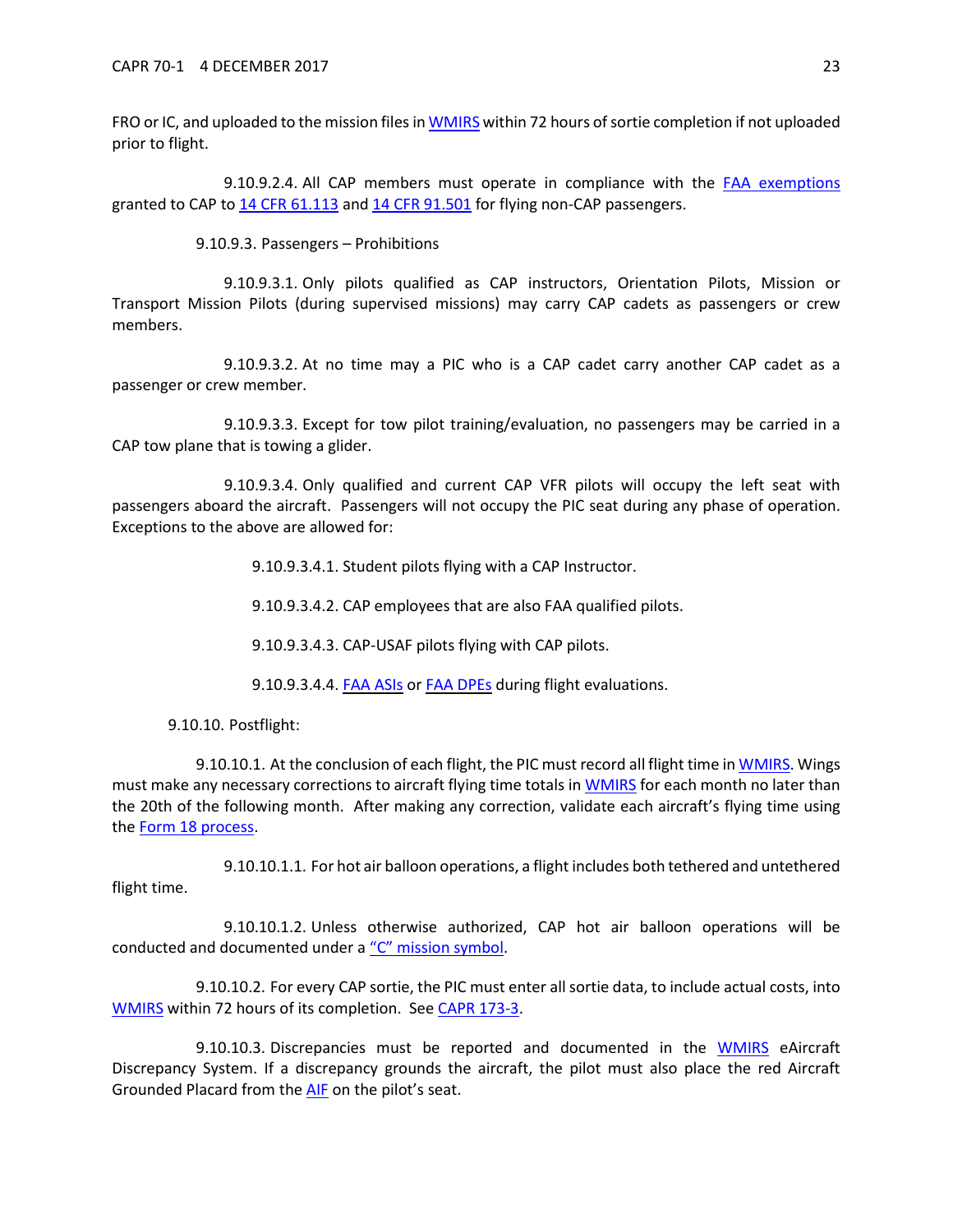<span id="page-23-1"></span>9.11. Standardization and Evaluation Reports

9.11.1. The DOV for each wing must report pilot evaluation statistics on a semiannual basis for trend analysis tracking.

9.11.2. To comply with this requirement, each wing DOV must enter the following trend analysis data into [WMIRS:](https://www.capnhq.gov/WMIRS/Default.aspx)

9.11.2.1. By 31 January provide the number o[f CAPF 5](https://www.capmembers.com/media/cms/F005_307D79BCBF52D.pdf) and [CAPF](https://www.capmembers.com/media/cms/F091_449297B36A647.pdf) 91 evaluations administered in the July to December period, with the number of failures, including abbreviated evaluations and endorsement areas failed.

9.11.2.2. By 31 July provide the number of [CAPF 5](https://www.capmembers.com/media/cms/F005_307D79BCBF52D.pdf) and [CAPF](https://www.capmembers.com/media/cms/F091_449297B36A647.pdf) 91 evaluations administered in the January to June period, with the number of failures, including abbreviated evaluations and endorsement areas failed.

> <span id="page-23-0"></span>MARK E. SMITH Major General, CAP Commander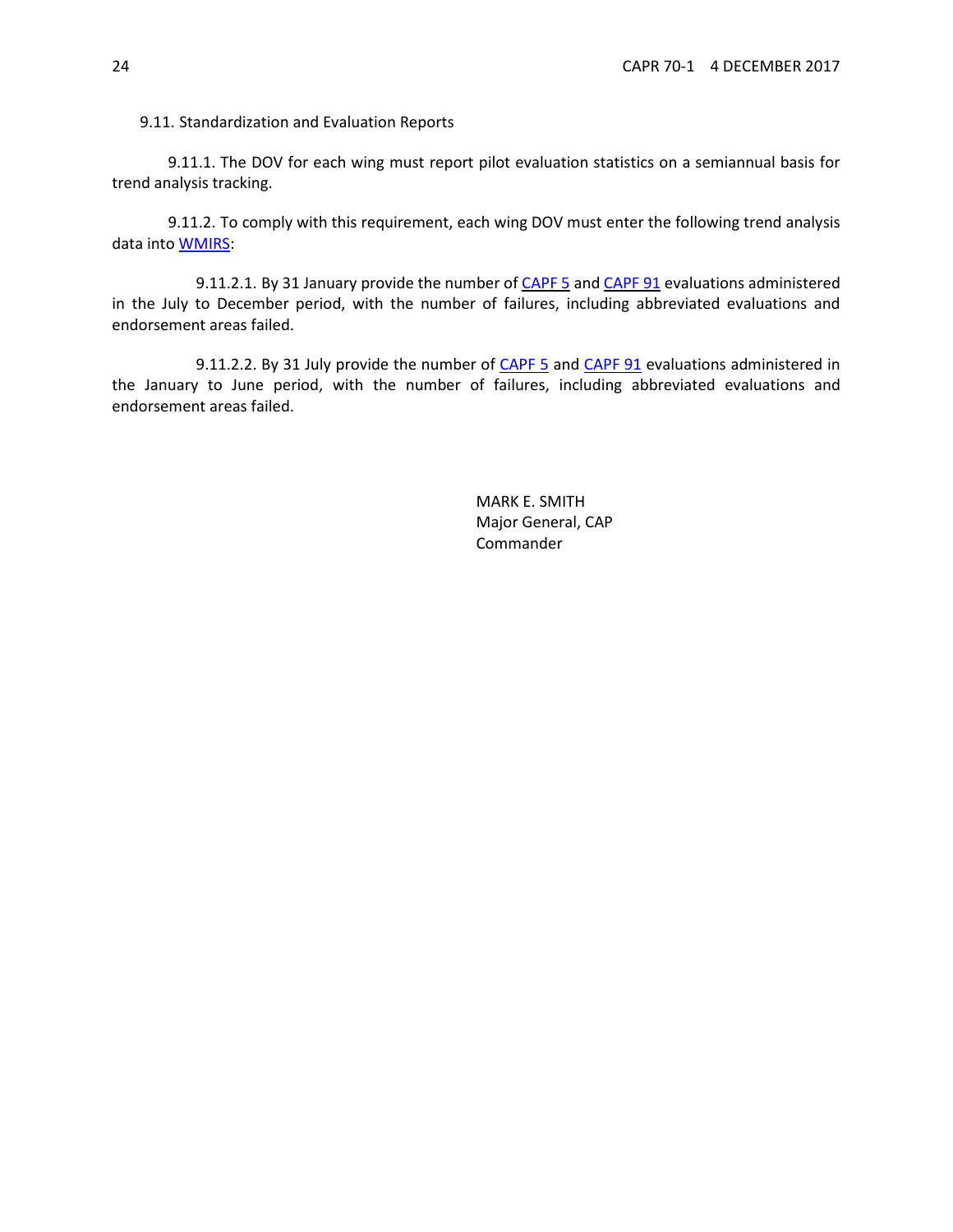| <b>Checklist</b><br>and Tab | #  | Compliance<br>Question                                                                                                                  | <b>How to Verify</b><br>Compliance                             | <b>Discrepancy</b><br>Write-up                                                                   | <b>How to Clear</b><br><b>Discrepancy</b>                      |
|-----------------------------|----|-----------------------------------------------------------------------------------------------------------------------------------------|----------------------------------------------------------------|--------------------------------------------------------------------------------------------------|----------------------------------------------------------------|
| CI<br>$C-3$                 | 01 | the<br>Has<br>wing<br>published<br>any<br>supplements<br>or<br>operating<br>instructions,<br>or<br>requested<br>and<br>been granted any |                                                                |                                                                                                  |                                                                |
|                             |    | waivers to CAPR<br>$70-1?$                                                                                                              | Compare<br>the<br>wing's<br>published<br>supplements/OIs<br>or | a) (A-Discrepancy): [xx]<br>(Question 1) Wing failed<br>to obtain approval for its               | a) Attach a copy of<br>the<br>approved<br>supplement/OI or     |
|                             |    | Is the wing<br>a)<br>operating<br>under                                                                                                 | waivers<br>with<br>those<br>documents posted to the            | supplement or OI to<br>CAPR 70-1 IAW CAPR 70-                                                    | documentation<br>confirming                                    |
|                             |    | any supplements<br>operating<br>or<br>instructions<br>to                                                                                | CAP<br>publications<br>website.                                | 1 para 3.                                                                                        | rescission to the<br>discrepancy in the<br>Discrepancy         |
|                             |    | CAPR 70-1 and, if<br>were<br>they<br>SO,                                                                                                | NOTE: If supplement is<br>not marked correctly, see            |                                                                                                  | <b>Tracking</b><br>System<br>$(DTS)$ .                         |
|                             |    | <b>IAW</b><br>approved                                                                                                                  | D-4 question 1<br>Tab                                          | b) (A-Discrepancy): [xx]                                                                         |                                                                |
|                             |    | with<br>this                                                                                                                            | All other<br>discrepancy.                                      | (Question 1) Wing failed                                                                         | b) Attach a copy of                                            |
|                             |    | regulation prior to<br>implementation?                                                                                                  | discrepancies<br>are<br>documented under this<br>question.     | to obtain approval IAW<br>CAPR 70-1 para 3 for a<br>requested waiver prior<br>to implementation. | the<br>approved<br>waiver<br>or<br>documentation<br>confirming |
|                             |    | b)<br>Is the wing<br>under<br>operating                                                                                                 |                                                                |                                                                                                  | rescission to the<br>discrepancy in the                        |
|                             |    | waiver<br>any<br>to                                                                                                                     |                                                                |                                                                                                  | Discrepancy                                                    |
|                             |    | CAPR 70-1 and, if                                                                                                                       |                                                                |                                                                                                  | <b>Tracking</b><br>System                                      |
|                             |    | were<br>they<br>SO,                                                                                                                     |                                                                |                                                                                                  | (DTS).                                                         |
|                             |    | <b>IAW</b><br>approved                                                                                                                  |                                                                |                                                                                                  |                                                                |
|                             |    | with<br>this                                                                                                                            |                                                                |                                                                                                  |                                                                |
|                             |    | regulation prior to<br>implementation?                                                                                                  |                                                                |                                                                                                  |                                                                |

# **Attachment 1 - COMPLIANCE ELEMENTS**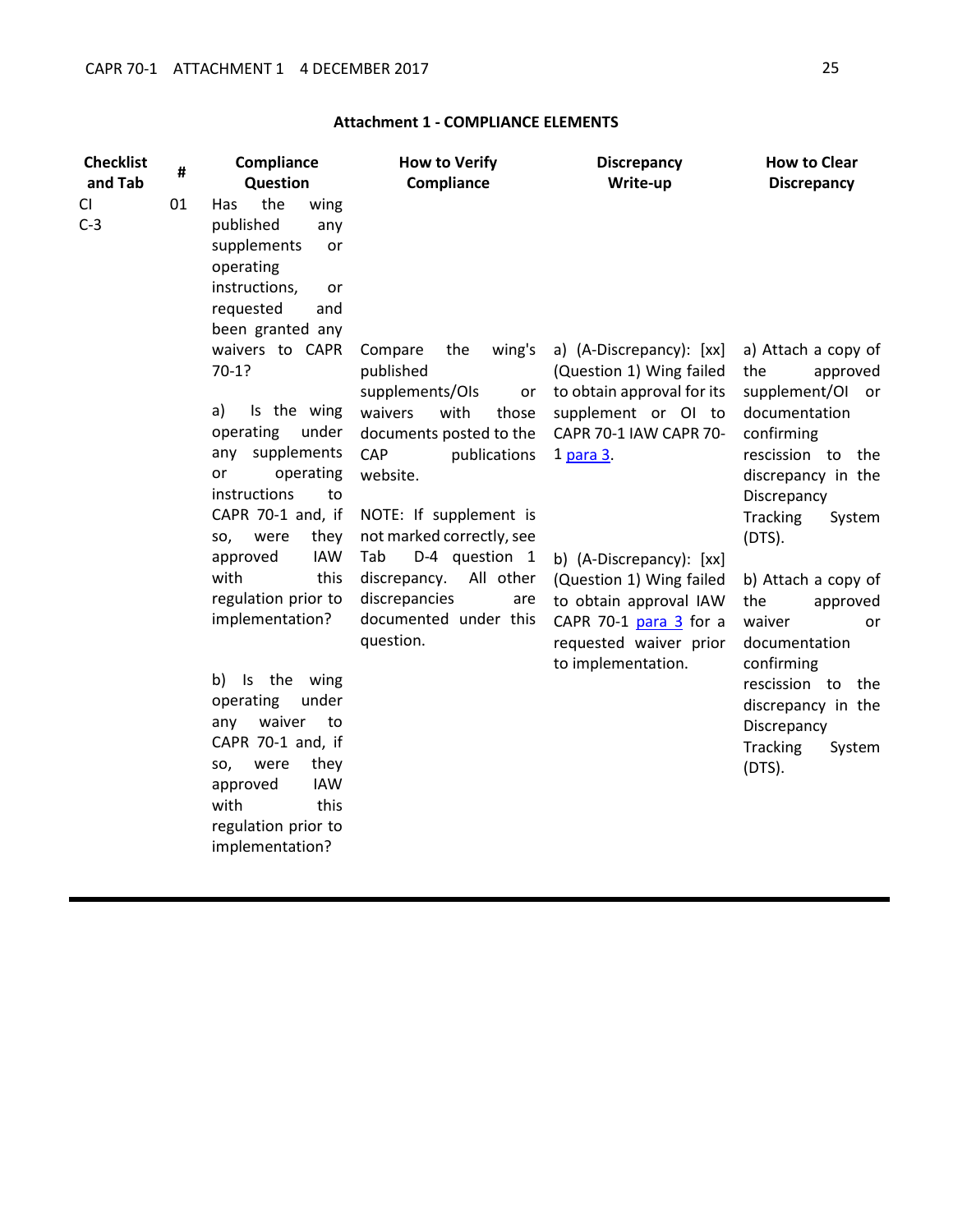| <b>Checklist</b><br>and Tab | # | Compliance<br>Question                                                                                                                                                                               | <b>How to Verify</b><br>Compliance                                                                                                                                                                                                                                                  | <b>Discrepancy</b><br>Write-up                                                                                                                                                                                                                                      | <b>How to Clear</b><br><b>Discrepancy</b>                                                                                                                                                                                   |
|-----------------------------|---|------------------------------------------------------------------------------------------------------------------------------------------------------------------------------------------------------|-------------------------------------------------------------------------------------------------------------------------------------------------------------------------------------------------------------------------------------------------------------------------------------|---------------------------------------------------------------------------------------------------------------------------------------------------------------------------------------------------------------------------------------------------------------------|-----------------------------------------------------------------------------------------------------------------------------------------------------------------------------------------------------------------------------|
| 02<br>CI<br>$C-3$           |   | non-CAP<br>Are<br>passengers<br>authorized<br>and<br>flown IAW CAPR<br>$70-1$<br>para<br>9.10.9.2?<br>a) Were all non-<br><b>CAP</b><br>passengers                                                   | Review wing flight and<br>mission records for those<br>sorties<br>that<br>included<br>non-CAP passengers.<br>NOTE: When the CAPF 9<br>not retained<br>was<br>in.<br>mission records see Tab<br>C-1 question 3.<br>See<br>regulation for exception<br><b>FAA</b><br>for<br>MIL<br>or | a) (A-Discrepancy): [xx]<br>(Question 2) Wing failed<br>to ensure approval from<br>appropriate<br>authority<br>was granted<br>prior to<br>flying<br>non-CAP<br>passengers IAW CAPR<br>70-1 para 9.10.9.2.                                                           | a) Attach a plan of<br>action, approved by<br>Wing/CC,<br>to<br>prevent<br>reoccurrence to the<br>discrepancy in the<br>Discrepancy<br><b>Tracking</b><br>System<br>$(DTS)$ .<br>b) Attach a plan of<br>action, approved by |
|                             |   | approved<br><b>IAW</b><br>CAPR 70-1<br>para<br>9.10.9.2?                                                                                                                                             |                                                                                                                                                                                                                                                                                     |                                                                                                                                                                                                                                                                     |                                                                                                                                                                                                                             |
|                             |   | b) Was a CAPF 9<br>completed by each<br>non-CAP<br>other<br>passenger<br>than<br>Military/National<br>(Title 10<br>Guard<br>and<br>Title<br>32)/Federal<br>employees<br>and<br>ROTC/JROTC<br>cadets? | individuals.                                                                                                                                                                                                                                                                        | b) (A-Discrepancy): [xx]<br>(Question 2) Wing failed<br>non-CAP<br>to<br>ensure<br>passengers other than<br>Military/<br>National<br>Guard/Federal<br>employees<br>or<br>ROTC/JROTC<br>cadets<br>completed CAPF 9 prior<br>to flight IAW CAPR 70-1<br>para 9.10.9.2 | Wing/CC,<br>to<br>prevent<br>reoccurrence to the<br>discrepancy in the<br>Discrepancy<br><b>Tracking</b><br>System<br>$(DTS)$ .                                                                                             |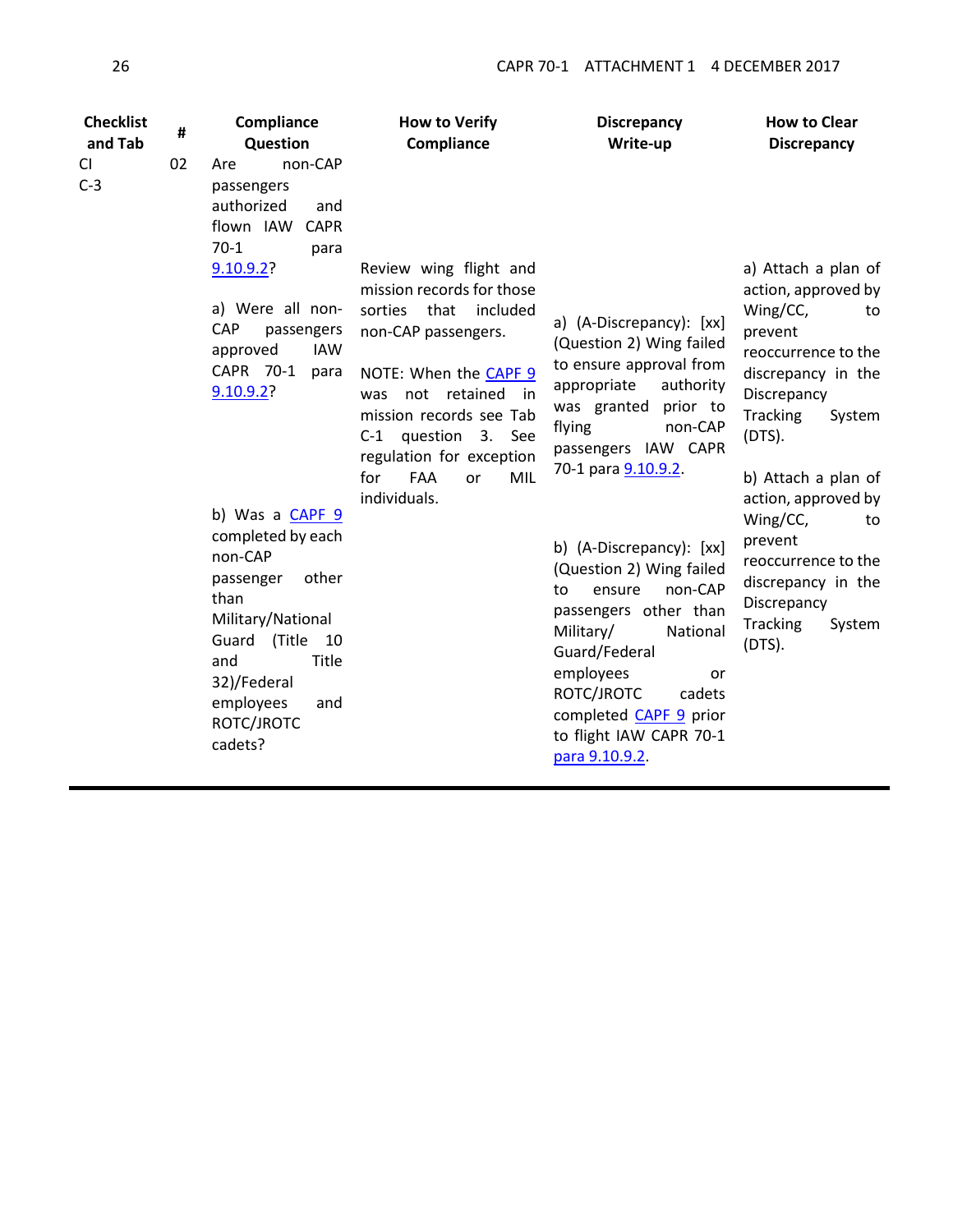| <b>Checklist</b><br>and Tab | #  | Compliance<br>Question                                                                                                                                                                                                                                                 | <b>How to Verify</b><br>Compliance                                                                                                                                                                                                                                                                                                                                               | <b>Discrepancy</b><br>Write-up                                                                                                                                                                                                                                                         | <b>How to Clear</b><br><b>Discrepancy</b>                                                                                                                                                                                                                                                                                                                                                 |
|-----------------------------|----|------------------------------------------------------------------------------------------------------------------------------------------------------------------------------------------------------------------------------------------------------------------------|----------------------------------------------------------------------------------------------------------------------------------------------------------------------------------------------------------------------------------------------------------------------------------------------------------------------------------------------------------------------------------|----------------------------------------------------------------------------------------------------------------------------------------------------------------------------------------------------------------------------------------------------------------------------------------|-------------------------------------------------------------------------------------------------------------------------------------------------------------------------------------------------------------------------------------------------------------------------------------------------------------------------------------------------------------------------------------------|
| CI<br>$C-3$                 | 03 | Does the wing<br>make<br>necessary<br>corrections<br>to<br>aircraft flying time<br>totals each month<br><b>WMIRS</b><br><b>IAW</b><br>in.<br>CAPR 70-1<br>para<br>$9.10.13.5$ ?                                                                                        | <b>WMIRS</b><br>View<br>report<br>aircraft<br>utilization<br>reporting status.<br>NOTE: Check the Wing<br>and Month, there should<br>be a "YES" for each<br>month due by the 20th of<br>each month (look back at<br>the current FY and the<br>last complete FY).<br>A<br>blank or a red % means<br>the<br>validation<br>that<br>and/or correction have<br>not been accomplished. | (A-Discrepancy):<br>[xx]<br>(Question 3) Wing failed<br>to validate/correct the<br>aircraft<br>utilization<br>information in WMIRS<br>for months IAW CAPR<br>70-1 para 9.10.13.5.<br>NOTE: Use a sub-bullet<br>list<br>to<br>all<br>deficient<br>months.                               | Complete the<br>validation/correcti<br>on and attach a<br>screen shot of the<br>corrected report to<br>the discrepancy in<br>the<br>Discrepancy<br><b>Tracking</b><br>System (DTS).<br>Attach a copy of the<br>plan<br>of<br>action,<br>approved<br>by<br>Wing/CC,<br>to<br>prevent<br>reoccurrence to the<br>discrepancy in the<br>Discrepancy<br><b>Tracking</b><br>System<br>$(DTS)$ . |
| CI<br>$C-3$                 | 04 | the Wing<br>Does<br>have an effective<br>process<br>for<br>validation<br>and<br>correction<br>to<br>all<br>that<br>ensure<br>sortie<br>data<br>including<br>actual<br>costs are entered<br>into <b>WMIRS</b> within<br>72<br>hours<br>of<br>completing<br>a<br>sortie? | <b>WMIRS</b><br>Review<br>for<br>missions that have closed<br>more than 72 hours prior<br>mission<br>ensure<br>to<br>records<br>contain<br>all<br>required data.                                                                                                                                                                                                                 | (A-Discrepancy):<br>[xx]<br>(Question 4) Wing failed<br>to ensure all sortie data<br>is entered into <b>WMIRS</b><br>within<br>72<br>hours<br>of<br>completing a sortie IAW<br><b>CAPR</b><br>$70-$<br>$\mathbf{1}$<br>para<br>9.10.13.6.<br>see also CAPR<br>NOTE:<br>173-3 para 2.1. | Attach a plan of<br>action, approved by<br>Wing/CC,<br>to<br>prevent<br>reoccurrence to the<br>discrepancy in the<br>Discrepancy<br><b>Tracking</b><br>System<br>$(DTS)$ .                                                                                                                                                                                                                |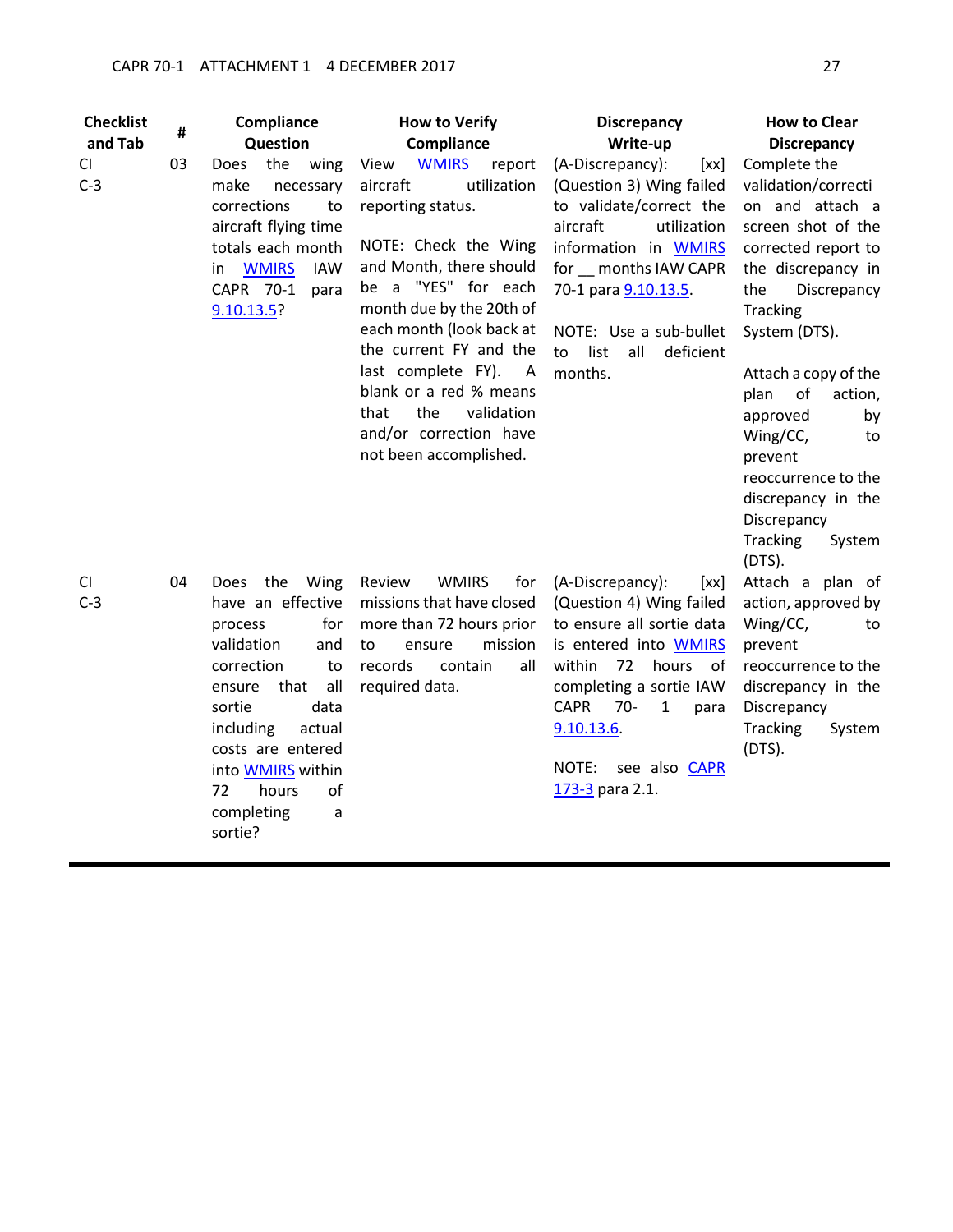| <b>Checklist</b><br>and Tab | #  | Compliance<br>Question                                                                                                                                                                                                                                                                                                                                                                                                                                      | <b>How to Verify</b><br>Compliance                                                                                                       | <b>Discrepancy</b><br>Write-up                                                                                                                                                                                                                                                                                                                                                                                                                                 | <b>How to Clear</b><br><b>Discrepancy</b>                                                                                                                                  |
|-----------------------------|----|-------------------------------------------------------------------------------------------------------------------------------------------------------------------------------------------------------------------------------------------------------------------------------------------------------------------------------------------------------------------------------------------------------------------------------------------------------------|------------------------------------------------------------------------------------------------------------------------------------------|----------------------------------------------------------------------------------------------------------------------------------------------------------------------------------------------------------------------------------------------------------------------------------------------------------------------------------------------------------------------------------------------------------------------------------------------------------------|----------------------------------------------------------------------------------------------------------------------------------------------------------------------------|
| CI<br>$C-3$                 | 05 | all<br>flight<br>Are<br>releases<br>accomplished<br>using<br>eFlight<br>Release in <b>WMIRS</b><br>and documented<br>properly?<br>a) When internet<br>is<br>access<br>not<br>available,<br>are<br>flights<br>released<br>using the <b>CAPF 99</b><br>CAP Flight Release<br>with<br>Log,<br>the<br>required<br>details<br>listed in CAPR 70-<br>1, and are releases<br>then recorded in<br>the <b>WMIRS</b> eFlight<br>Release<br>System<br>within 24 hours? | Compare<br>aircraft<br>operational records with<br><b>WMIRS</b><br>sortie<br>data<br>including<br>ORM<br>and<br>eFlight Release records. | (A-Discrepancy):<br>[xx]<br>(Question 5) Wing failed<br>to ensure all flights were<br>flown with a proper<br>flight release IAW CAPR<br>70-1 para 9.10.2 by<br>appropriately qualified<br>personnel<br>IAW<br>para<br>$9.10.1.4$ .<br>NOTE: Use a sub-bullet<br>to list sorties which were<br>not properly released,<br>and why (e.g.:<br>not<br>recorded<br>within<br>24<br>hours,<br>or<br>documentation<br>of<br>coordination with SFROs<br>when required). | Attach a plan of<br>action, approved by<br>Wing/CC,<br>to<br>prevent<br>reoccurrence to the<br>discrepancy in the<br>Discrepancy<br><b>Tracking</b><br>System<br>$(DTS)$ . |
| CI<br>$C-3$                 | 06 | Are flight privilege<br>suspension<br>procedures<br>followed<br><b>IAW</b><br>CAPR 70-1 para 8?                                                                                                                                                                                                                                                                                                                                                             | information<br>Review<br>provided by the wing<br>prior to the inspection.                                                                | (A-Discrepancy):<br>[xx]<br>(Question 6) Wing failed<br>to ensure procedures for<br>suspending a member's<br>flight privileges were<br>followed IAW CAPR 70-1<br>para 8.                                                                                                                                                                                                                                                                                       | Attach a plan of<br>action, approved by<br>Wing/CC,<br>to<br>prevent<br>reoccurrence to the<br>discrepancy in the<br>Discrepancy<br><b>Tracking</b><br>System<br>(DTS).    |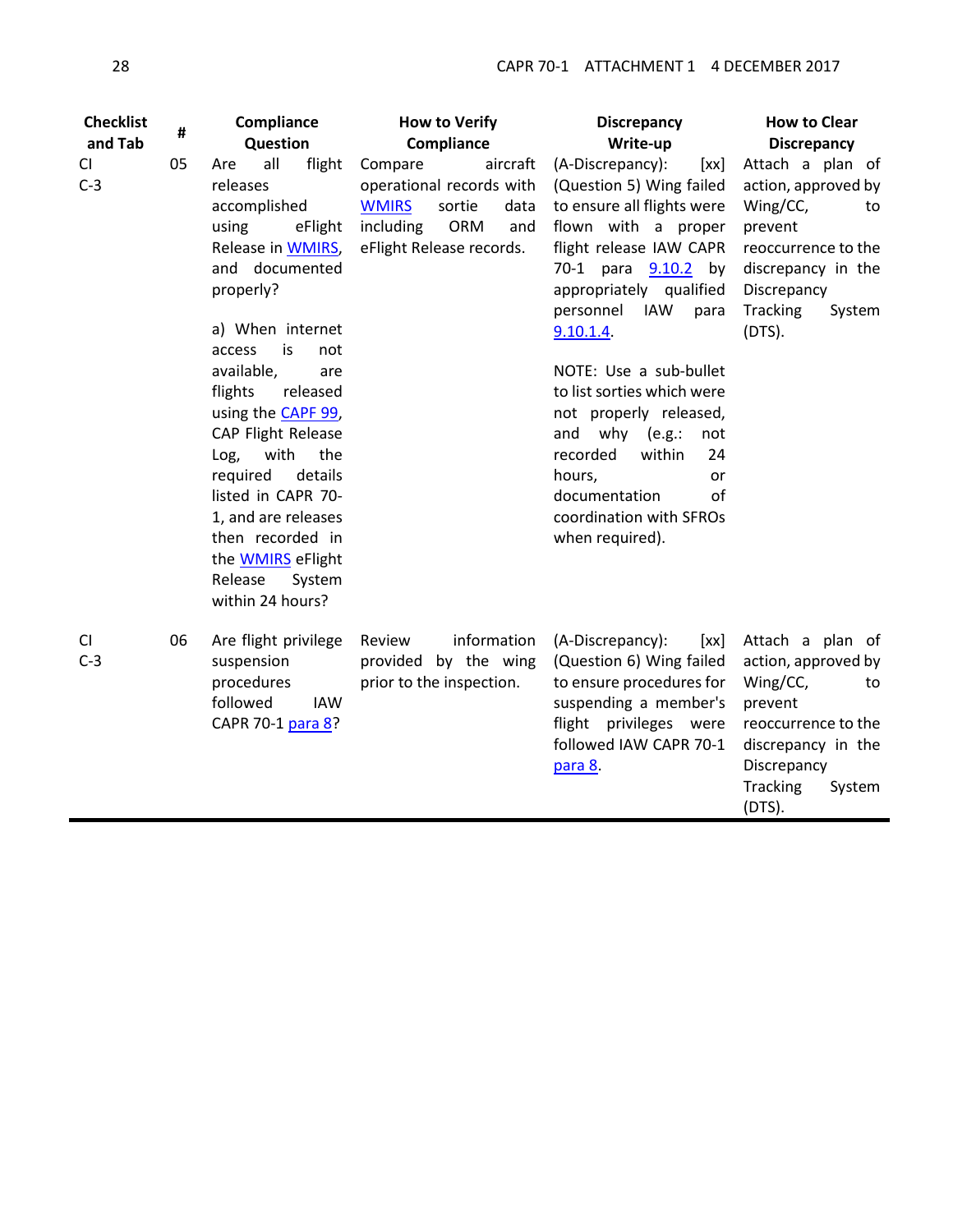CI C-3 07 Does the wing ensure all eServices [Ops](https://www.capnhq.gov/CAP.OPSQuals.Web/Default.aspx)  [Quals](https://www.capnhq.gov/CAP.OPSQuals.Web/Default.aspx) data is recorded IAW CAPR 70-1 [para](#page-13-0)  [9.6.2.](#page-13-0) by entering required documentation that is validated by the Standardization and Evaluation (DOV) officer or another designated official in the pilot's chain of command ?

Review of mission participants from [WMIRS](https://www.capnhq.gov/WMIRS/Default.aspx) compared with data in [Ops Quals.](https://www.capnhq.gov/CAP.OPSQuals.Web/Default.aspx)

NOTE: A copy of current Pilot and Medical (or current state issued driver's license and medical education course completion certificate if operating under [BasicMed\)](https://www.faa.gov/licenses_certificates/airmen_certification/basic_med/),certificates flight evaluation forms and aircraft questionnaires must be

uploaded and maintained in [Ops Quals.](https://www.capnhq.gov/CAP.OPSQuals.Web/Default.aspx) (Sampled before telephone interview).

NOTE: Other than FAA certificates, data and documentation has historically been maintained in [Ops Quals](https://www.capnhq.gov/CAP.OPSQuals.Web/Default.aspx) or at the unit of assignment but shall include all relevant FAA pilot qualifications, [CAPFs 5,](https://www.capmembers.com/media/cms/F005_307D79BCBF52D.pdf) [CAPFs 91,](https://www.capmembers.com/media/cms/F091_449297B36A647.pdf) graded aircraft questionnaire (CAPF[s 5Q-](https://www.capmembers.com/media/cms/F005Q_A_CE3D5276A7C14.pdf)[A,](https://www.capmembers.com/media/cms/F005Q_A_CE3D5276A7C14.pdf) [5Q-B,](https://www.capmembers.com/media/cms/F005Q_B_6259910691C4F.pdf) or [5Q-G\)](https://www.capmembers.com/media/cms/F005Q_G_74F252F1381E7.pdf), commander written designations (including electronic approval in eServices) and other items needed to establish CAP aircraft operating privileges under this regulation. With the implementation of this regulation, all documentation will have to be uploaded into [Ops](https://www.capnhq.gov/CAP.OPSQuals.Web/Default.aspx)  [Quals](https://www.capnhq.gov/CAP.OPSQuals.Web/Default.aspx) from this point forward.

(A-Discrepancy): [xx] (Question 7) Wing failed to ensure data for all wing pilots is entered, and documentation uploaded, into [Ops](https://www.capnhq.gov/CAP.OPSQuals.Web/Default.aspx)  [Quals](https://www.capnhq.gov/CAP.OPSQuals.Web/Default.aspx) and validated by the Standardization and Evaluation (DOV) officer or another designated official in the pilot's chain of command IAW CAPR 70-1 [para 9.6.2.](#page-13-0)

The wing will complete a review and validation (wing including all subordinate units) ensuring that [Ops](https://www.capnhq.gov/CAP.OPSQuals.Web/Default.aspx) [Quals](https://www.capnhq.gov/CAP.OPSQuals.Web/Default.aspx) matches source documentation.

Attach a copy of documentation of the review and validation to the discrepancy in the **Discrepancy** Tracking System (DTS).

Attach a plan of action, approved by Wing/CC, to prevent reoccurrence to the discrepancy in the DTS.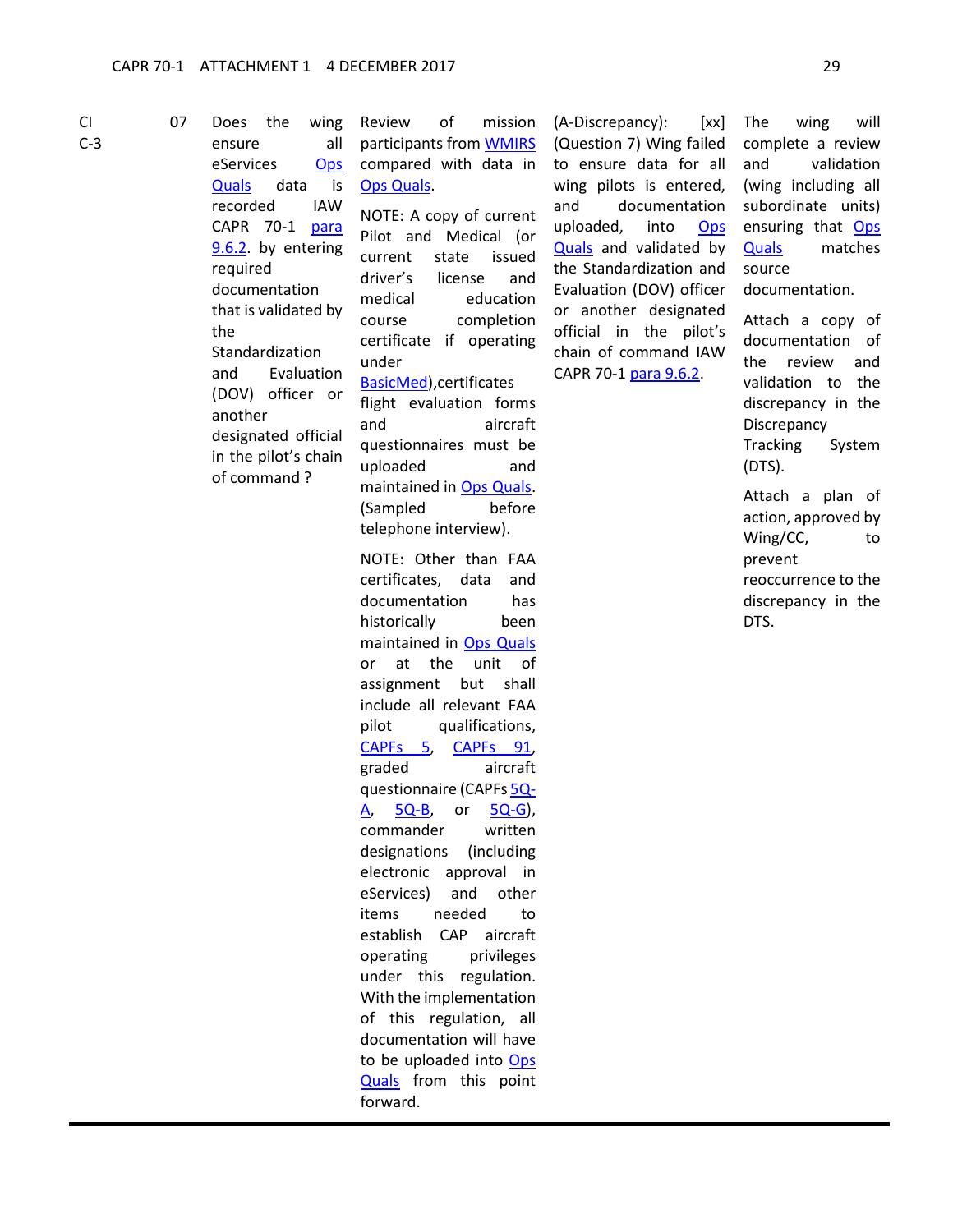| <b>Checklist</b><br>and Tab | #  | Compliance<br>Question                                                                                                                                                                                                                                                                                                                                                                                                                                                                                                                                                   | <b>How to Verify</b><br>Compliance<br>NOTE: May be sampled if<br>uploaded, otherwise on<br>site.                             | <b>Discrepancy</b><br>Write-up                                                                                                                                                                                                                             | <b>How to Clear</b><br><b>Discrepancy</b>                                                                                                                                                                                                                                                                                                                                                                                                                                                                                               |
|-----------------------------|----|--------------------------------------------------------------------------------------------------------------------------------------------------------------------------------------------------------------------------------------------------------------------------------------------------------------------------------------------------------------------------------------------------------------------------------------------------------------------------------------------------------------------------------------------------------------------------|------------------------------------------------------------------------------------------------------------------------------|------------------------------------------------------------------------------------------------------------------------------------------------------------------------------------------------------------------------------------------------------------|-----------------------------------------------------------------------------------------------------------------------------------------------------------------------------------------------------------------------------------------------------------------------------------------------------------------------------------------------------------------------------------------------------------------------------------------------------------------------------------------------------------------------------------------|
| CI<br>$C-3$                 | 08 | wing<br><b>Does</b><br>the<br>pilot<br>enter<br>evaluation<br>statistics<br>into<br><b>WMIRS IAW CAPR</b><br>70-1 para 9.11?<br>NOTE:<br>All listed<br>items<br>must<br>be<br>included<br>- Does the wing<br>pilot<br>enter<br>evaluation<br>statistics<br>into<br><b>WMIRS,</b><br>on<br>a<br>semiannual basis?<br>- Does it include<br>the number of<br><b>CAPF</b><br>5<br>pilot<br>evaluations<br>administered and<br>failed?<br>- Does it include<br>number of<br>the<br><b>CAPF</b><br>91 pilot<br>evaluations<br>administered and<br>failed?<br>- Does it include | Review reports entered<br>into <b>WMIRS</b> and compare<br>with information from<br>the pre-visit and on-site<br>interviews. | (A-Discrepancy):<br>[xx]<br>(Question 8) Wing failed<br>to ensure all required<br>evaluation<br>pilot<br>statistics were entered<br>into WMIRS at least<br>semiannually IAW CAPR<br>70-1 para 9.11.<br>NOTE: Use sub-bullets to<br>list all missing items. | The<br>will<br>wing<br>complete a review<br>and<br>validation<br>(wing<br>including<br>subordinate units)<br>ensuring that all<br>required<br>pilot<br>evaluation<br>statistics<br>are<br>properly<br>documented<br>in<br><b>WMIRS</b><br>Attach a copy of<br>documentation of<br>the<br>review<br>and<br>validation to the<br>discrepancy in the<br>Discrepancy<br><b>Tracking</b><br>System<br>$(DTS)$ .<br>Attach a plan of<br>action,<br>approved<br>by Wing/CC, to<br>prevent<br>reoccurrence to the<br>discrepancy in the<br>DTS. |
|                             |    | the areas of the                                                                                                                                                                                                                                                                                                                                                                                                                                                                                                                                                         |                                                                                                                              |                                                                                                                                                                                                                                                            |                                                                                                                                                                                                                                                                                                                                                                                                                                                                                                                                         |

[CAPF 91](https://www.capmembers.com/media/cms/F091_449297B36A647.pdf) failed?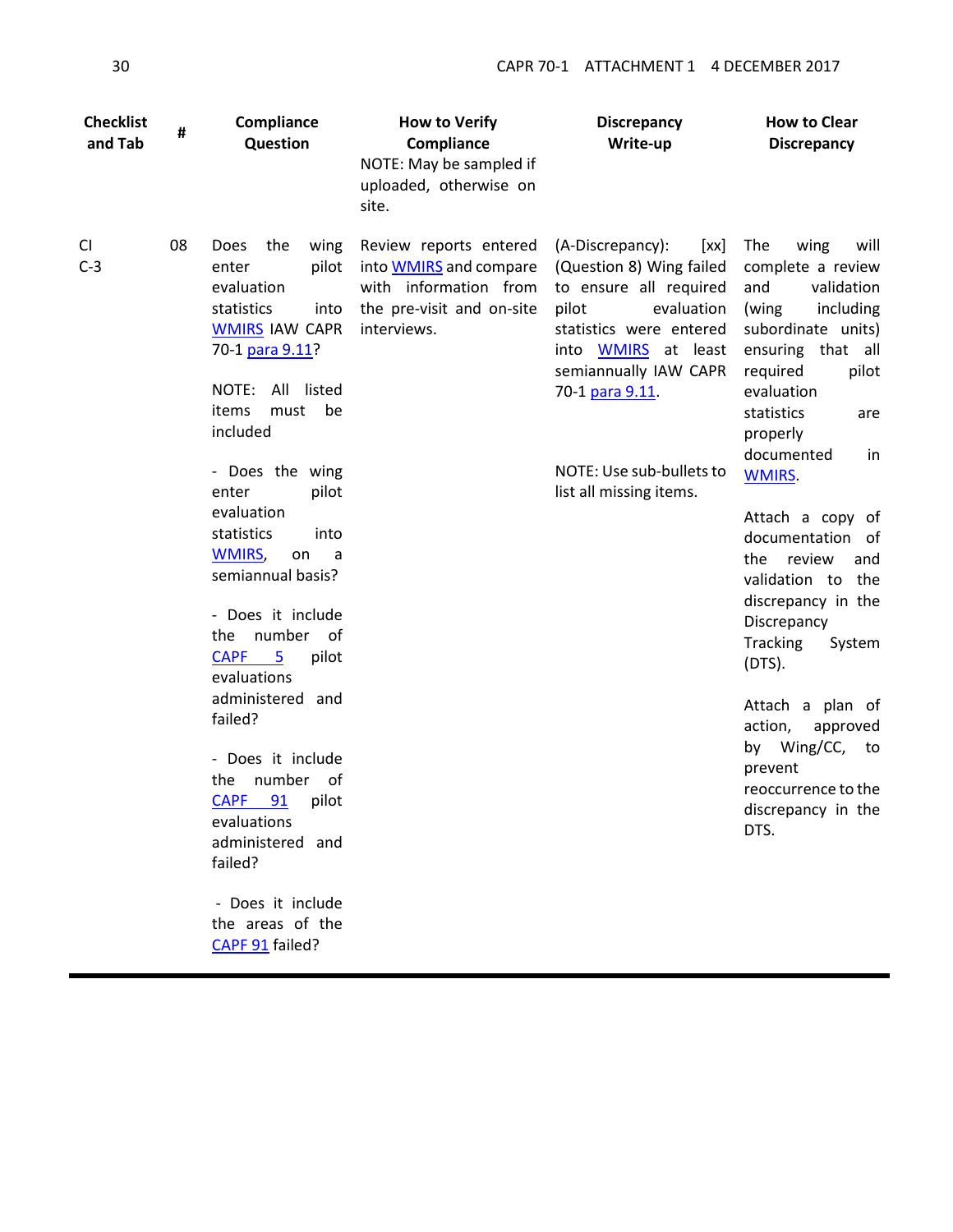#### **Attachment 2 - GLOSSARY OF REFERENCES AND SUPPORTING INFORMATION**

#### <span id="page-30-0"></span>**References.**

U.S. Code Title 49, Subtitle VII, Part A, Subpart iii: Safety, Chapter 447 Safety Regulation

[14 Code of Federal Regulations, Part 1,](http://www.ecfr.gov/cgi-bin/text-idx?SID=24237543f4d6072b2facb5b1dca374c1&mc=true&node=pt14.1.1&rgn=div5) *Definitions and Abbreviations*

[14 Code of Federal Regulations, part 61,](http://www.ecfr.gov/cgi-bin/text-idx?SID=24237543f4d6072b2facb5b1dca374c1&mc=true&node=pt14.2.61&rgn=div5) *Certification: Pilots, Flight Instructors and Ground Instructors*

[14 Code of Federal Regulation, part 91,](http://www.ecfr.gov/cgi-bin/text-idx?SID=24237543f4d6072b2facb5b1dca374c1&mc=true&node=pt14.2.91&rgn=div5) *General Operating and Flight Rules*

14 Code of Federal Regulation, part 121, *[Operating Requirements: Domestic, Flag and Supplemental](http://www.ecfr.gov/cgi-bin/text-idx?SID=867ed70a44c5c87faeb23fb58b640500&mc=true&node=pt14.3.121&rgn=div5)  [Operations](http://www.ecfr.gov/cgi-bin/text-idx?SID=867ed70a44c5c87faeb23fb58b640500&mc=true&node=pt14.3.121&rgn=div5)*

14 Code of Federal Regulation, part 135, *[Operating Requirements: Commuter and On Demand](http://www.ecfr.gov/cgi-bin/text-idx?SID=867ed70a44c5c87faeb23fb58b640500&mc=true&node=pt14.3.135&rgn=div5)  [Operations and Rules Governing Persons On Board Such Aircraft](http://www.ecfr.gov/cgi-bin/text-idx?SID=867ed70a44c5c87faeb23fb58b640500&mc=true&node=pt14.3.135&rgn=div5)*

[14 Code of Federal Regulation, part 141,](http://www.ecfr.gov/cgi-bin/text-idx?SID=867ed70a44c5c87faeb23fb58b640500&mc=true&node=pt14.3.141&rgn=div5) *Pilot Schools*

[14 Code of Federal Regulation, part 142,](http://www.ecfr.gov/cgi-bin/text-idx?SID=867ed70a44c5c87faeb23fb58b640500&mc=true&node=pt14.3.142&rgn=div5) *Training Centers*

[AFI 10-2701,](https://www.capmembers.com/media/cms/AFI_102701_31_Jul_14_0475E646C469F.pdf) Organization and Function of the Civil Air Patrol

[CAP-USAFI 10-2701,](http://www.capmembers.com/media/cms/CAP_USAFI_10_2701.pdf) Civil Air Patrol Operations and Training

- [CAPP 52-7,](https://www.capmembers.com/media/cms/P052_007_9F576CAE3B358.pdf) Cadet Orientation Flight Syllabus
- [CAPR 10-2,](https://www.capmembers.com/media/cms/R010_002_06448D9F87459.pdf) Files Maintenance and Records Disposition
- [CAPR 35-6,](https://www.capmembers.com/media/cms/R035_006_70213217D50CA.pdf) Operations Ratings, Awards and Badges
- [CAPR 36-2,](https://www.capmembers.com/media/cms/R036_002_D2CD7C6F4C14A.pdf) Complaints under the Civil Air Patrol Nondiscrimination Policy
- [CAPM 39-1,](https://www.capmembers.com/media/cms/M391_E6F33EAAEC28A.pdf) CAP Uniform Manual
- [CAPR 39-2,](https://www.capmembers.com/media/cms/R039_002_A74FDA9552C2D.pdf) Civil Air Patrol Membership
- [CAPM 60-1G,](https://www.capmembers.com/media/cms/CAPM060001G_80BC72C96CB5F.pdf) CAP Glider Program Procedures Manual
- [CAPR 60-2,](https://www.capmembers.com/media/cms/R060_002_5503A63D8D4D5.pdf) Pilot Flight Clinics
- [CAPR 60-3,](https://www.capmembers.com/media/cms/R060_003_075A4369FBA8E.pdf) CAP Emergency Services Training and Operational Missions
- [CAPR 60-6,](https://www.capmembers.com/media/cms/R060_006_1A37BA71043C2.pdf) CAP Counterdrug Operations
- [CAPR 62-2,](https://www.capmembers.com/media/cms/R062_002_211E97E99C6A4.pdf) Mishap Reporting and Review
- [CAPR 66-1,](https://www.capmembers.com/media/cms/R066_001_8067887A28C8C.pdf) CAP Aircraft Maintenance Management
- [CAPR 123-2,](https://www.capmembers.com/media/cms/R123_002_3B7E17A8333CE.pdf) Complaints
- [CAPR 173-3,](https://www.capmembers.com/media/cms/CAPR_173003_1_Oct_15_cICL1707_w_ICL_77F0ECC82326B.pdf) Payment for Mission Support
- [CAPR 174-1,](https://www.capmembers.com/media/cms/R174_001_F7C3242683CC7.pdf) Property Management and Accountability
- [CAPR 900-5,](https://www.capmembers.com/media/cms/R900_005_8F2514161E982.pdf) Civil Air Patrol Insurance/Benefits Program

### **Forms Prescribed.**

- [CAP Form 5](https://www.capmembers.com/media/cms/F005_307D79BCBF52D.pdf)  CAP Pilot Flight Evaluation
- [CAP Form 5B](https://www.capmembers.com/media/cms/F005B_802478EE09D2A.pdf)  CAP Pilot Flight Evaluation-Hot Air Balloon
- CAP Form [5Q-A](https://www.capmembers.com/media/cms/F005Q_A_CE3D5276A7C14.pdf)  Airplane Questionnaire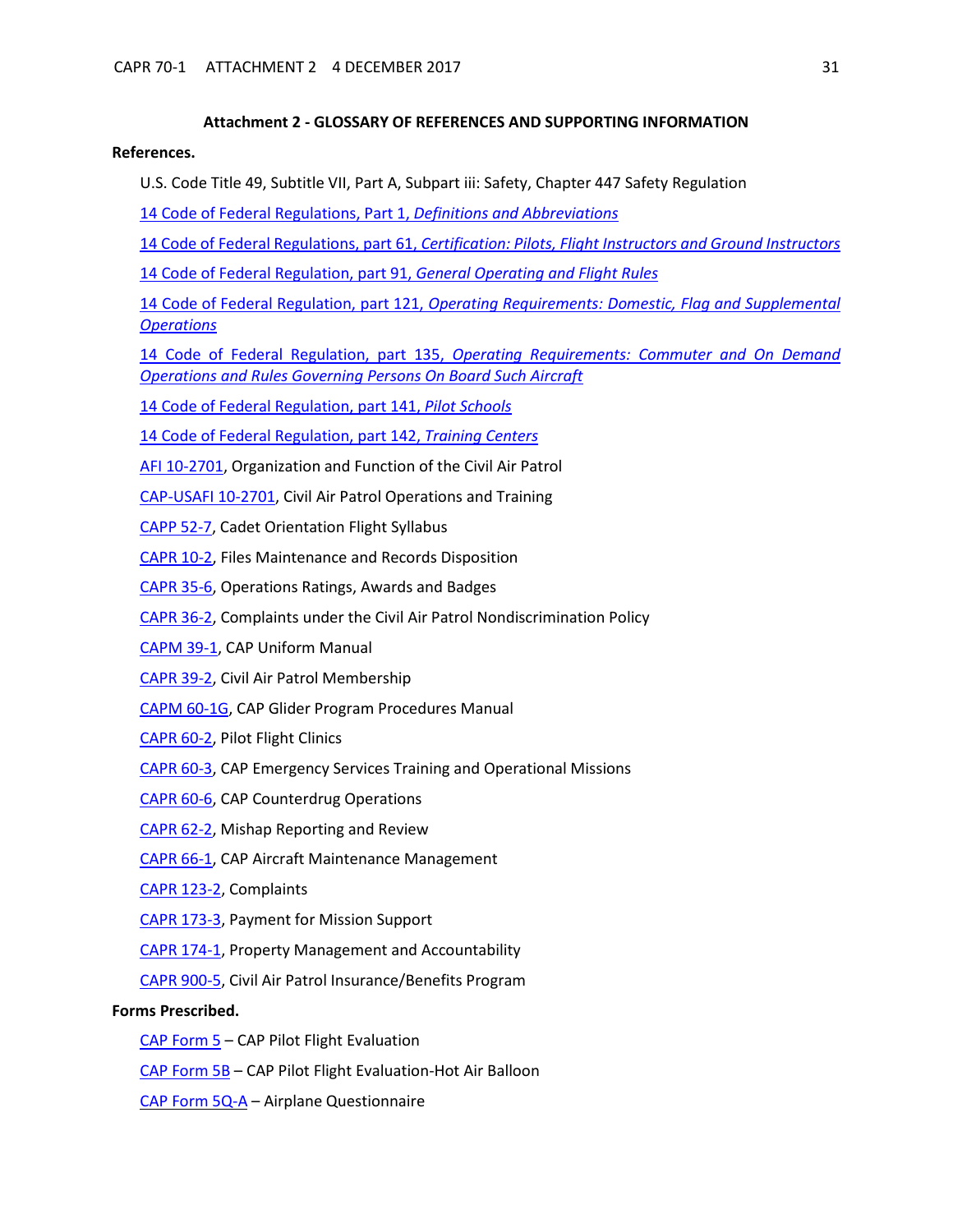- CAP [Form](https://www.capmembers.com/media/cms/F005Q_B_6259910691C4F.pdf) 5Q-B Hot Air Balloon Questionnaire
- [CAP Form 5Q-G](https://www.capmembers.com/media/cms/F005Q_G_74F252F1381E7.pdf) Glider Questionnaire
- [CAP Form 9](https://www.capmembers.com/media/cms/F009_F33F1F93F57F0.pdf) Release (For Non CAP Members)
- [CAP Form 71](https://www.capmembers.com/media/cms/F071_484891873A9D5.pdf) CAP Aircraft Inspection Checklist
- [CAP Form 71G](https://www.capmembers.com/media/cms/F071G_60A50D23BE901.pdf) CAP Glider Aircraft Inspection Checklist
- CAP [Form](https://www.capmembers.com/media/cms/F091_449297B36A647.pdf) 91 CAP Mission Pilot Checkout
- [CAP Form 99](https://www.capmembers.com/media/cms/F099_988948C87DFCF.pdf) CAP Flight Release Log

#### **Acronyms.**

- [ACS](https://www.faa.gov/training_testing/testing/acs/) Airman Certification Standards
- AFAM Air Force Assigned Mission
- AGL Above Ground Level
- [AIF](http://www.capmembers.com/emergency_services/aircraft_ops__staneval/aif-standardized-cap-aircraft-information-file/) Aircraft Information File
- [ASI](https://www.faa.gov/jobs/career_fields/aviation_careers/media/ASI_Fact_Sheet.pdf) FAA Aviation Safety Inspector
- CAP Civil Air Patrol
- CAP/DO National Headquarters Director of Operations
- CAP/DOV National Headquarters Standards and Evaluation Officer
- CAPF Civil Air Patrol Form
- CAPM Civil Air Patrol Manual
- CAPR Civil Air Patrol Regulation
- CAP-USAF Civil Air Patrol-United States Air Force
- CAP-USAF/DO CAP-USAF Director of Operations
- CAP-USAF LR CAP-USAF Liaison Region
- CAP-USAF LR/CC CAP-USAF Liaison Region Commander
- CFR Code of Federal Regulations
- DO Director of Operations
- DOV Standardization and Evaluation Officer
- DPE Designated Pilot Examiner
- FBO Fixed Base Operator
- FRO Flight Release Officer
- HHA Hold Harmless Agreement
- IACE International Air Cadet Exchange
- IC Incident Commander
- IFR Instrument Flight Rules
- JROTC Junior Reserve Officer Training Corps
- MSL Mean Sea Level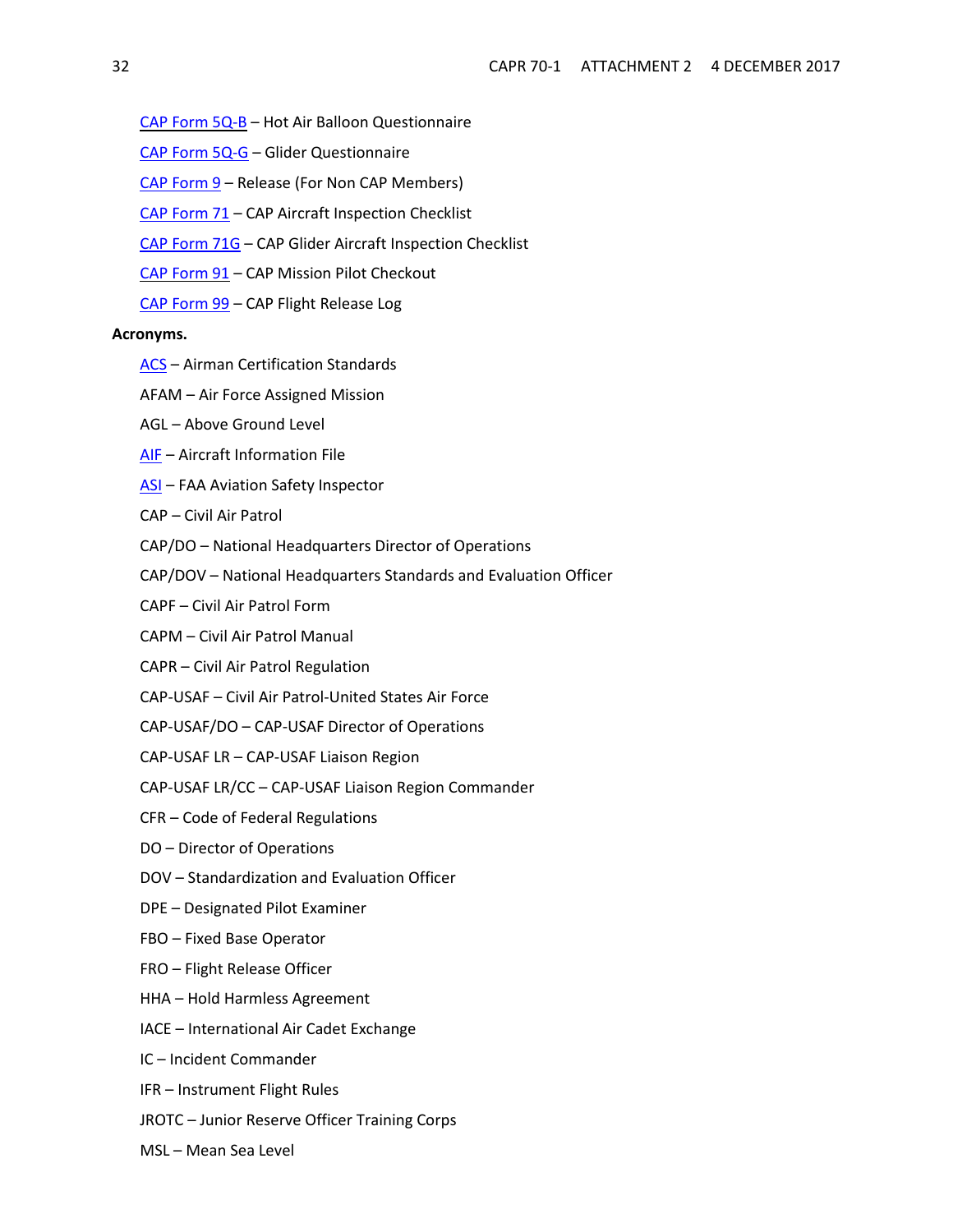NCPSC – National Check Pilot Standardization Course

NHQ – National Headquarters Civil Air Patrol

nm – Nautical Miles

NOC – Civil Air Patrol National Operations Center

PIC – Pilot in Command

[PTS](https://www.faa.gov/training_testing/testing/test_standards/) – Practical Test Standards

ROTC – Reserve Officer Training Corps

VFR – Visual Flight Rules

[WMIRS](https://www.capnhq.gov/WMIRS/Default.aspx) - Web Mission Information Reporting System

#### **Terms.**

Definitions. All definitions used in CAP are consistent with those in 14 CFR parts [1,](http://www.ecfr.gov/cgi-bin/text-idx?SID=24237543f4d6072b2facb5b1dca374c1&mc=true&node=pt14.1.1&rgn=div5) [61,](http://www.ecfr.gov/cgi-bin/text-idx?SID=24237543f4d6072b2facb5b1dca374c1&mc=true&node=pt14.2.61&rgn=div5) and [91,](http://www.ecfr.gov/cgi-bin/text-idx?SID=24237543f4d6072b2facb5b1dca374c1&mc=true&node=pt14.2.91&rgn=div5) except for the following CAP-specific terms:

CAP Aircraft Definitions

CAP Aircraft – Any aircraft (CAP corporate or member owned or furnished) used in a CAP flight activity. Categories of CAP Aircraft include:

- a) CAP Airplane
- b) CAP Glider
- c) CAP Balloon

CAP Corporate Aircraft – Any aircraft owned by and registered to, or under an exclusive lease to, CAP.

<span id="page-32-0"></span>CAP Aircrew Definitions

CAP Auto Tow Operator – Member qualified to operate a ground tow vehicle to launch CAP gliders.

CAP Check Pilot – A CAP pilot who is qualified and authorized in accordance with this regulation to administer an initial or renewal CAP proficiency check to CAP member pilots in CAP aircraft, and to endorse the CAP Form 5.

CAP Check Pilot Examiner – A CAP pilot who is qualified and authorized in accordance with this regulation to administer an initial or renewal flight check to CAP member pilots in CAP aircraft for CAP Check Pilot privileges, and to endorse the CAP Form 5 accordingly.

CAP Flight Release Officer (FRO) – A CAP member who is qualified and authorized in accordance with this regulation to release CAP flights.

CAP Instructor Pilot – A CAP pilot who is qualified and authorized in accordance with this regulation to give flight instruction to CAP members.

CAP Instrument Pilot – A CAP pilot who is qualified and authorized in accordance with this regulation to act as pilot in command of CAP aircraft under both visual flight rules and instrument flight rules.

CAP Orientation Pilot – A CAP pilot who is qualified and authorized in accordance with this regulation to conduct Orientation Flights for CAP, ROTC and JROTC cadets.

CAP Mission Pilot – Se[e CAPR 60-3.](https://www.capmembers.com/media/cms/R060_003_075A4369FBA8E.pdf)

CAP Mission Check Pilot – See [CAPR 60-3.](https://www.capmembers.com/media/cms/R060_003_075A4369FBA8E.pdf)

CAP Mission Check Pilot Examiner - See [CAPR 60-3.](https://www.capmembers.com/media/cms/R060_003_075A4369FBA8E.pdf)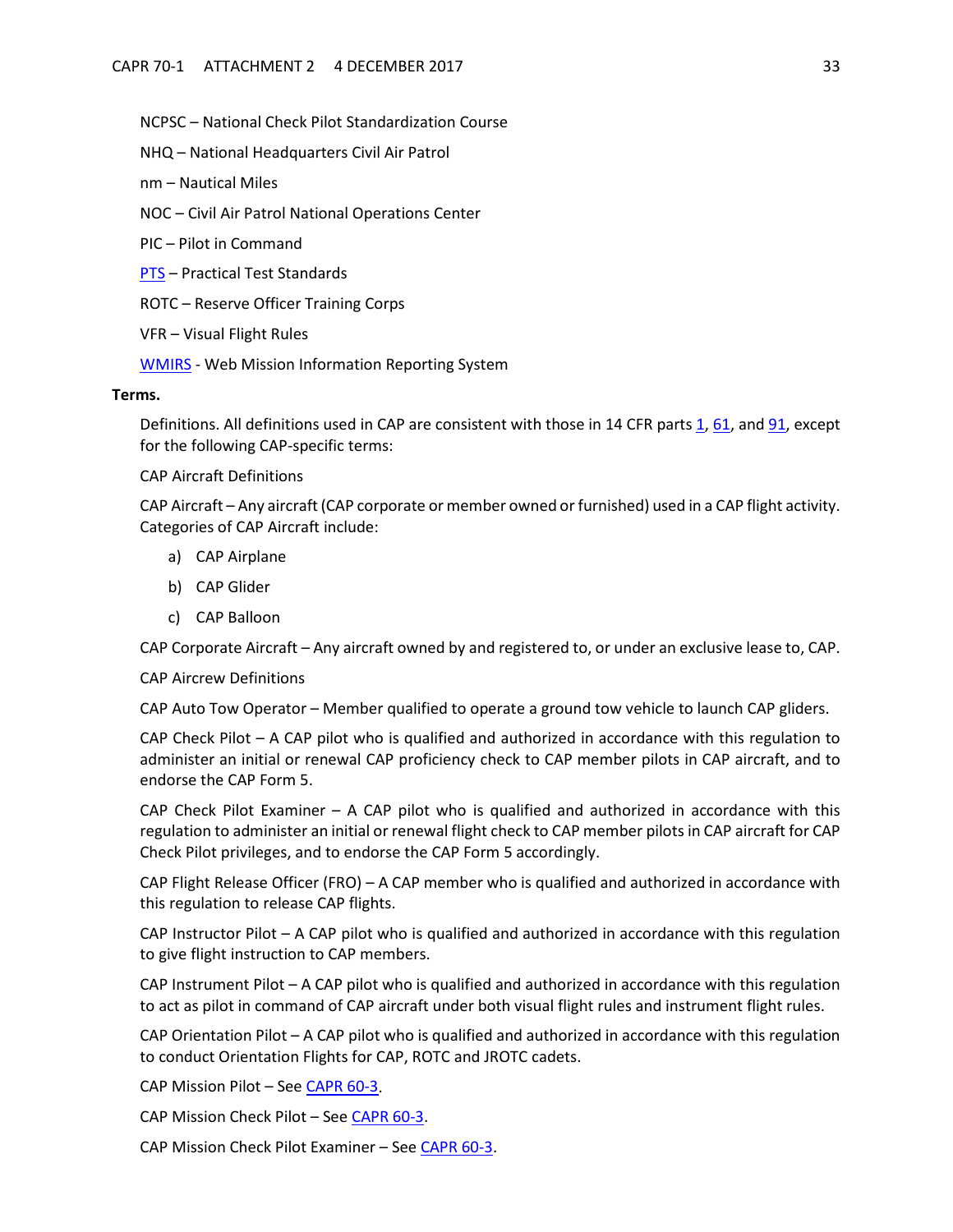CAP Senior Flight Release Officer – An FRO with significant operations experience and an instrument airplane rating (need not be current) that is conducting flight releases for more complex missions.

CAP Solo Pilot – A CAP member who holds either a student pilot certificate or is a rated pilot, is endorsed by a CAP Instructor Pilot, and is authorized in accordance with this regulation to perform solo flights in CAP aircraft.

CAP Tow Pilot – A CAP pilot who is qualified and authorized in accordance with this regulation to tow CAP gliders using a CAP airplane.

CAP Tow Pilot Trainee – A CAP pilot who is in training to tow CAP gliders using a CAP airplane.

CAP Tow Pilot Trainer – A CAP pilot who is qualified and authorized in accordance with this regulation to train others to tow CAP gliders using a CAP tow plane.

CAP Transport Mission Pilot – See [CAPR 60-3.](https://www.capmembers.com/media/cms/R060_003_075A4369FBA8E.pdf)

CAP Pilot – A CAP pilot who is qualified and authorized in accordance with this regulation to operate as pilot in command of CAP aircraft only under visual flight rules.

CAP Winch Operator  $-$  A CAP member who is qualified and authorized in accordance with this regulation to launch gliders used in CAP operations using a winch.

Current and Qualified – Denotes that a CAP aircrew member meets all [14 CFR](http://www.ecfr.gov/cgi-bin/text-idx?c=ecfr&tpl=/ecfrbrowse/Title14/14tab_02.tpl) and CAP requirements for currency and operational eligibility.

DOV – Abbreviation and office symbol for Standardization and Evaluation (Stan/Eval) Officer at the national, region, wing or squadron level.

Operations Qualifications [\(Ops Quals\)](https://www.capnhq.gov/CAP.OPSQuals.Web/Default.aspx) – The CAP online application used to enter, validate, and document aircrew members' qualifications and currency for CAP flight activities.

CAP Flight and Mission Definitions

Air Force Assigned Mission – As defined in [AFI 10-2701,](https://www.capmembers.com/media/cms/AFI_102701_31_Jul_14_0475E646C469F.pdf) Organization and Function of the Civil Air Patrol, any CAP flight or ground activity that the Air Force approved under an [A or B mission symbol.](https://www.capmembers.com/media/cms/07_AIF_FLT_LOG_2_A285ACB8477D5.pdf) See also [CAP-USAFI 10-2701,](http://www.capmembers.com/media/cms/CAP_USAFI_10_2701.pdf) Civil Air Patrol Operations and Training.

Abbreviated – A CAP Flight Evaluation process used to add or update endorsements or aircraft models in the same category and class on the CAP Pilot's current [CAPF 5.](https://www.capmembers.com/media/cms/F005_307D79BCBF52D.pdf) There are no minimum requirements for flight time or landings. An abbreviated [CAPF 5](https://www.capmembers.com/media/cms/F005_307D79BCBF52D.pdf) does not change the expiration date for any pilot privileges.

Alternate Flight Following Procedures – When a formal mission activity or operating location is in place, an IC may exempt flights that are part of a supervised mission from the requirement to file and activate an FAA flight plan or obtain VFR Flight Following. The IC is required to have mechanisms in place to be able to track and communicate with the aircraft and crew. Constant communications may not be possible; pre-determined check-in times will be established (e.g. every, 30 minutes, hourly, etc.), in order to readily identify overdue aircraft and implemen[t missing aircraft procedures.](https://www.capmembers.com/media/cms/MISSING_AIRCRAFT_PROCEDURES_31CE592FEA094.pdf)

Annual – CAP Pilot Flight Evaluation in a specific make and model (see definition for Initial); not to be confused with an annual inspection of an aircraft IAW CAPR [CAPR 66-1.](https://www.capmembers.com/media/cms/R066_001_8067887A28C8C.pdf)

CAP Corporate Mission – Any CAP flight activity that is not an Air Force Assigned Mission (AFAM).

CAP Form 5 – CAP form used to document a CAP pilot's annual CAP Pilot Flight Evaluation in a specific make and model of glider or powered aircraft.

CAPF Form 5B – CAP form used to document a CAP pilot's annual CAP Pilot Flight Evaluation in a balloon.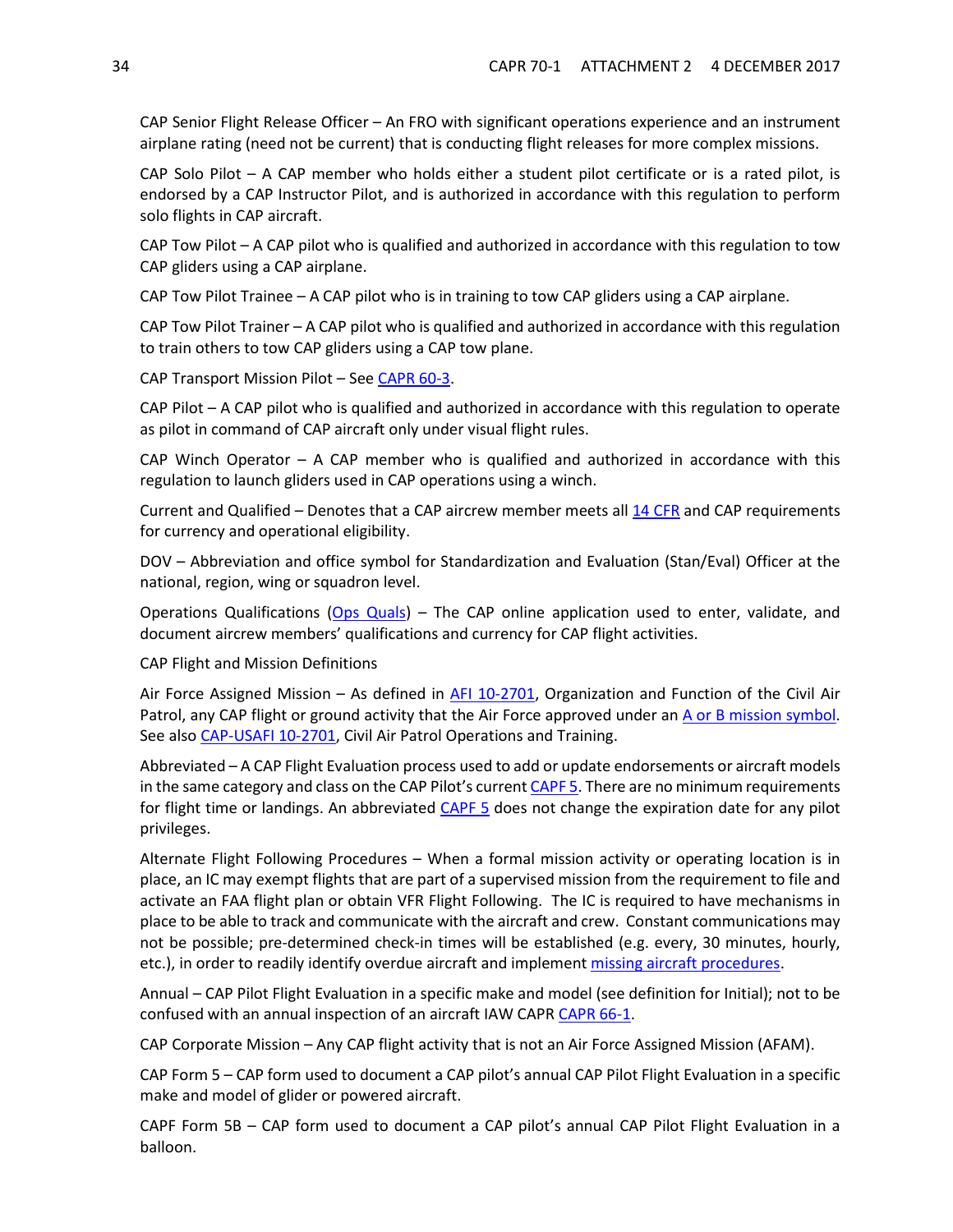CAPF 91 – CAP form used to document the check out flight for the CAP Mission Pilot emergency services specialty qualification.

CAP Flight Activity – Any CAP aviation operation subject to this regulation.

Endorsement – Recommendation for approval by a CAP Check Pilot for a qualification (Orientation Pilot, Instructor Pilot or Check Pilot) to fly in different types of conditions (Mountain Flight or Instrument Demo), or to fly certain aircraft (G1000 or Turbo Aircraft).

Evaluation – See definition for Pilot Flight Evaluation.

Extended Over-Water Operations - For the purposes of this regulation, [CAPR 60-2,](https://www.capmembers.com/media/cms/R060_002_5503A63D8D4D5.pdf) [CAPR 60-3,](https://www.capmembers.com/media/cms/R060_003_075A4369FBA8E.pdf) CAPR [60-6](https://www.capmembers.com/media/cms/R060_006_1A37BA71043C2.pdf) and [CAPR 66-1,](https://www.capmembers.com/media/cms/R066_001_8067887A28C8C.pdf) extended over-water operations consist of any flight operation (sortie) or event conducted outside the normal power-off gliding distance to land.

Flight – See definition for sortie.

Flight Release Officer – See CAP Flight Release Officer.

Initial – First annual CAP Pilot Flight Evaluation in a specific make and model (see definition for Annual).

Mission – A Civil Air Patrol Corporate or Air Force approved flight activity assigned a number i[n WMIRS](https://www.capnhq.gov/WMIRS/Default.aspx) made up of one or more sorties (see definition for Sortie an[d WMIRS\)](https://www.capnhq.gov/WMIRS/Default.aspx).

[Mission Symbol –](https://www.capmembers.com/media/cms/07_AIF_FLT_LOG_2_A285ACB8477D5.pdf) The alphanumeric code used on the flight release and other mission documentation to denote the type of mission assigned/authorized for a given CAP flight activity.

Pilot Flight Evaluation – The Abbreviated, Annual or Initial check out flight for a CAP pilot qualification utilizing the CAPF 5 or CAPF 5B (see definitions for Abbreviated, Annual, Initial, CAPF 5, and CAPF 5B).

Senior Flight Release Officer – See CAP Senior Flight Release Officer.

Sortie – A CAP flight activity that begins when the aircraft initiates forward movement on takeoff. A single sortie may include multiple takeoffs and landings. It ends when any of the following occurs on the ground:

- a) The engine, or in the case of multi-engine aircraft, any engine, is stopped, except:
	- i As required on a [CAPF 5.](https://www.capmembers.com/media/cms/F005_307D79BCBF52D.pdf)
	- ii For a tow plane operating in a glider event.
- b) There is a crew change that enplanes or deplanes a crewmember.
- c) A glider comes to rest after landing.

Supervised Mission – A CAP flight activity that is under the direct control of an incident commander (IC) IAW [CAPR 60-3,](https://www.capmembers.com/media/cms/R060_003_075A4369FBA8E.pdf) CAP Emergency Services Training and Operational Missions, or counterdrug mission director (CMD) IAW [CAPR 60-6,](https://www.capmembers.com/media/cms/R060_006_1A37BA71043C2.pdf) CAP Counterdrug Operations.

Suspension – Action by a commander or IC during a supervised mission that prohibits a CAP member from exercising their CAP flying privileges.

[WMIRS \(Web Mission Information Reporting System\)](https://www.capnhq.gov/WMIRS/Default.aspx) – The online CAP application used to track CAP missions, sorties, flight releases, aircraft maintenance status and aircraft scheduling.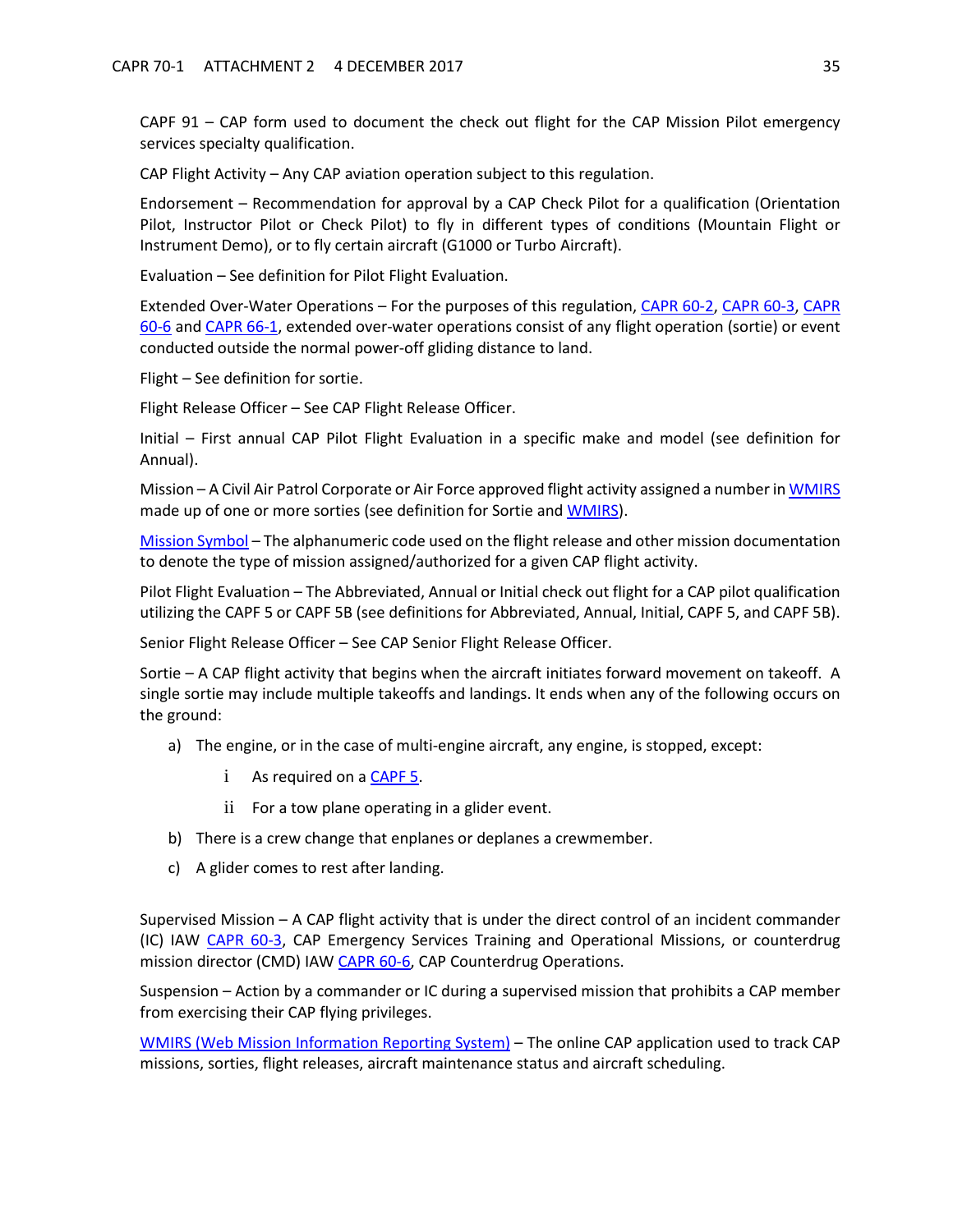# **Attachment 3 - INSTRUCTIONS FOR CAP PILOT FLIGHT EVALUATIONS ‒ AIRPLANE/GLIDER**

<span id="page-35-0"></span>These instructions specify how to conduct a CAP Pilot Flight Evaluation [\(CAPF 5](https://www.capmembers.com/media/cms/F005_307D79BCBF52D.pdf) and/or [CAPF 5B\)](https://www.capmembers.com/media/cms/F005B_802478EE09D2A.pdf) in accordance with this regulation.

The CAP Check Pilot evaluates the CAP member on:

Ability to satisfactorily perform the tasks assigned;

Knowledge of procedures; and

Smoothness, judgment and mastery of the aircraft.

The current and applicable FAA [Practical Test Standards \(PTS\)](https://www.faa.gov/training_testing/testing/test_standards/) or [Airman Certification Standards](https://www.faa.gov/training_testing/testing/acs/) (ACS) for the certificate being exercised define the level of satisfactory performance. For example, the CAP Check Pilot must evaluate a CAP Instructor Pilot candidate in accordance with the FAA Instructor PTS or ACS. If the holder of an FAA Commercial Pilot Certificate seeks a CAP qualification that requires only the exercise of Private Pilot privileges, the Check Pilot need not evaluate that pilot IAW the FAA Commercial PTS or ACS.

The CAP Check Pilot must complete all items appropriate to the evaluation, indicating S (Satisfactory), U (Unsatisfactory) or V (Verbally evaluated). If a CAP member can satisfactorily perform the more complex maneuvers, the Check Pilot has the discretion to not require performance of less complex maneuvers. Items or maneuvers not performed or applicable to evaluation (such as powered maneuvers for gliders) should be marked as NP (Not Performed).

Failure to meet the standards of performance for any task performed will result in an unsatisfactory evaluation. In the case of an unsatisfactory CAP Pilot Flight Evaluation, the Check Pilot must inform the applicant of the specific unsatisfactory item(s), note them on the  $CAPF$  5/ $CAPF$  5B, and follow the guidance/procedures of Section 7.4 of this document.

Instructions for specific parts of the [CAPF 5](https://www.capmembers.com/media/cms/F005_307D79BCBF52D.pdf)[/CAPF 5B](https://www.capmembers.com/media/cms/F005B_802478EE09D2A.pdf) are as follows:

Additional CAP Endorsements – More than one may be initialed by the CAP Check Pilot. Turbo, Mountain Flight and other endorsements may be required by applicable wing or region supplements to this regulation.

Aircraft Category & Class – Possible entries include "Airplane SE Land", "Airplane ME Land", "Glider", etc.

I. Oral Discussion & II. Preflight Preparation – May be completed separately within a 30-day period before the flight evaluation.

IX. Instrument Flight Procedures – Minimum completion standards for this section include at least one partial panel unusual attitude recovery, one holding pattern, and one instrument approach. The Check Pilot has discretion to cover this section verbally if the pilot has satisfactorily completed an FAA Instrument Proficiency Check requiring a demonstration of instrument competency within 180 days prior to the CAPF [5.](https://www.capmembers.com/media/cms/F005_307D79BCBF52D.pdf)

XI. Night Flight Operations – Familiarization only, and may be required at the discretion of Wing Commanders or higher.